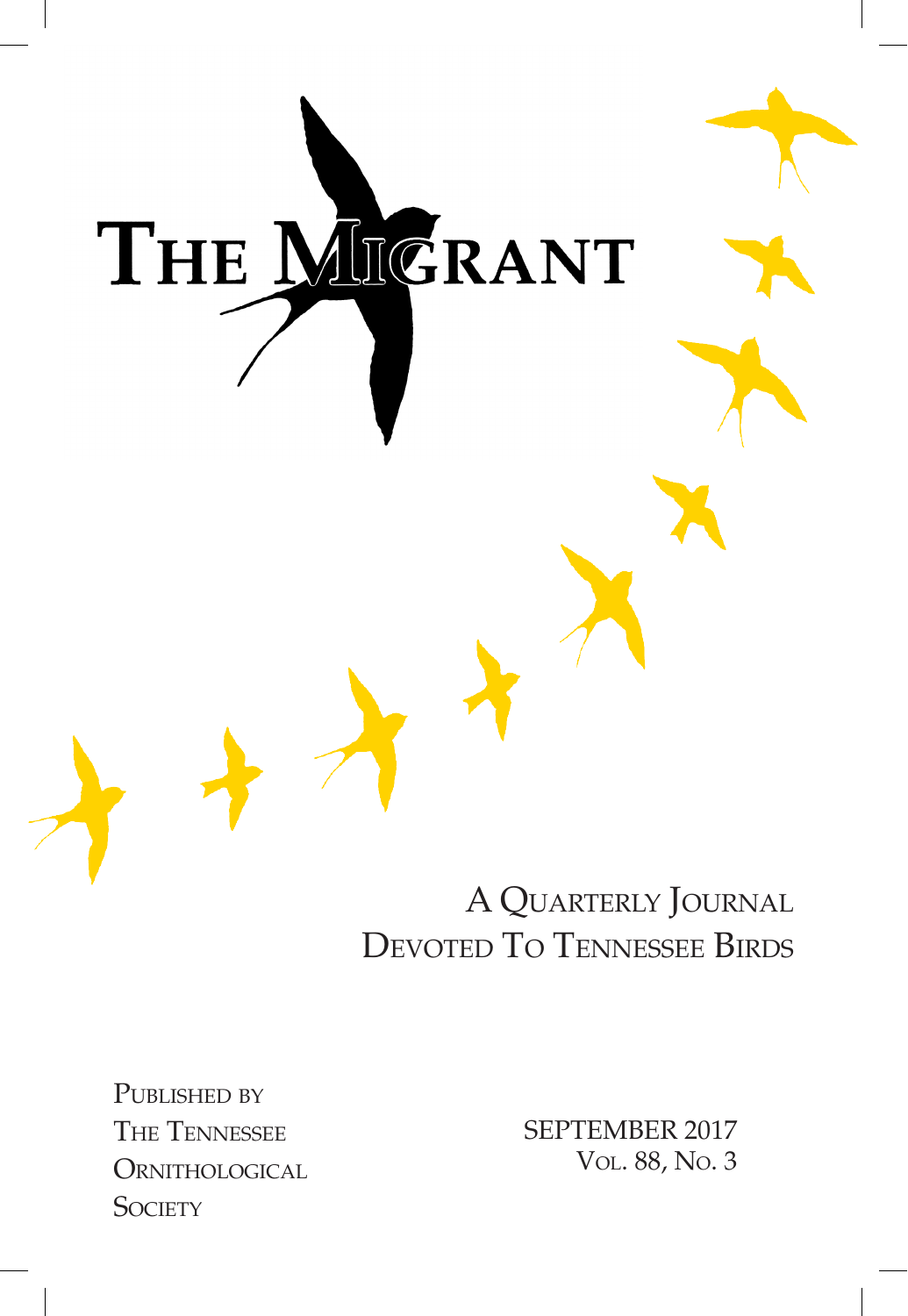# **THE MIGRANT A QUARTERLY JOURNAL OF ORNITHOLOGY Published by**

# **THE TENNESSEE ORNITHOLOGICAL SOCIETY**

**The TOS is a non-profit, educational, scientific and conservation organization.** 

#### **EDITORIAL STAFF**

Editor: Bob Ford, 808 Hatchie, Brownsville, TN 38012 <editorthemigrant@gmail.com>

Associate Editors:

Susan McWhirter, 274 Beech Grove Road, McMinnville, TN 37110 <snmcwhirter@gmail.com>

 and Martha Waldron, 1014 Murray Hill Lane, Memphis, TN 38120 <martha.waldron@gmail.com>

State Count Compiler: Ron Hoff, 282 Hackworth Lane, Clinton, TN 37716 <aves7000@bellsouth.net>

Season Editor: Richard L. Knight, 804 North Hills Dr., Johnson City, TN 37604 <rknight8@earthlink.net>

Regional Season Editors:

Western Coastal Plain: Dick Preston, 261 Sassafras Circle, Munford, TN 38058 <dickpreston@rittermail.com> Highland Rim and Basin: Stephen C. Zipperer, 3105 Chapel Hills Drive, Murfreesboro, TN 37129 <stczipperer@aol.com> Eastern Ridge and Valley: Richard L. Knight, 804 N. Hills Rd., Johnson City, TN 37604 <rknight8@earthlink.net> Eastern Mountain: Richard P. Lewis, 407 V.I. Ranch Rd., Bristol, TN 37620 <mountainbirds@email.com>

#### **OFFICERS FOR 2015-2017**

President: Dr. Steve Routledge, 1515 N. Willow Bend Court, Clarksville, TN 37043 <eyerout@bellsouth.net>

Vice Presidents:

East Tenn. - Rack Cross, 300 River Edge Drive, Kingsport, TN 37660 <rackcross@gmail.com> Middle Tenn. - Danny Shelton, 705 Countrywood Drive, Franklin, TN 37064 <dashelt@comcast.net> West Tenn. - Martha Waldron, 1040 Murray Hill Lane, Memphis, TN <martha.waldron@gmail.com>

Treasurer: N. P. McWhirter, 274 Beech Grove Road, McMinnville, TN 37110 <npmcwhirter@gmail.com>

Secretary: Cyndi Routledge, 1515 N. Willow Bend Court, Clarksville, TN 37043 <routledges@bellsouth.net>

Directors-at-Large:

East Tenn. - Susan Hubley, 128 John Sevier Circle, Rogersville, TN. 37857 <shubley@msn.com> Middle Tenn. - Daniel Moss, 395 Janet Drive, Pleasant View, TN 37146 <dmoss@earthlink.net> West Tenn. - Allan Trently, 580 East Lafayette Street, Jackson, TN 38301 <Allan.Trently@tn.gov>

Curator and Webmaster: Charles P. Nicholson, P.O. Box 402, Norris, TN 37828 <cpnichol@bellsouth.net>

Assistant Curator: Ron Hoff, 282 Hackworth Lane, Clinton, TN 37716 <aves7000@bellsouth.net>

*The Tennessee Warbler* (TOS Newsletter) Editor: Theresa Graham, P.O. Box 366, Oakland, TN 38060 <2graham@bellsouth.net>

The TOS website can be found at: www.tnbirds.org

Send subscriptions & address changes to: Tennessee Ornithological Society, 274 Beech Grove Road, McMinnville, TN 37110 Printed by: Russell Printing Options, 1800 Grand Ave., Knoxville, TN 37916 Copyright © 2014 by the Tennessee Ornithological Society — ISSN 0026-3575575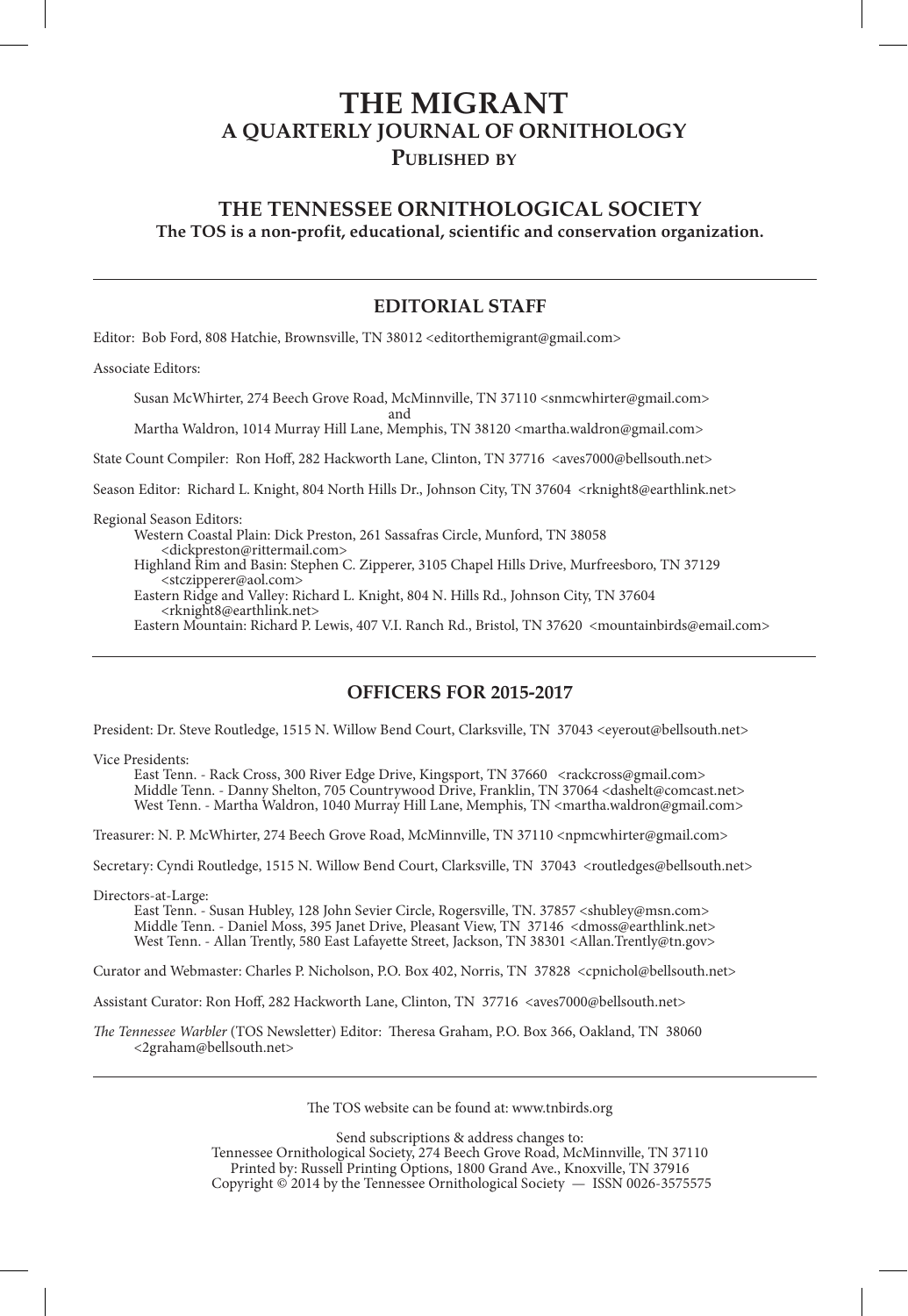# **THE MIGRANT**

Published by the Tennessee Ornithological Society to Record and Encourage the Study of Birds in Tennessee Issued in March, June, September and December

VOL. 88 SEPTEMBER 2017 NO. 3

*The Migrant* 88(3): 105-116, 2017

# **BREEDING BIRD FORAYS IN TENNESSEE'S UPPER CUMBERLAND REGION: PART V (STATUS OF THE REGIONAL AVIFAUNA)**

Stephen J. Stedman 2675 Lakeland Drive, Cookeville, TN 38506 sstedman@tntech.edu

This article is the fifth in a series (see Stedman and LeGrand 2016a; Stedman and LeGrand 2016b; Stedman and LeGrand 2017; and Stedman 2017) summarizing results of a breeding bird foray project undertaken from 2008 to 2016 in the Tennessee portion of the Upper Cumberland Region, a group of 16 counties. These counties change in elevation from west to east, being lower in the western counties lying within or partly within the Central Basin and adjacent Eastern Highland Rim and higher in the eastern counties lying on or partly on the Cumberland Plateau. In all, 127 species of breeding birds were documented in these counties during the forays, representing 74.7% of the 170 species documented in Tennessee during the breeding bird atlas project (Nicholson 1997).

#### **METHODS AND RESULTS**

The scope, methods, and protocol for this survey are described in detail in the first publication of this series (see Stedman and LeGrand 2016a). Changes in distribution and abundance of species from the years of the atlas project to the years of the foray project are derived from differences in the number of the blocks in which species were recorded during the atlas and during the foray. The Tennessee portion of the Upper Cumberland Region contains 651 atlas/foray blocks. During the Tennessee Breeding Bird Atlas project the major focus of field work took place in 109 priority blocks within the 16 counties, but varying amounts of additional work was also performed in 239 non-priority blocks.

During this foray almost all of the blocks in the 16 counties were the focus of field work. Birds were recorded by county occurrence for this study, and 70 blocks encompass parts of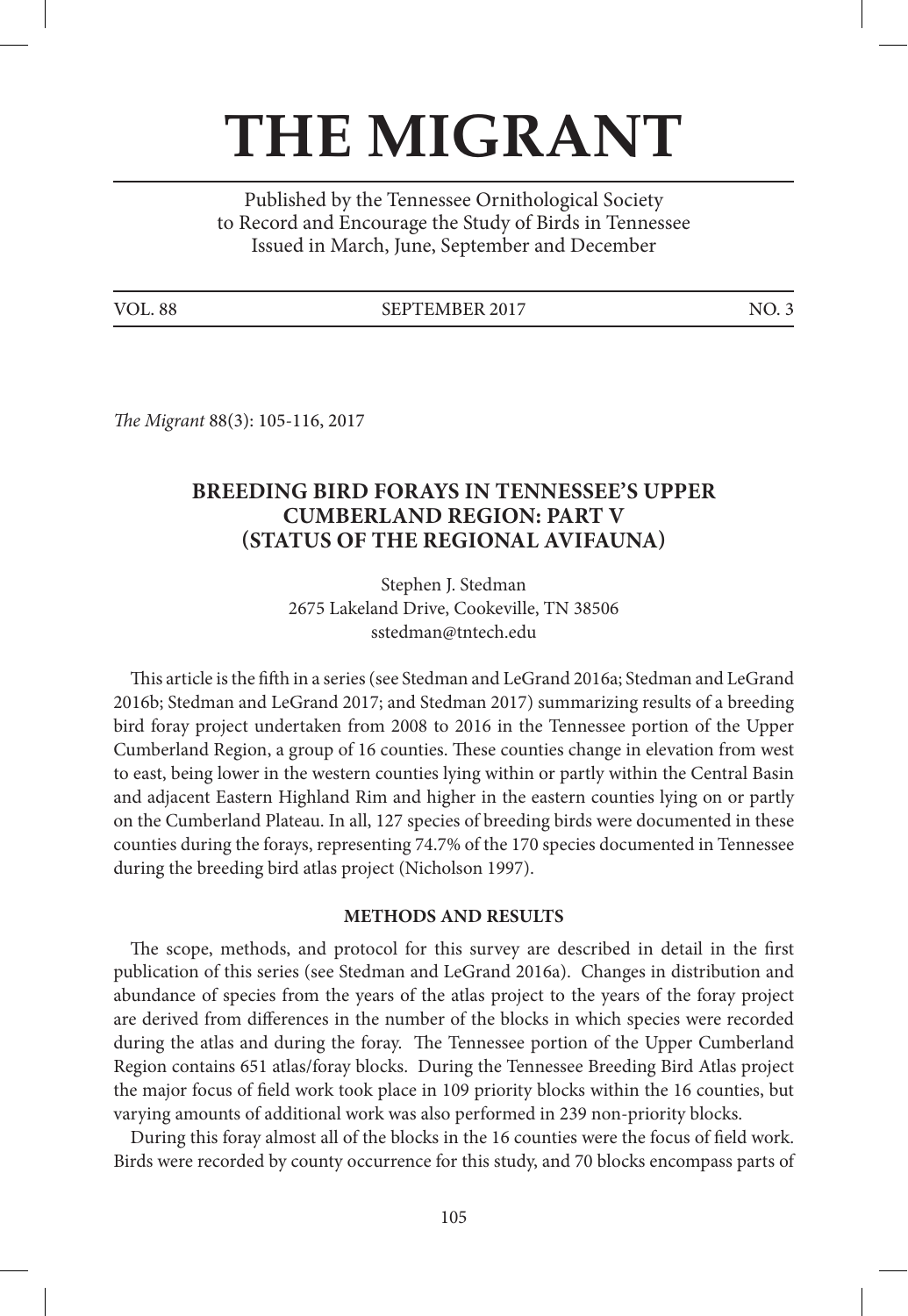more than one county. I treated each portion of a single block that occurred in a different county as an individual block. Therefore, the total number of blocks when portions of blocks were further segregated by county is 724. Of 724 blocks, I excluded 7 because they had no coverage during the foray. As a result, the total number of blocks with some coverage is 717. Comparison of total blocks in which a species was recorded during the atlas with total blocks in which it was recorded during the foray must take into account the disparity between the atlas coverage based solely on blocks and the foray coverage which segregates individual blocks by county. The overall foray statistics for the 16 counties in the Tennessee portion of the Upper Cumberland Region are presented in Appendix 1; distribution and abundance data form the bulk of the information included.

#### **DISCUSSION**

Noteworthy temporal changes in the breeding avifauna of the 16 counties in the Tennessee portion of the Upper Cumberland Region from the period (1986-1991) of the Breeding Bird Atlas project (Nicholson 1997) to the period (2008-2016) of the UCR forays are the major focus here, but some attention is also focused on changes apparent in the regional ranges of some species relating to the differing elevations of the counties in the region.

Among species with positive regional population changes, only those with more than a two-fold increase in the number of blocks in which they were recorded from the period of the atlas to the period of the foray will be discussed here. Among species with negative population changes, this restriction is not a concern. In most cases the species that are discussed have long been known to be undergoing noteworthy positive or negative population changes at the state, regional, or even continental scale, making the foray project a recent corroboratory survey for the populations of most of these species in the counties surveyed.

#### **Species with Positive Regional Population Changes**

The giant form of Canada Geese (scientific names are provided in Appendix 1) formerly bred in Tennessee but was extirpated by the end of the 19<sup>th</sup> Century. Efforts to reintroduce a breeding population in Tennessee began in the mid-20th Century (see http:// tnwatchablewildlife.org). During the atlas project this goose was detected in 24 (6.9%) of 348 blocks within the 16 counties of the Upper Cumberland Region; they were much more common at that time in the Nashville area and in the Ridge and Valley part of Tennessee (Nicholson 1997). During foray fieldwork they were recorded in 174 (24.3%) of 717 blocks, numerically a seven-fold increase from the period of the atlas, as well as a considerable percentage increase. This increase in distribution and presumably of abundance of resident Canada Geese within the region is consistent with its long-term increase elsewhere in the state and in the southeastern United States.

Mallards were recorded in 11 (3.2%) blocks of the region during the atlas project (Nicholson 1997). During the foray project they were recorded in 79 (11%) blocks.

Wild Turkeys were recorded in 20 (5.7%) blocks of the region during the atlas project (Nicholson 1997). During the foray project they were recorded in 208 (29%) blocks.

Great Blue Herons were detected in 40 (11.5%) blocks of the region during the atlas project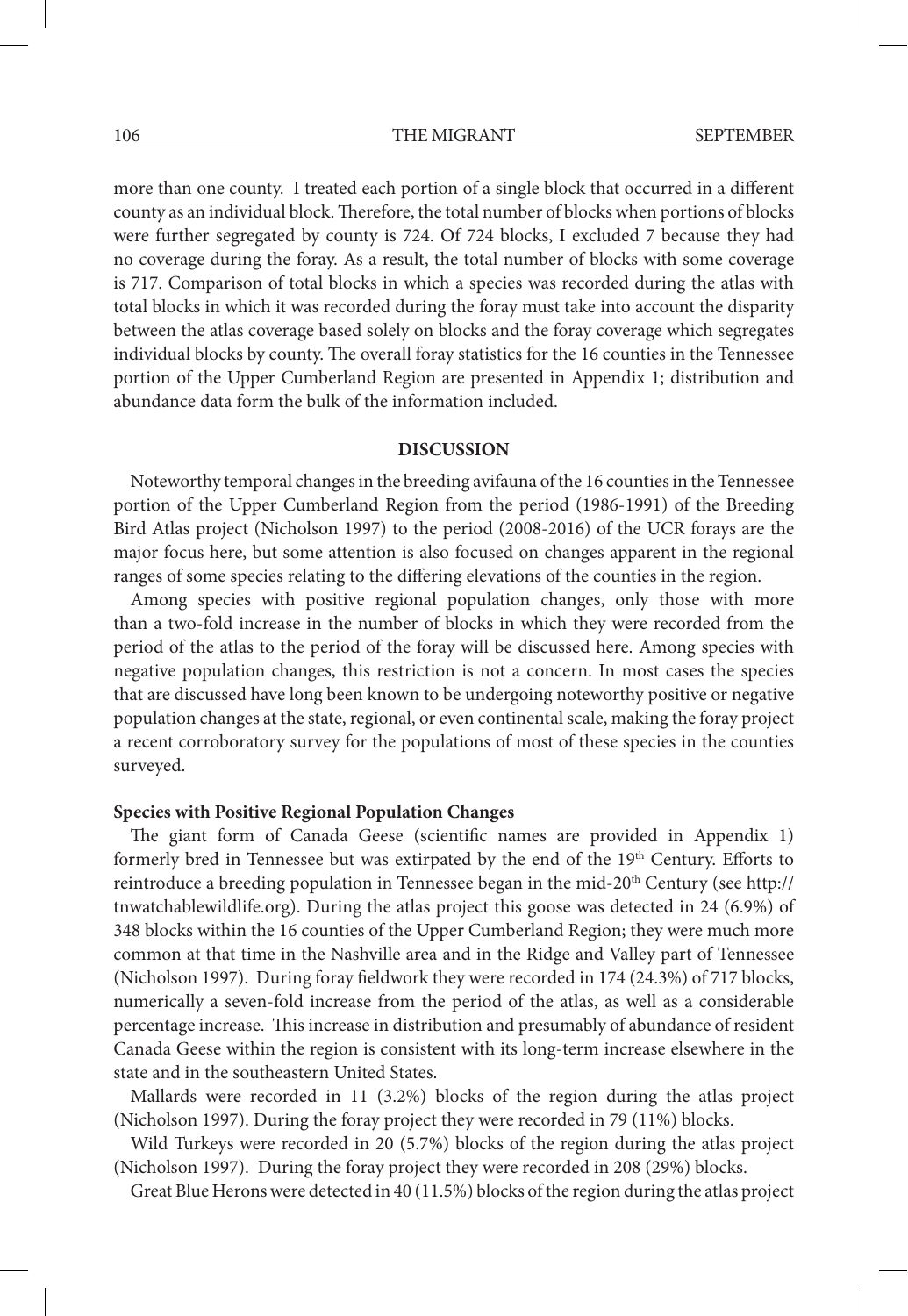and were not recorded as a probable or confirmed breeder in any of them (Nicholson 1997). During the foray project they were recorded in 189 (26.4%) blocks and were confirmed as a breeder in five counties.

Ospreys were recorded in four (1.1%) blocks of the region during the atlas project, always as a possible breeder (Nicholson 1997). They were recorded in 11 (1.5%) blocks during the foray, including multiple registrations as a confirmed breeder in Jackson and Smith counties.

Cooper's Hawks were recorded in 23 (6.6%) blocks of the region during the atlas project (Nicholson 1997). They were recorded in 69 (9.6%) blocks during the foray project, indicating a moderate increase in its distribution and abundance in the region since the early 1990s.

Blue-headed Vireos were recorded in 22 (6.3%) regional blocks during the atlas project (Nicholson 1997). They were recorded in 121 (16.9%) blocks during the foray project, a noteworthy positive change. Besides the apparent increase in the abundance of this vireo within the region during the interval between the atlas project and the foray project, some changes in its distribution are worth pointing out. There were no observations of Blue-headed Vireo in Fentress or Overton counties during the atlas, but there were nine blocks with observations in each of those counties during the foray, suggesting a westward expansion took place during the period between the two surveys. Furthermore, there were no blocks in Clay County during the atlas work where observations of this vireo took place, but there were two blocks with observations during the foray, suggesting an increase in the species' presence in that county (or possible colonization of low elevation areas west of the plateau).

Warbling Vireos were recorded in six (1.7%) blocks of the region during the atlas project (Nicholson 1997). They were recorded in 35 (4.9%) blocks during the foray project, indicating a probable increase in its distribution and abundance since the time of the atlas. However, this species' song is quite unobtrusive, causing it to be overlooked more than the songs of species with conspicuous vocalizations. Additionally, atlas coverage in Macon and Smith counties was somewhat less intense than it was in most of the other 14 counties in the Tennessee part of the Region; 24 of the 35 blocks harboring this vireo during the foray were in those two counties, possibly accounting for most of the increase in the number of blocks in which it was detected from the time of the atlas to the time of the foray.

Tree Swallows were recorded in two (0.5%) blocks of the region during the atlas project (Nicholson 1997). During the foray project they were recorded in 288 (40.2%) blocks (Figure 1), attesting to a noteworthy positive change in its breeding distribution and abundance within the Region.

Cliff Swallows were recorded in nine (2.6%) blocks of the region during the atlas project (Nicholson 1997). During the foray project they were recorded in 89 (12.4%) blocks. These blocks were predominately along the Cumberland River and its tributaries.

House Wrens were recorded in 14 (4.0%) blocks of the region during the atlas project (Nicholson 1997). During the foray project they were recorded in 162 (23.0%) blocks, indicating a noteworthy change in the distribution and abundance of this species, with much of the change occurring in the vicinity of the many small municipalities scattered throughout the region.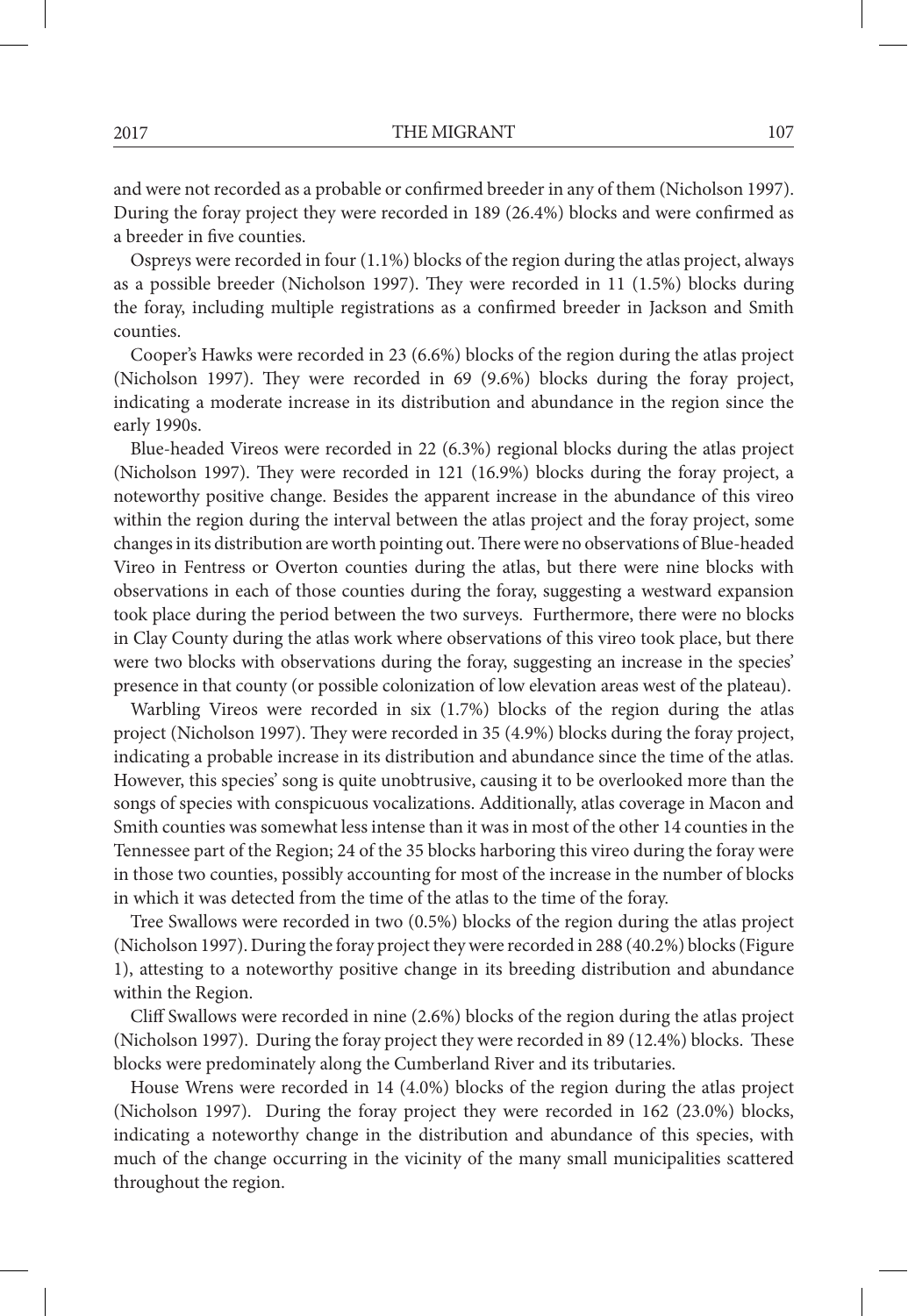

**Figure 1.** Distribution and abundance of Tree Swallow during forays conducted 2008 to 2016 in the Tennessee part of the Upper Cumberland Region.

Prothonotary Warblers were noted in six (1.7%) regional blocks involving four counties during the atlas project (Nicholson 1997). They were recorded in 49 (6.8%) blocks involving ten counties during the foray project.

Dickcissels were recorded in seven (2.0%) regional blocks during the atlas project (Nicholson 1997), while during the foray project they were recorded in 70 (9.8%) blocks.

#### **Species with Negative Regional Population Changes**

Ruffed Grouse were recorded in 22 (6.3%) blocks located in the Tennessee portion of the Upper Cumberland Region, all in the eastern counties of the region, during the atlas project (Nicholson 1997). They were recorded in seven (1%) blocks during the foray project, indicating a considerable reduction in their presence in the region from the period of the former project to the period of the latter.

Sharp-shinned Hawks were noted in ten (2.9%) blocks during the atlas project (Nicholson 1997). They were reported in one (0.13%) regional block during the foray project, attesting to a moderately sharp decline in its presence as a breeder in the region.

Loggerhead Shrikes were recorded in 40 (11.5%) blocks during the atlas project (Nicholson 1997). They were recorded in 15 (2.1%) blocks during the foray project, a considerable reduction in its distribution and presumably in its abundance during the interval between these survey events. North American Breeding Bird Survey data point to a noteworthy negative trend in the continental population of this species (Ziolkowski et al. 2010).

Bewick's Wrens were recorded in one (0.28%) regional block in DeKalb County in the extreme western part of the region during the atlas project (Nicholson 1997); they were not recorded during the foray project and should probably be regarded as being extirpated in the region.

Golden-winged Warblers were recorded in 21 (6.0%) regional blocks during the atlas project (Nicholson 1997). They were recorded in one (0.13%) regional block in Cumberland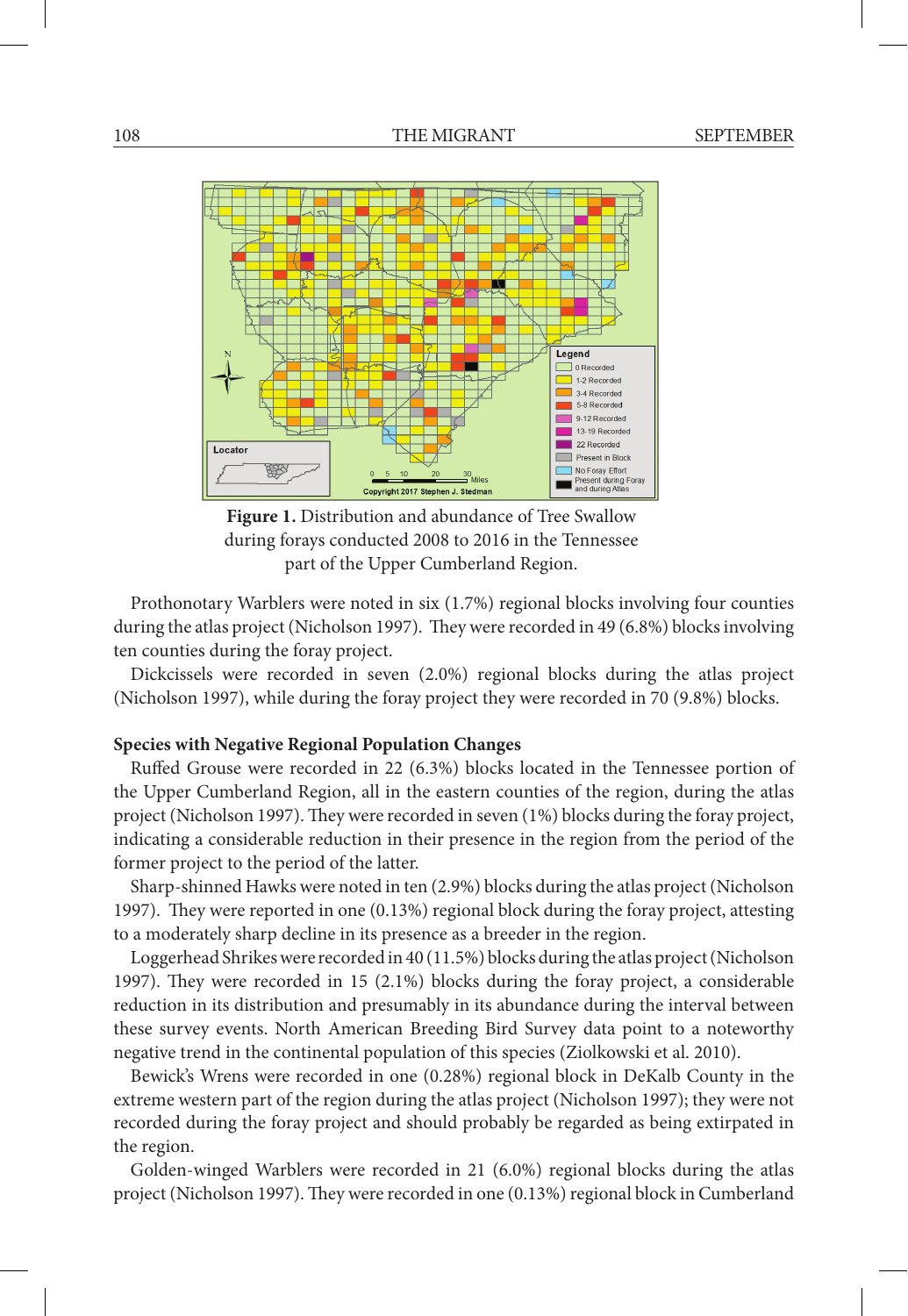County during the foray project, indicating that the regional population suffered a severe decline from the time of the atlas to the time of the foray. This finding is consistent with the findings of most other studies focused on this warbler. It is noteworthy that there were no foray blocks in Scott County where this warbler was recorded (although two blocks with good habitat in the southern tip of the county were not surveyed due to lack of access); during the atlas project there were 11 blocks where this warbler was recorded in that county.

# **Species that Potentially Colonized the Region between the Atlas Project and the Foray Project**

Northern Harriers were not recorded in the Tennessee portion of the region or ostensibly in Tennessee during the atlas project, but were observed in two blocks during the foray project, each in Van Buren County where harrier nesting habitat (grass and shrubs growing on reclaimed strip mines) is present.

Eurasian Collared-Doves were unrecorded in the Region and in Tennessee during the atlas project. They were recorded in 30 blocks during the foray project, having been first recorded in the Region in Overton County in 1995 (SJS pers. data), i. e., several years after the end of the atlas project.

Scissor-tailed Flycatchers were not recorded in the region during the atlas project. During the foray project they were recorded in nine blocks, including seven in Bledsoe County, indicating that its initial colonization of that regional county largely or entirely took place between the periods of these surveys.

Henslow's Sparrows were not recorded in the region or in Tennessee during the atlas project, but they were recorded in 12 regional blocks during the foray. This species has been persistent in its appearance as a rare, if sporadic, breeder in the region since the mid-2000s. Its unobtrusive song may have been overlooked more often prior to the  $21<sup>st</sup>$  Century than after as observers became more alert to its possible presence.

Savannah Sparrows were not recorded in the region during the atlas project, but they were recorded in at least eight blocks during the foray, suggesting that colonization of the region was initiated after the time of the atlas.

#### **A Species with an Uncertain Regional Population Change**

During the period of 1965-2010, Breeding Bird Survey results for Cerulean Warblers exhibited a steep downward population trend at the continental level (Ziolkowski et al. 2010), considered to be the most severe downward trend among all North American warbler species. However, this species was recorded in 40 (11.5%) regional blocks during the atlas project (Nicholson 1997), and it was recorded in 95 (13.2%) blocks during the foray project, results that do not indicate a decline in the species' distribution or abundance within the Region. No unknown populations were discovered during foray field work, but the extent of some populated areas was enhanced, particularly in western DeKalb County, southeastern Jackson County, southern Macon County, western Putnam County, and northeastern Smith County. Based on atlas and foray results, it may be that the regional population for this species of concern remained stable or even increased from the time of the atlas to the time of the foray.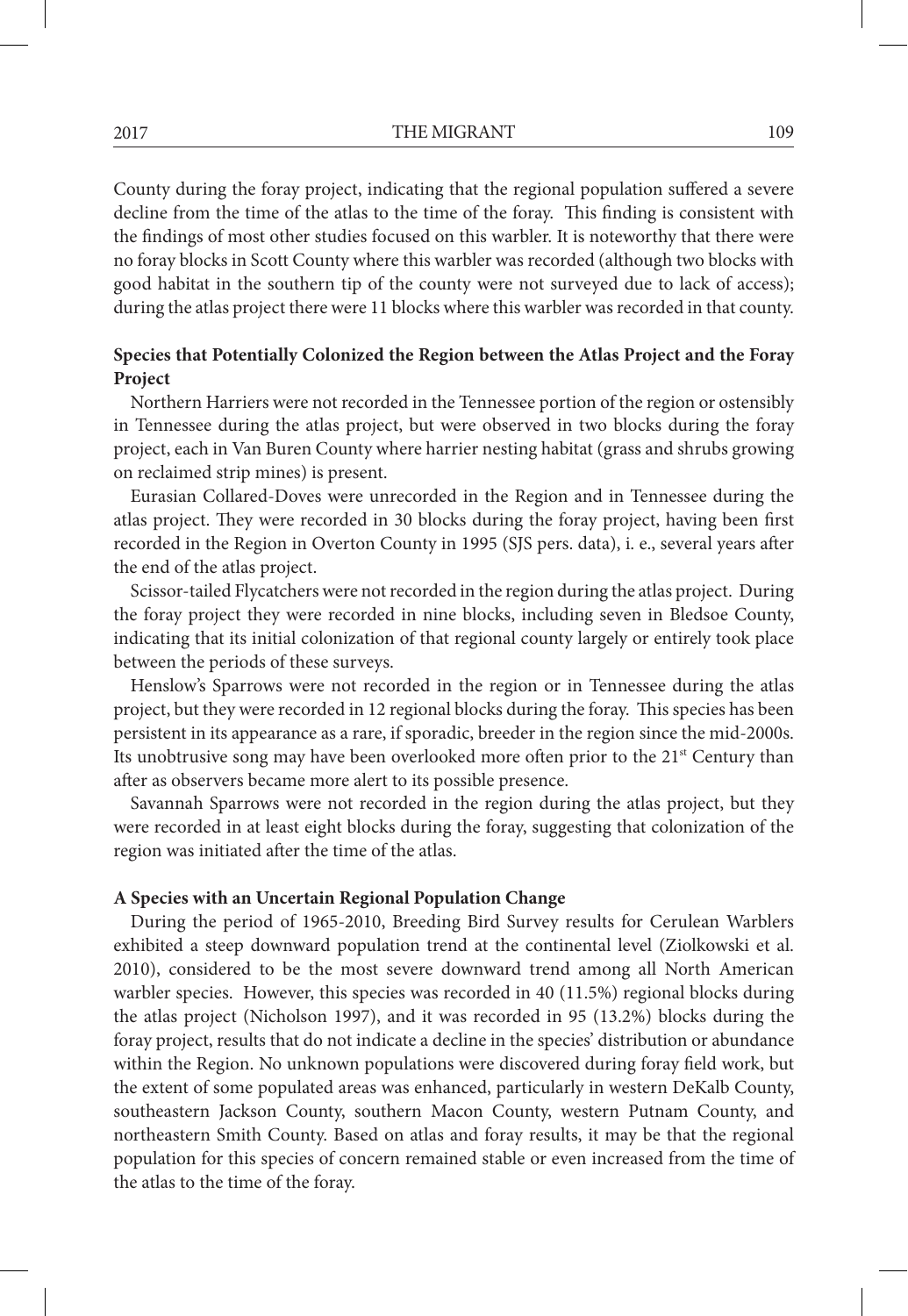#### **Information about Maps Relating to the Foray Project**

A collection of about 2000 maps displaying foray results within the Tennessee counties of the Upper Cumberland Region, as well as about 1000 maps displaying foray results within ten Kentucky counties of that region, may be accessed at the *Atlas of the Breeding Birds of the Upper Cumberland Region* via this URL:

http://www.birdsandbutterfliesoftheuppercumberlandregion.com/Foray--UCR-- SpeciesSummary.htm

#### **ACKNOWLEDGMENTS**

The following 35 observers participated in one or more of the 16 forays conducted in the Tennessee portion of the Upper Cumberland Region from 2008 to 2016 (the approximate number of blocks in which each observer recorded data during the foray is provided in parentheses): John W. Barthelme (2), Daniel L. Combs (4), Roseanna M. Denton (22), Douglas A. Downs (14), Marti C. Downs (1), Betty Sue Dunn (5), Ginger K. Ensor (5), Janie C. Finch (3), Judy C. Fuson (14), Heather M. Gothard (1), Robbie C. Hassler (1), Michael J. Hawkins (6), Linda Henderson (4), Ryan Higgins (1), James Layzer (2), Nancy S. Layzer (10), Edmund K. LeGrand (168), Joseph E. Mast (6), N. P. "Mac" McWhirter (24), Susan N. McWhirter (24), Thomas B. Mills (1), John Noel (3), Michael P. O'Rourke (4), Michelle O'Rourke (1), Sue M. Russell (1), Thomas M. Saya (11), Barbara H. Stedman (89), Stephen J. Stedman (370), Helga Thompson (1), Winston A. Walden (20), Melinda Welton (3), Ralph Wiggers (1), Virginia Wiggers (1), Carol D. Williams (20), Don Williams (2). I thank Michael Collins at Rhodes College and an anonymous reviewer for their comments on an earlier draft of this manuscript.

I dedicate this work to the memory of Barbara H. Stedman.

#### **LITERATURE CITED**

- Nicholson, C. P. 1997. Atlas of the Breeding Birds of Tennessee. University of Tennessee Press, Knoxville.
- Stedman, S.J. and LeGrand, E.K. 2016a. Breeding bird forays in Tennessee's Upper Cumberland Region: Part I (DeKalb, Putnam, Cumberland, and Morgan counties). The Migrant 87:81-100.
- Stedman, S.J. and LeGrand, E.K. 2016b. Breeding bird forays in Tennessee's Upper Cumberland Region: Part II (Smith, Jackson, Overton, and Fentress counties). The Migrant 87:117-135.
- Stedman, S.J. and LeGrand, E.K. 2017. Breeding bird forays in Tennessee's Upper Cumberland Region: Part III (Warren, White, Van Buren, and Bledsoe counties). The Migrant 88:5-23.
- Stedman, S.J. 2017. Breeding bird forays in Tennessee's Upper Cumberland Region: Part IV (Macon, Clay, Pickett, and Scott counties). The Migrant 88:59-77.
- Ziolkowski, D. J., Jr., K. L. Pardieck, and J. R. Sauer. 2010. The 2003–2008 Summary of the North American Breeding Bird Survey. Bird Populations 10: 90–109.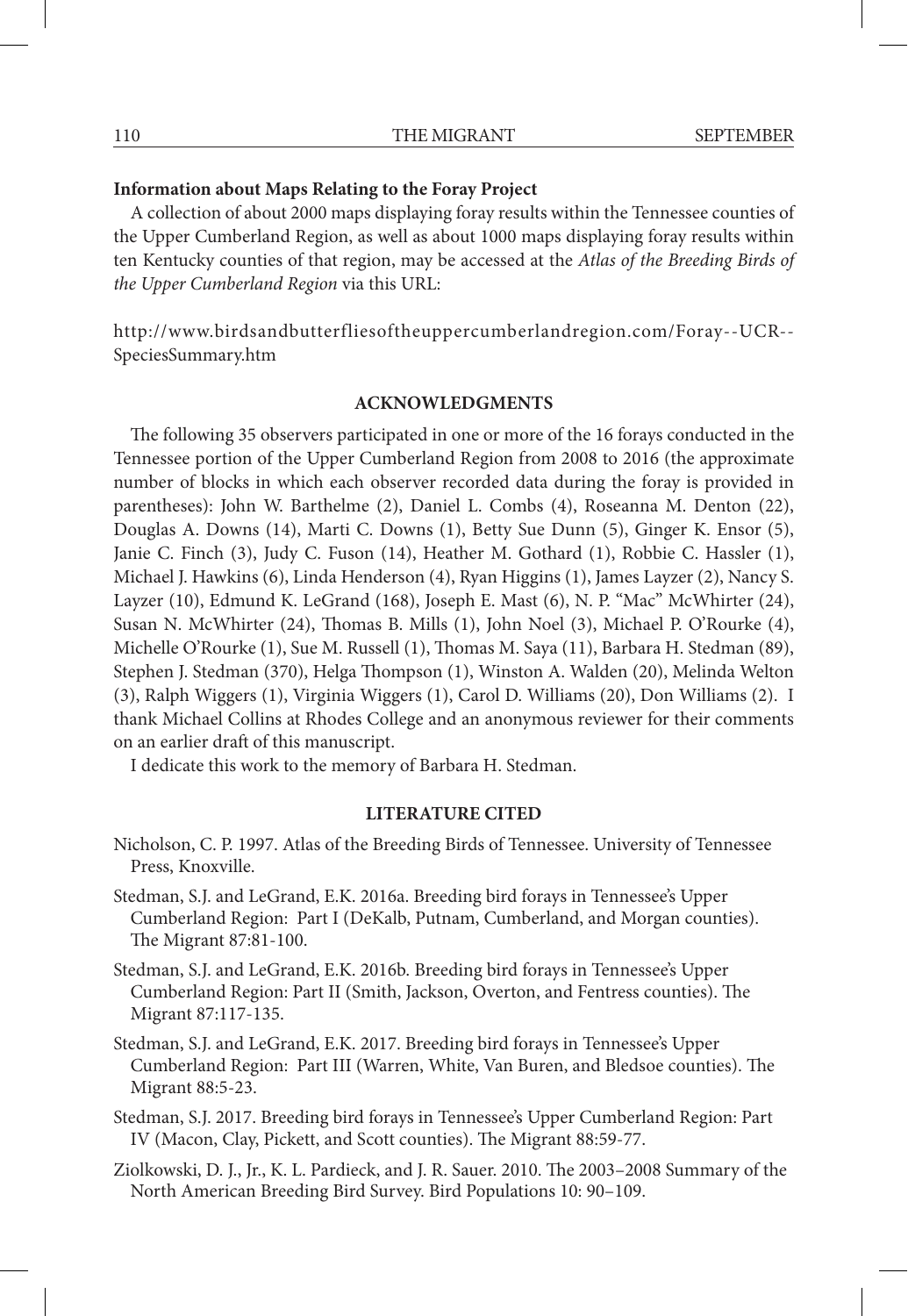| 2017                                                                                                |                                                                                                                                 |                                                                                                  |                              |                   |             |                    |                     |                          |                     |                     |                      |                        | THE MIGRANT     |                      |                               |                                 |                          |                   |                           |                        |                     |                              |                   |                              |                    |              | 111                  |
|-----------------------------------------------------------------------------------------------------|---------------------------------------------------------------------------------------------------------------------------------|--------------------------------------------------------------------------------------------------|------------------------------|-------------------|-------------|--------------------|---------------------|--------------------------|---------------------|---------------------|----------------------|------------------------|-----------------|----------------------|-------------------------------|---------------------------------|--------------------------|-------------------|---------------------------|------------------------|---------------------|------------------------------|-------------------|------------------------------|--------------------|--------------|----------------------|
|                                                                                                     |                                                                                                                                 | Comments about<br>Species Limited<br>by Elevation 4                                              |                              |                   |             |                    |                     | HI EL (decreasing)       |                     |                     |                      |                        |                 |                      |                               |                                 |                          |                   |                           |                        |                     |                              |                   |                              |                    |              |                      |
|                                                                                                     |                                                                                                                                 | Number of Breeding<br>Individuals per Hour<br>Range for Average<br>in 16 Counties 3              | Ź                            | $0.2 - 4.7$       | $0.1 - 0.5$ | $0.0 - 0.6$        | $0.0 - 1.0$         | $0 - 0.0$                | $0.0 - 0.7$         | $0 - 0.0$           | $0.2 - 0.9$          | $0 - 0.2$              | $1.9 - 8.1$     | $0.1 - 0.9$          | $0 - 1.5$                     | $0.4 - 5.6$                     | $0 - 16.5$               | $0.3 - 1.1$       | $0.1 - 0.5$               | $\lessapprox$          | $0.3 - 1.3$         | $\stackrel{\triangle}{\geq}$ | $0 - 1.4$         | $\stackrel{\triangle}{\geq}$ | $\lessapprox$      | $\lesssim$   | $\tilde{\mathbf{z}}$ |
|                                                                                                     |                                                                                                                                 | Total Individuals<br>during Counting<br>Period in 16<br>Counties 2                               | ${}^{\infty}$                | 2089              | 351         | 232                | 649                 | $\overline{\phantom{a}}$ | 334                 | $\circ$             | 705                  | 72                     | 6276            | 582                  | $\overline{21}$               | 228                             | 508                      | 1005              | 306                       |                        | 815                 | 48                           | 14                | $\equiv$                     | $\mathbf{C}$       |              |                      |
|                                                                                                     |                                                                                                                                 | Number of Blocks<br>in which Recorded<br>in 16 Counties 1                                        |                              | 174               | <b>153</b>  | 29                 | 285                 | $\overline{\phantom{0}}$ | 208                 | $\overline{a}$      | 158                  | $\sqrt{30}$            | 643             | 367                  | $\overline{19}$               | 109                             | 143                      | 380               | 227                       |                        | 346                 | 4                            | 23                |                              |                    |              |                      |
|                                                                                                     |                                                                                                                                 | in which Recorded<br><b>Total Counties</b><br>of 16 Possible                                     |                              | ٵ                 | ≌           | r                  | $\circ$             |                          | ِ                   |                     | $\tilde{\mathbf{e}}$ | ٥                      | ७               | ≌                    |                               | ⊵                               | r                        | ٩                 | ⊻                         |                        | ∘                   |                              |                   |                              |                    |              |                      |
| Data Collected 2008-2016 in the Tennessee Portion of the Upper Cumberland Region. Species names and |                                                                                                                                 | Scientific Name                                                                                  | endrocygna autumnalis        | Branta canadensis | Aix sponsa  | Anas platyrhynchos | Colinus virginianus | Bonasa umbellus          | Meleagris gallopavo | Podilymbus podiceps | columba livia.       | Streptopelia decaocto  | enaida macroura | occyzus americanus   | hordeiles minor               | Antrostomus carolinensis        | Antrostomus vociferus    | 'haetura pelagica | Archilochus colubris      | haradrius semipalmatus | haradrius vociferus | Caladris pusilla/Caladris sp | colapax minor     | Actitis macularius           | Tringa solitaria   | erna hirundo | Gavia immer          |
| Appendix 1. Summary of Foray                                                                        | sequence follow the 58th Supplement (2017) to the American Ornithological Society Check-list of North and Middle American Birds | $\begin{array}{c} \text{Common Name} \\ \text{(Transients [21 species] in italics)} \end{array}$ | Black-bellied Whistling-Duck | Canada Goose      | Wood Duck   | Mallard            | Northern Bobwhite   | Ruffed Grouse            | Wild Turkey         | Pied-billed Grebe   | Rock Pigeon          | Eurasian Collared-Dove | Mourning Dove   | Yellow-billed Cuckoo | Common Nighthawk <sup>*</sup> | Chuck-will's-widow <sup>*</sup> | Eastern Whip-poor-will * | Chimney Swift     | Ruby-throated Hummingbird | Semipalmated Plover    | Killdeer            | Semipalmated Sand./Peep Sp.  | American Woodcock | Spotted Sandpiper            | Solitary Sandpiper | Common Tern  | Common Loon          |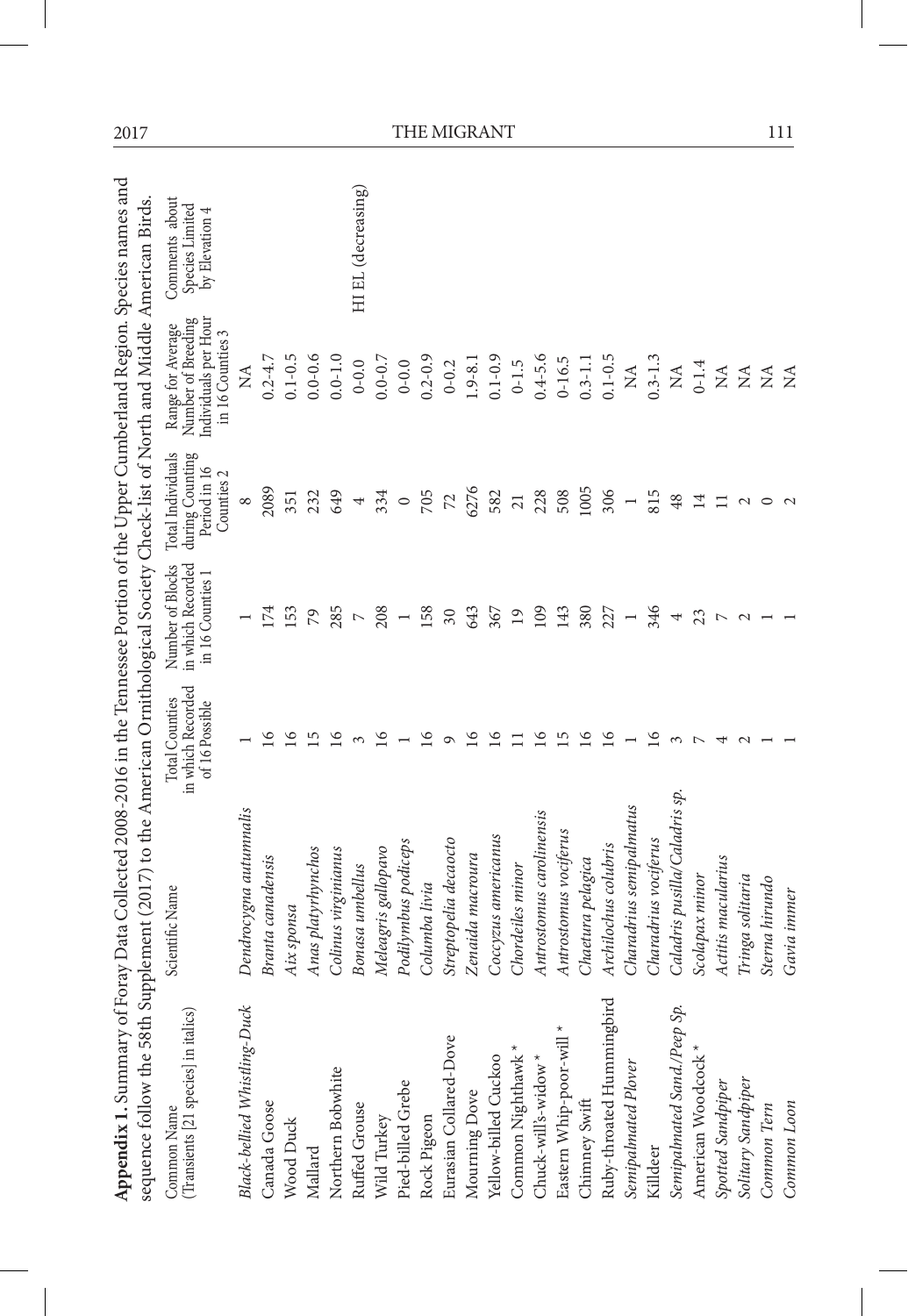| 112                                                                                 |                              |                  |                              |                                          |                     |                           |                            |                  |                |                   |                         |                          | THE MIGRANT      |                             |                   |                       |                          |                   |                   |           |                                  |                         |                         | <b>SEPTEMBER</b>  |                            |                        |                    |
|-------------------------------------------------------------------------------------|------------------------------|------------------|------------------------------|------------------------------------------|---------------------|---------------------------|----------------------------|------------------|----------------|-------------------|-------------------------|--------------------------|------------------|-----------------------------|-------------------|-----------------------|--------------------------|-------------------|-------------------|-----------|----------------------------------|-------------------------|-------------------------|-------------------|----------------------------|------------------------|--------------------|
| Comments about<br>Species Limited<br>by Elevation 4                                 |                              |                  |                              |                                          |                     |                           |                            |                  |                |                   |                         |                          | HI EL (rare)     | HI EL (rare and decreasing) |                   |                       |                          |                   |                   |           |                                  |                         |                         |                   |                            |                        |                    |
| Individuals per Hour<br>Number of Breeding<br>Range for Average<br>in 16 Counties 3 | $\stackrel{\triangle}{\geq}$ | $0.0 - 0.6$      | $\stackrel{\triangle}{\geq}$ | $\stackrel{\triangle}{\scriptstyle\sim}$ | $0.1 - 0.5$         | $0 - 0.0$                 | $0 - 0.0$                  | $0.0 - 3.6$      | $0.6 - 2.2$    | $0 - 0.0$         | $\lessapprox$           | $0-0.0$                  | $0-0.0$          | $0-0.0$                     | $0-0.1$           | $0.0 - 0.6$           | $0.1 - 0.3$              | $0.1 - 0.4$       | $\lesssim$        | $0 - 0.0$ | $0 - 4.1$                        | $0 - 2.8$               | $0 - 4.6$               | $0.0 - 0.2$       | $0.1 - 0.6$                | $0.8 - 2.2$            | $0.1 - 0.7$        |
| Total Individuals<br>during Counting<br>Period in 16<br>Counties 2                  | 29                           | 273              | 26                           | $\circ$                                  | $213$ $\,$          |                           | $\sim$                     | 768              | 1706           | ${}^{\circ}$      | $\sim$                  | $\overline{\mathcal{A}}$ | $\mathbf{z}$     | $\overline{\phantom{a}}$    | 57                | 299                   | 201                      | 245               |                   | 4         | $\overline{7}$                   | 47                      | $\mathcal{S}$           | 50                | 366                        | 1792                   | 521                |
| in which Recorded<br>Number of Blocks<br>in 16 Counties 1                           |                              | 189              | 4                            |                                          | 174                 |                           |                            | 182              | 465            | $\Box$            |                         | $\circ$                  | $\mathcal{L}$    |                             | 69                | 254                   | 190                      | 214               | $\overline{ }$    | 5         | $\overline{6}$                   | 39                      | 95                      | 92                | 220                        | 583                    | 368                |
| in which Recorded<br><b>Total Counties</b><br>of 16 Possible                        |                              | $\overline{6}$   |                              |                                          | $\geq$              |                           |                            | $\overline{6}$   | $\overline{6}$ | $\circ$           |                         |                          |                  |                             | 4                 | ڡ                     | $\overline{6}$           | $\overline{6}$    |                   |           | ų                                |                         | $\geq$                  | 16                | $\overline{16}$            | $\overline{16}$        | $\overline{16}$    |
| Scientific Name                                                                     | Phalacrocorax auritus        | Ardea herodias   | Ardea alba                   | Egretta cerulea                          | Butorides virescens | Nycticorax nycticorax     | Nyctanassa violacea        | Coragyps atratus | Cathrates aura | Pandion haliaetus | ctinia mississippiensis | Haliaeetus leucocephalus | Circus hudsonius | Accipiter striatus          | Accipiter cooperi | <b>Suteo</b> lineatus | <b>Buteo</b> platypterus | Buteo jamaicensis | Aquila chrysaetos | Tyto alba | Megascops asio                   | <b>Bubo virginianus</b> | Strix varia             | Megaceryle alcyom | Melanerpes erythrocephalus | Melanerpes carolinus   | Picoides pubescens |
| (Transients [21 species] in italics)<br>Common Name                                 | Double-crested Cormorant     | Great Blue Heron | Great Egret                  | Little Blue Heron                        | Green Heron         | Black-crowned Night-Heron | Yellow-crowned Night-Heron | Black Vulture    | Turkey Vulture | Osprey            | Mississippi Kite        | Bald Eagle               | Northern Harrier | Sharp-shinned Hawk          | Cooper's Hawk     | Red-shouldered Hawk   | Broad-winged Hawk        | Red-tailed Hawk   | Golden Eagle      | Barn Owl  | Eastern Screech-Owl <sup>*</sup> | Great Horned Owl        | Barred Owl <sup>*</sup> | Belted Kingfisher | Red-headed Woodpecker      | Red-bellied Woodpecker | Downy Woodpecker   |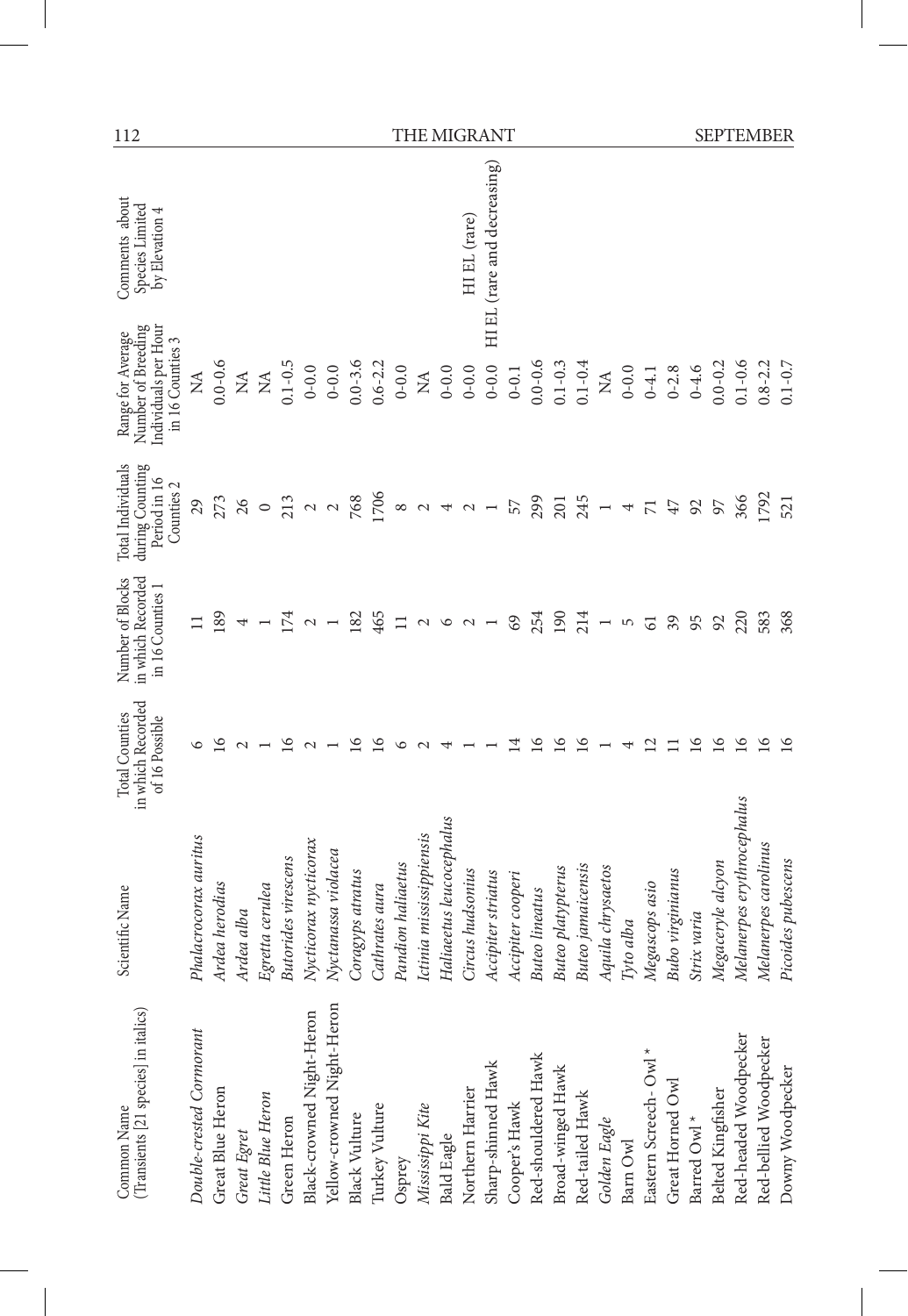| (Transients [21 species] in italics)<br>Common Name | Scientific Name            | in which Recorded<br><b>Total Counties</b><br>of 16 Possible | in which Recorded<br>Number of Blocks<br>in 16 Counties 1 | Total Individuals<br>during Counting<br>Period in 16<br>Counties 2 | Individuals per Hour<br>Number of Breeding<br>Range for Average<br>in 16 Counties 3 | Comments about<br>Species Limited<br>by Elevation 4 |
|-----------------------------------------------------|----------------------------|--------------------------------------------------------------|-----------------------------------------------------------|--------------------------------------------------------------------|-------------------------------------------------------------------------------------|-----------------------------------------------------|
| Hairy Woodpecker                                    | Picoides villosus          |                                                              | 189                                                       | 214                                                                | $0.1 - 0.4$                                                                         |                                                     |
| Northern Flicker<br>Pileated Woodpecker             | Colaptes auratus           | $\approx$                                                    | 334                                                       | 550                                                                | $0.1 - 0.8$                                                                         |                                                     |
|                                                     | Dryocopus pileatus         | $\overline{6}$                                               | 381                                                       | 642                                                                | $0.1 - 0.9$                                                                         |                                                     |
| American Kestrel<br>Olive-sided Flycatcher          | Falco sparverius           | $\approx$                                                    | 238                                                       | 406                                                                | $0.0 - 0.8$                                                                         |                                                     |
|                                                     | Contopus cooperi           |                                                              | $\overline{\phantom{0}}$                                  | $\overline{\phantom{0}}$                                           | $\lesssim$                                                                          |                                                     |
| Eastern Wood-Pewee<br>Acadian Flycatcher            | Contopus virens            |                                                              | 613                                                       | 2327                                                               | $1.2 - 3.3$                                                                         |                                                     |
|                                                     | Empidonax virescens        | ≌                                                            | 422                                                       | 1616                                                               | $0.2 - 2.7$                                                                         |                                                     |
| Willow Flycatcher                                   | Empidonax traillii         | $^{\circ}$                                                   | $\overline{21}$                                           | $\mathfrak{Z}% _{C}^{\ast }=\mathfrak{Z}_{C}^{\ast }$              | $0 - 0.1$                                                                           |                                                     |
| Least Flycatcher                                    | Empidonax minimus          | $\mathcal{L}$                                                | $\sim$                                                    | $\sim$                                                             | $\lessapprox$                                                                       |                                                     |
| Eastern Phoebe                                      | Sayornis phoebe            | ڡ                                                            | 591                                                       | 1904                                                               | $0.7 - 2.9$                                                                         |                                                     |
| Great Crested Flycatcher                            | Myiarchus crinitus         | $\overline{16}$                                              | 475                                                       | 991                                                                | $0.2 - 1.3$                                                                         |                                                     |
| Eastern Kingbird<br>Scissor-tailed Flycatcher       | Tyrannus tyrannus          | $\overline{16}$                                              | 529                                                       | 1830                                                               | $0.4 - 2.5$                                                                         |                                                     |
|                                                     | Tyrannus forficatus        | $\sim$                                                       | $\mathfrak{D}$                                            | ${}^{\circ}$                                                       | $0-0.1$                                                                             |                                                     |
|                                                     | Lanius ludovicianus        | $^{\circ}$                                                   | 15                                                        | $20\,$                                                             | $0-0.1$                                                                             |                                                     |
| Loggerhead Shrike<br>White-eyed Vireo               | Vireo griseus              | $\overline{6}$                                               | 624                                                       | 3487                                                               | $1.1 - 5.7$                                                                         |                                                     |
| Yellow-throated Vireo                               | Vireo flavifrons           | $\overline{6}$                                               | 521                                                       | 1098                                                               | $0.3 - 1.4$                                                                         |                                                     |
| Blue-headed Vireo                                   | Vireo solitarius           |                                                              | 121                                                       | 246                                                                | $0\textrm{-}0.7$                                                                    | HI EL (increasing)                                  |
| Warbling Vireo                                      | Vireo gilvus               | Ō                                                            | 35                                                        | $50\,$                                                             | $0 - 0.3$                                                                           | LO EL                                               |
| Red-eyed Vireo                                      | Vireo olivaceus            | $\overline{6}$                                               | 692                                                       | 8988                                                               | $2.0 - 10.7$                                                                        |                                                     |
|                                                     | Cyanocitta cristata        | $\overline{6}$                                               | 631                                                       | 2646                                                               | $1.1 - 2.9$                                                                         |                                                     |
| Blue Jay $\hbox{American Crow}$                     | Corvus brachyrhynchos      | $\geq$                                                       | 684                                                       | 7044                                                               | $2.7 - 10.0$                                                                        |                                                     |
| Horned Lark                                         | Eremophila alpestris       | $\supseteq$                                                  | 18                                                        | $\overline{c}$                                                     | $0 - 0.0$                                                                           |                                                     |
| Purple Martin<br>Tree Swallow                       | Progne subis               | $\geq$                                                       | 334                                                       | 2829                                                               | $0.6 - 4.9$                                                                         |                                                     |
|                                                     | Tachycineta bicolor        |                                                              | 288                                                       | 693                                                                | $0.0 - 0.7$                                                                         |                                                     |
| Northern Rough-winged                               |                            |                                                              |                                                           |                                                                    |                                                                                     |                                                     |
| Swallow                                             | Stelgidopteryx serripennis |                                                              | 307                                                       | 850                                                                | $0.3 - 1.1$                                                                         |                                                     |
| Cliff Swallow                                       | Petrochelidon pyrrhonota   | 13                                                           | 89                                                        | 2410                                                               | $0 - 6.2$                                                                           |                                                     |

 $\overline{1}$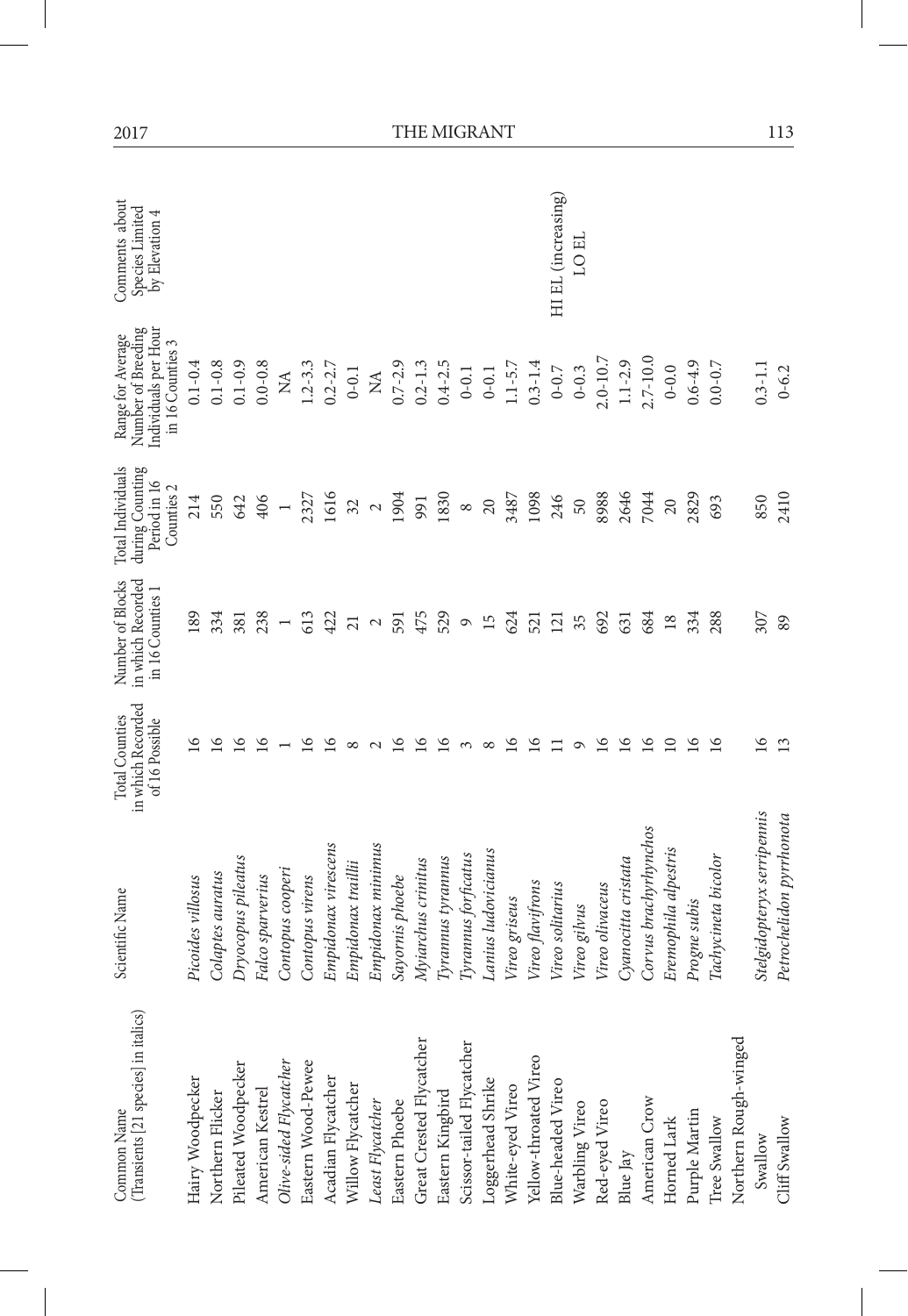| (Transients [21 species] in italics)<br>Common Name | Scientific Name           | in which Recorded<br><b>Total Counties</b><br>of 16 Possible | in which Recorded<br>Number of Blocks<br>in 16 Counties 1 | Total Individuals<br>during Counting<br>Period in 16<br>Counties 2 | Number of Breeding<br>Individuals per Hour<br>Range for Average<br>in 16 Counties 3 | Comments about<br>Species Limited<br>by Elevation 4 |
|-----------------------------------------------------|---------------------------|--------------------------------------------------------------|-----------------------------------------------------------|--------------------------------------------------------------------|-------------------------------------------------------------------------------------|-----------------------------------------------------|
| Barn Swallow                                        | Hirundo rustica           |                                                              | 594                                                       | 6071                                                               | $.7 - 13.2$                                                                         |                                                     |
| Carolina Chickadee                                  | Poecile carolinensis      | $\overline{16}$                                              | 648                                                       | 2697                                                               | $1.0 - 3.8$                                                                         |                                                     |
| Tufted Titmouse                                     | Baeolophus bicolor        | $\tilde{e}$                                                  | 686                                                       | 4403                                                               | $2.4 - 4.9$                                                                         |                                                     |
| White-breasted Nuthatch                             | Sitta caroliensis         | $\tilde{e}$                                                  | 449                                                       | 925                                                                | $0.3 - 1.1$                                                                         |                                                     |
| Brown-headed Nuthatch                               | Sitta pusilla             | $\sqrt{2}$                                                   | $\triangleright$                                          | $\circ$                                                            | $0 - 0.0$                                                                           |                                                     |
| House Wren                                          | Troglodytes aedon         | $\overline{\circ}$                                           | 162                                                       | 586                                                                | $0.0 - 2.0$                                                                         |                                                     |
| Carolina Wren                                       | Thryothorus ludovicianus  | $\circ$                                                      | 669                                                       | 5173                                                               | $2.4 - 5.7$                                                                         |                                                     |
| Blue-gray Gnatcatcher                               | Polioptila caerulea       | $\tilde{e}$                                                  | 613                                                       | 2556                                                               | $0.9 - 3.2$                                                                         |                                                     |
| Eastern Bluebird                                    | Sialia sialus             | ٵ                                                            | 625                                                       | 4280                                                               | $1.1 - 5.4$                                                                         |                                                     |
|                                                     | Catharus fuscescens       |                                                              | $\overline{ }$                                            | $\circ$                                                            | $0 - 0.0$                                                                           | VH EL (rare)                                        |
| Veery<br>Swainson's Thrush                          | Catharus ustulatus        |                                                              | 3                                                         | $\infty$                                                           | $\lessapprox$                                                                       |                                                     |
| Wood Thrush                                         | Hylocichla mustelina      | $\circ$                                                      | 502                                                       | 1856                                                               | $0.4 - 2.4$                                                                         |                                                     |
| American Robin                                      | Turdus migratorius        | $\tilde{e}$                                                  | 575                                                       | 5230                                                               | $2.0 - 8.2$                                                                         |                                                     |
|                                                     | Dumetella carolinensis    | $\overline{16}$                                              | 256                                                       | 466                                                                | $0.1 - 0.7$                                                                         |                                                     |
| Gray Catbird<br>Brown Thrasher                      | Toxostoma rufum           | $\geq$                                                       | 546                                                       | 1588                                                               | $0.6 - 2.2$                                                                         |                                                     |
|                                                     | Mimus polyglottos         | $\tilde{e}$                                                  | 561                                                       | 4016                                                               | $0.5 - 6.6$                                                                         |                                                     |
| Northern Mockingbird<br>European Starling           | Sturnus vulgaris          | ٵ                                                            | 547                                                       | 18350                                                              | $3.7 - 28.5$                                                                        |                                                     |
| Cedar Waxwing                                       | Bombycilla cedrorum       | $\overline{6}$                                               | 286                                                       | 1004                                                               | $0.2 - 1.5$                                                                         |                                                     |
| House Sparrow                                       | Passer domesticus         | $\geq$                                                       | 417                                                       | 2648                                                               | $0.6 - 5.6$                                                                         |                                                     |
| House Finch                                         | Haemorhous mexicanus      | $\overline{6}$                                               | 253                                                       | 974                                                                | $0.1 - 2.9$                                                                         |                                                     |
| American Goldfinch                                  | Spinus tristis            | $\geq$                                                       | 598                                                       | 2417                                                               | $1.1 - 3.6$                                                                         |                                                     |
| Eastern Towhee                                      | Piliplo erythrophthalmus  | $\circ$                                                      | 573                                                       | 3698                                                               | $1.2 - 5.6$                                                                         |                                                     |
| Chipping Sparrow                                    | Spizella passerina        | ७                                                            | 662                                                       | 4821                                                               | $2.6 - 5.5$                                                                         |                                                     |
| Field Sparrow                                       | Spizella pusilla          | $\circ$                                                      | 623                                                       | 4164                                                               | $1.0 - 6.3$                                                                         |                                                     |
| Savannah Sparrow                                    | Passerculus sandwichensis | 5                                                            | $\infty$                                                  | $\Box$                                                             | $0 - 0.0$                                                                           |                                                     |
| Grasshopper Sparrow                                 | Ammodramus savannarum     | ७                                                            | 169                                                       | 369                                                                | $0.0 - 0.6$                                                                         |                                                     |
| Henslow's Sparrow                                   | Ammodramus henslowii      |                                                              | 12                                                        | 17                                                                 | $0 - 0.1$                                                                           |                                                     |

114 THE MIGRANT SEPTEMBER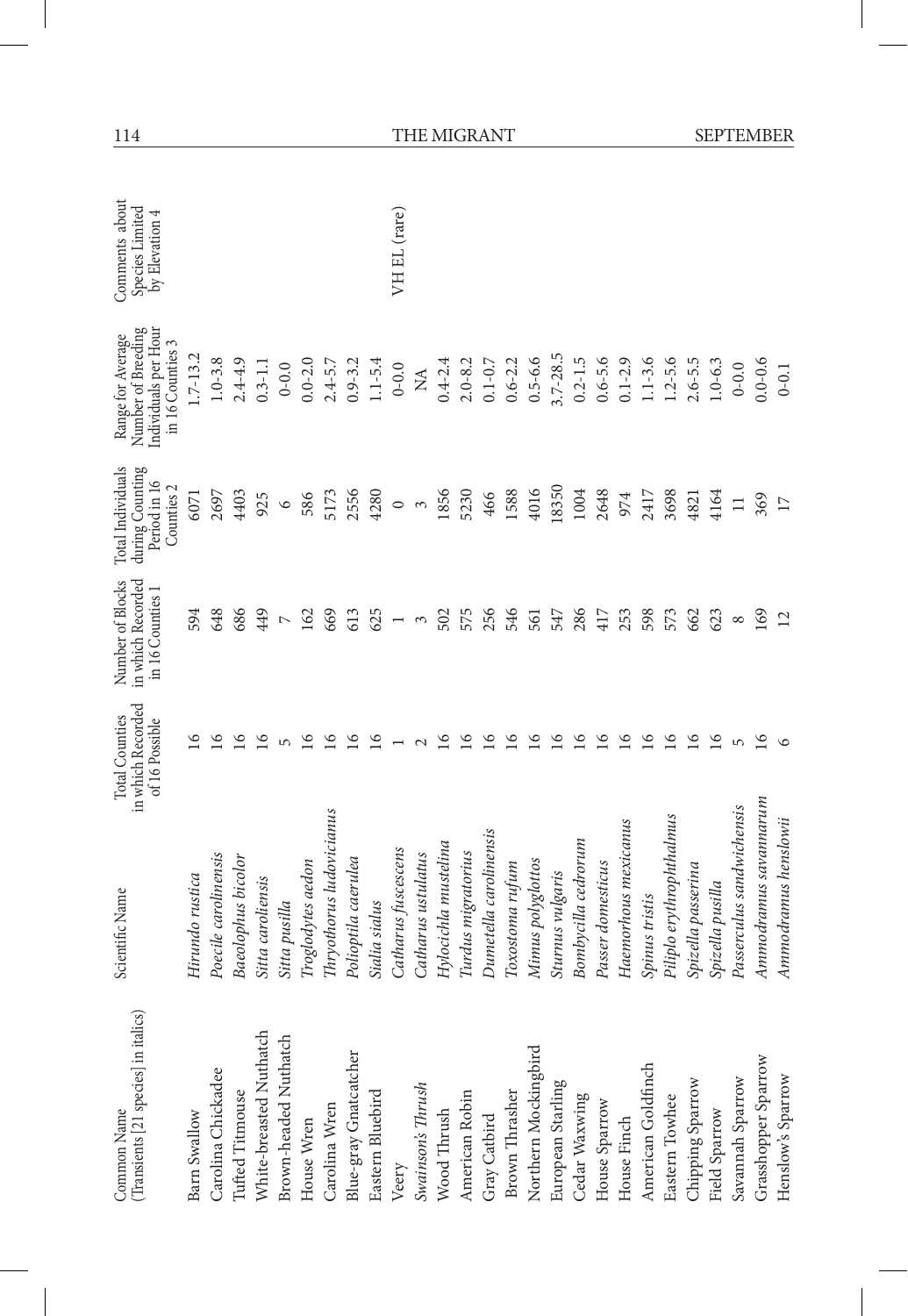| 2017                                                                                |                   |                      |                    |                |                  |                      |                      |                    |                     |                                      |                      |                                     | THE MIGRANT                 |                      |                      |                               |                      |                         |                       |                     |                         |                    |                     |                   |                     |                   | 115                 |
|-------------------------------------------------------------------------------------|-------------------|----------------------|--------------------|----------------|------------------|----------------------|----------------------|--------------------|---------------------|--------------------------------------|----------------------|-------------------------------------|-----------------------------|----------------------|----------------------|-------------------------------|----------------------|-------------------------|-----------------------|---------------------|-------------------------|--------------------|---------------------|-------------------|---------------------|-------------------|---------------------|
| Comments about<br>Species Limited<br>by Elevation 4                                 |                   |                      |                    |                |                  |                      |                      |                    |                     |                                      |                      |                                     | HI EL (rare and decreasing) |                      |                      |                               |                      | <b>HIEL</b>             |                       |                     |                         |                    |                     |                   |                     |                   |                     |
| Number of Breeding<br>Individuals per Hour<br>Range for Average<br>in 16 Counties 3 | $-4-4.6$          | $1.7 - 4.4$          | $0.4 - 5.1$        | $0.5 - 2.7$    | $0 - 0.1$        | $2.3 - 12.5$         | $0.8 - 5.1$          | $0.3 - 6.1$        | $0.0 - 3.8$         | $0 - 1.0$                            | $0.0 - 0.7$          | $\widetilde{\Sigma}$                | $0 - 0.0$                   | $0 - 0.5$            | $\lessapprox$        | $0 - 1.6$                     | $0 - 0.3$            | $0 - 0.1$               | $\lesssim$            | $\lessapprox$       | $\mathbb{E}$            | $0.4 - 2.1$        | $1.5 - 5.2$         | $0.1 - 4.3$       | $0 - 0.5$           | $0 - 0.6$         | $0.2 - 2.7$         |
| Total Individuals<br>during Counting<br>Period in 16<br>Counties 2                  | 4030              | 3351                 | 3769               | 1669           | 22               | 6115                 | 2753                 | 3327               | 1895                | 333                                  | 410                  | $\overline{\phantom{a}}$            | $\circ$                     | 152                  | $\overline{a}$       | 630                           | 63                   | 24                      | $\circ$               | $\sim$              | $\sim$                  | 1148               | 4256                | 2078              | 283                 | 247               | 1374                |
| in which Recorded<br>Number of Blocks<br>in 16 Counties 1                           | 582               | 649                  | 526                | 442            | 18               | 578                  | 581                  | 450                | 401                 | 174                                  | 250                  |                                     |                             | 84                   | $\overline{ }$       | 271                           | 49                   | $\overline{16}$         |                       | $\mathcal{L}$       | 3                       | 432                | 640                 | 492               | 87                  | 98                | 441                 |
| in which Recorded<br><b>Total Counties</b><br>of 16 Possible                        | $\overline{16}$   | $\frac{6}{2}$        | $\overline{16}$    | ٵ              | 6                | $\overline{\circ}$   | ڡ                    | $\overline{6}$     | $\overline{16}$     | 5                                    | $\overline{16}$      |                                     |                             | ≘                    |                      | IJ                            | $\overline{a}$       |                         |                       |                     |                         | $\overline{16}$    | $\overline{16}$     | $\overline{16}$   | $\overline{15}$     |                   | ≌                   |
| Scientific Name                                                                     | Melospiza melodia | cteria virens        | sturnella magna    | cterus spurius | cterus galbula   | Agelaius phoeniceus  | Molothrus ater       | Quiscalus quiscula | seiurus aurocapilla | <i><u>Aelmitheros vermivorum</u></i> | Parkesia moticilla   | <sup>o</sup> arkesia noveboracensis | Vermivora chrysoptera       | Vermivora cyanoptera |                      | <i><b>Mniotilta</b></i> varia | Protonotaria citrea  | .imnothlypis swainsonii | Oreothlypis peregrina | Oporornis agilis    | Geothlypis philadelphia | Geothlypis formosa | Geothlypis trichas  | setophaga citrina | Setophaga ruticilla | setophaga cerulea | setophaga americana |
| (Transients [21 species] in italics)<br>Common Name                                 | Song Sparrow      | Yellow-breasted Chat | Eastern Meadowlark | Orchard Oriole | Baltimore Oriole | Red-winged Blackbird | Brown-headed Cowbird | Common Grackle     | Ovenbird            | Worm-eating Warbler                  | ouisiana Waterthrush | Northern Waterthrush                | Golden-winged Warbler       | Blue-winged Warbler  | 'Brewster's" Warbler | Black-and-white Warbler       | Prothonotary Warbler | Swainson's Warbler      | Tennessee Warbler     | Connecticut Warbler | Mourning Warbler        | Kentucky Warbler   | Common Yellowthroat | Hooded Warbler    | American Redstart   | Cerulean Warbler  | Northern Parula     |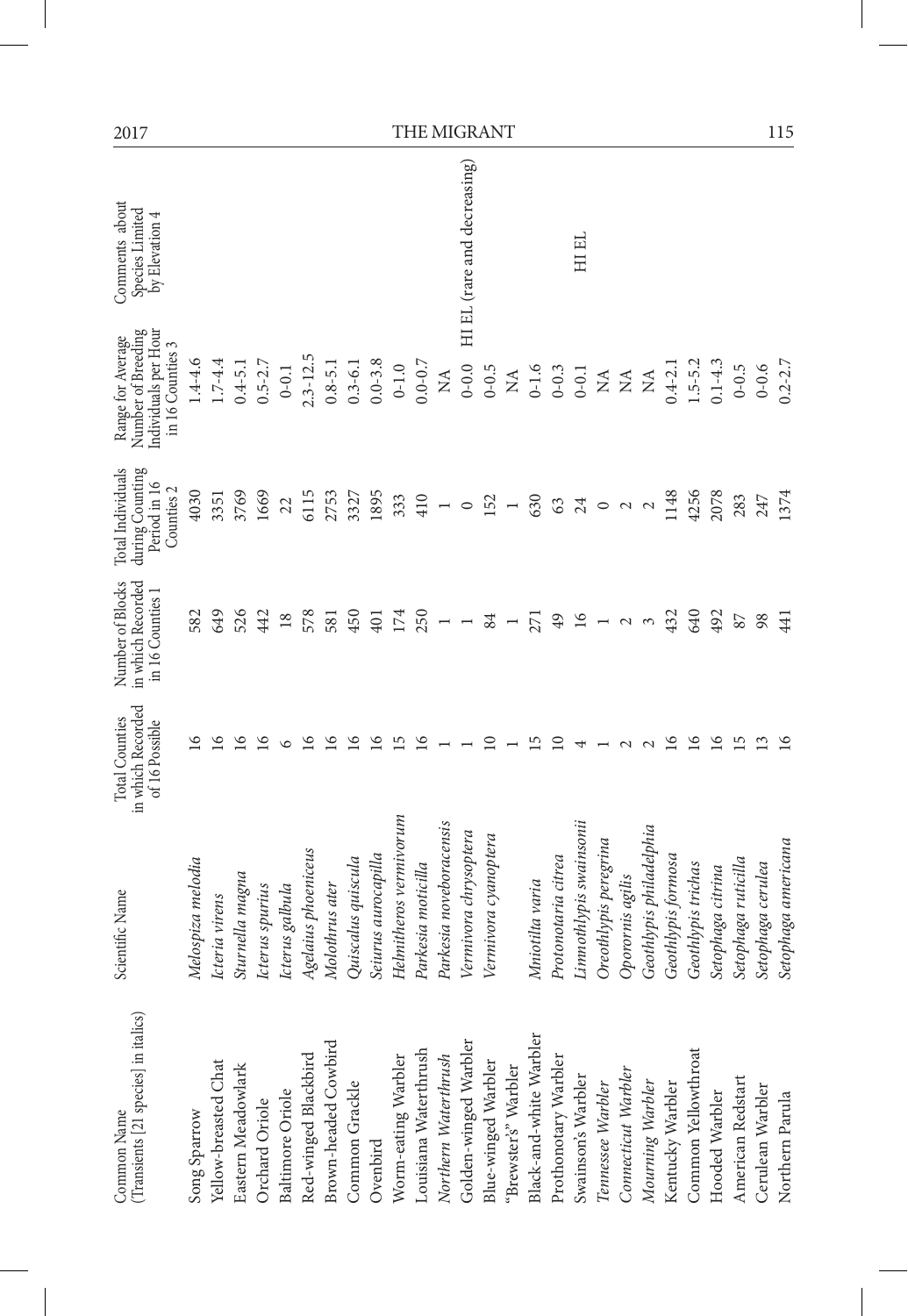| (Transients [21 species] in italics)<br>Common Name                                                                                                                                          | Scientific Name                                                                                                                    | in which Recorded<br><b>Total Counties</b><br>of 16 Possible | Number of Blocks<br>in which Recorded<br>in 16 Counties 1 | Total Individuals<br>during Counting<br>Period in 16<br>Counties 2 | Individuals per Hour<br>Number of Breeding<br>Range for Average<br>in 16 Counties 3 | Comments about<br>Species Limited<br>by Elevation 4 |
|----------------------------------------------------------------------------------------------------------------------------------------------------------------------------------------------|------------------------------------------------------------------------------------------------------------------------------------|--------------------------------------------------------------|-----------------------------------------------------------|--------------------------------------------------------------------|-------------------------------------------------------------------------------------|-----------------------------------------------------|
| Magnolia Warbler                                                                                                                                                                             | Setophaga magnolia                                                                                                                 |                                                              |                                                           |                                                                    | Ź                                                                                   |                                                     |
| Blackburnian Warbler                                                                                                                                                                         | Setophaga fusca                                                                                                                    | 2--Only 1 County as Breeder                                  | $\mathcal{L}$                                             | "2, including 1 transient"                                         | $0 - 0.0$                                                                           | VH EL (rare)                                        |
| Yellow Warbler                                                                                                                                                                               | Setophaga petichia                                                                                                                 |                                                              | 87                                                        | 145                                                                | $0 - 0.4$                                                                           |                                                     |
| Chestnut-sided Warbler                                                                                                                                                                       | Setophaga pensylvanica                                                                                                             |                                                              | $\overline{12}$                                           | $\overline{17}$                                                    | $0 - 0.1$                                                                           | HIEL                                                |
| Blackpoll Warbler                                                                                                                                                                            | Setophaga striata                                                                                                                  |                                                              |                                                           | $\circ$                                                            | $\mathbb{A}$                                                                        |                                                     |
| Black-throated Blue Warbler                                                                                                                                                                  | Setophaga caerulescens 2--Only 1 County as Breeder                                                                                 |                                                              | 2                                                         |                                                                    | $0 - 0.0$                                                                           | VH EL (rare)                                        |
| Pine Warbler                                                                                                                                                                                 | Setophaga pinus                                                                                                                    | 51                                                           | 229                                                       | 431                                                                | $0-1.0$                                                                             |                                                     |
| Yellow-throated Warbler                                                                                                                                                                      | Setophaga dominica                                                                                                                 | $\frac{6}{2}$                                                | 523                                                       | 1413                                                               | $0.2 - 3.1$                                                                         |                                                     |
| Prairie Warbler                                                                                                                                                                              | Setophaga discolor                                                                                                                 | $\overline{16}$                                              | 524                                                       | 1914                                                               | $0.6 - 3.6$                                                                         |                                                     |
| Black-throated Green Warbler                                                                                                                                                                 | Setophaga virens                                                                                                                   | $\circ$                                                      | $\overline{\phantom{0}}$ 81                               | 247                                                                | $0 - 0.9$                                                                           | HIEL                                                |
| Summer Tanager                                                                                                                                                                               | Piranga rubra                                                                                                                      | $\overline{16}$                                              | 398                                                       | 1128                                                               | $0.0 - 1.8$                                                                         | <b>LOEL</b>                                         |
| Scarlet Tanager                                                                                                                                                                              | Piranga olivacea                                                                                                                   | $\overline{16}$                                              | 478                                                       | 1496                                                               | $0.1 - 1.7$                                                                         |                                                     |
| Northern Cardinal                                                                                                                                                                            | Cardinalis cardinalis                                                                                                              | $\overline{16}$                                              | 674                                                       | 6677                                                               | $3.0 - 8.5$                                                                         |                                                     |
| Rose-breasted Grosbeak                                                                                                                                                                       | Pheucticus ludovicianus                                                                                                            | $\mathcal{L}$                                                | $\mathfrak{S}$                                            | $\tilde{\phantom{0}}$                                              | $0 - 0.0$                                                                           | VH EL (rare)                                        |
| <b>Blue Grosbeak</b>                                                                                                                                                                         | Passerina caerulea                                                                                                                 | 16                                                           | 531                                                       | 2007                                                               | $0.8 - 2.5$                                                                         |                                                     |
| Indigo Bunting                                                                                                                                                                               | Passerina cyanea                                                                                                                   | $\overline{16}$                                              | 701                                                       | 11871                                                              | $4.7 - 15.1$                                                                        |                                                     |
| Dickcissel                                                                                                                                                                                   | Spiza americana                                                                                                                    | $\Box$                                                       | 74                                                        | 264                                                                | $0 - 0.7$                                                                           |                                                     |
| Total                                                                                                                                                                                        |                                                                                                                                    |                                                              |                                                           | 205852 Individuals                                                 |                                                                                     |                                                     |
| "1--Based on total blocks in each county in Tennessee (717; 724 minus 7 not surveyed) part of UCR, rather than on total blocks (651) in that region; this discrepancy<br>* Nocturnal species |                                                                                                                                    |                                                              |                                                           |                                                                    |                                                                                     |                                                     |
| occurs because about 70 blocks occur in 2 or 3 counties."                                                                                                                                    |                                                                                                                                    |                                                              |                                                           |                                                                    |                                                                                     |                                                     |
| 2--Results from all counting periods and night counting periods                                                                                                                              |                                                                                                                                    |                                                              |                                                           |                                                                    |                                                                                     |                                                     |
| 3--Results from 2-hour and 3-hour counting periods except for nocturnal species.                                                                                                             |                                                                                                                                    |                                                              |                                                           |                                                                    |                                                                                     |                                                     |
| and in Cumberland Mountain).<br>4--LO EL (primarily found in 0                                                                                                                               | Central Basin and on Highland Rims); HI EL (primarily found on Cumberland Plateau); VH EL (primarily found above 2500 ft onplateau |                                                              |                                                           |                                                                    |                                                                                     |                                                     |
|                                                                                                                                                                                              |                                                                                                                                    |                                                              |                                                           |                                                                    |                                                                                     |                                                     |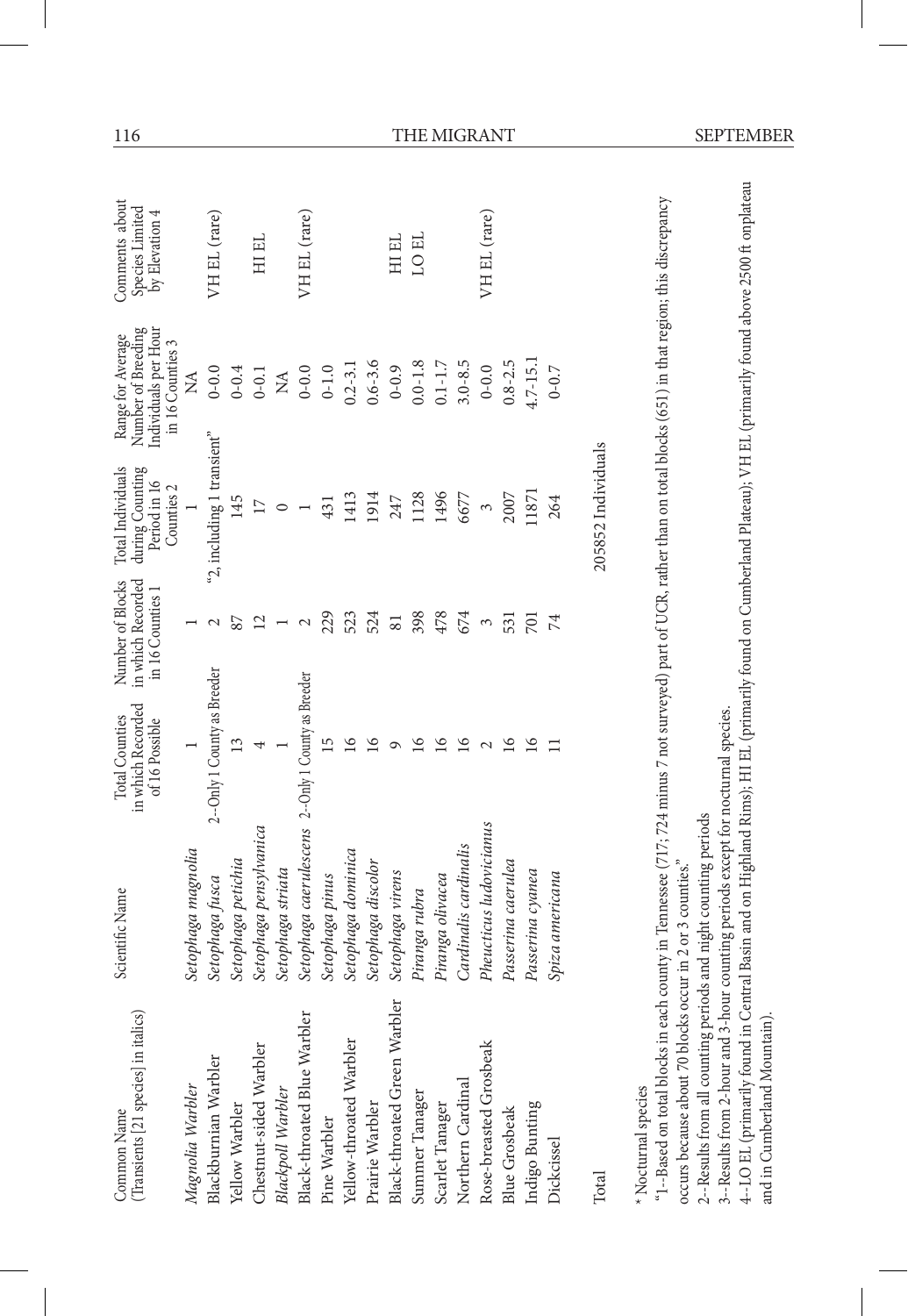# **ROUNDTABLE NOTE**

**SHOREBIRD FALLOUT IN LAKE COUNTY** - A 6.4 km (four miles) stretch of southern Lake County, from Mud Lake to Robinson Bayou Road, produced a fallout of shorebirds from 11 – 13 May 2017. This area consisted of mostly agricultural fields, which due to flooding of the Mississippi and Obion Rivers and heavy local rainfall, had more than 400 ha (1,000 acres) covered in shallow water and exposed mud flats. Twenty species found on 11 May, highlighted by a Whimbrel (*Numenius phaeopus*). Marbled Godwit (*Limosa fedoa*) and Wilson's Phalarope (*Phalaropus tricolor*) were added on 12May. Two Hudsonian Godwits (*Limosa haemastica*) were observed on 13 May which brought the cumulative species list to 26, an extraordinary number for such a small area of temporary habitat in a three day period in Tennessee. Significant numbers included 28 Black-bellied Plovers (*Pluvialis squatarola*), 10 Ruddy Turnstones (*Arenaria interpres*) and 125 Dunlin (*Calidris alpine)*. On 23 May, an American Avocet (*Recurvirostra americana*) raised the total species count to 27. Observers were Mark Greene, Mike Todd, Bob Foehring, Timothy Jones and Dick Preston.

Dick D. Preston, Munford, TN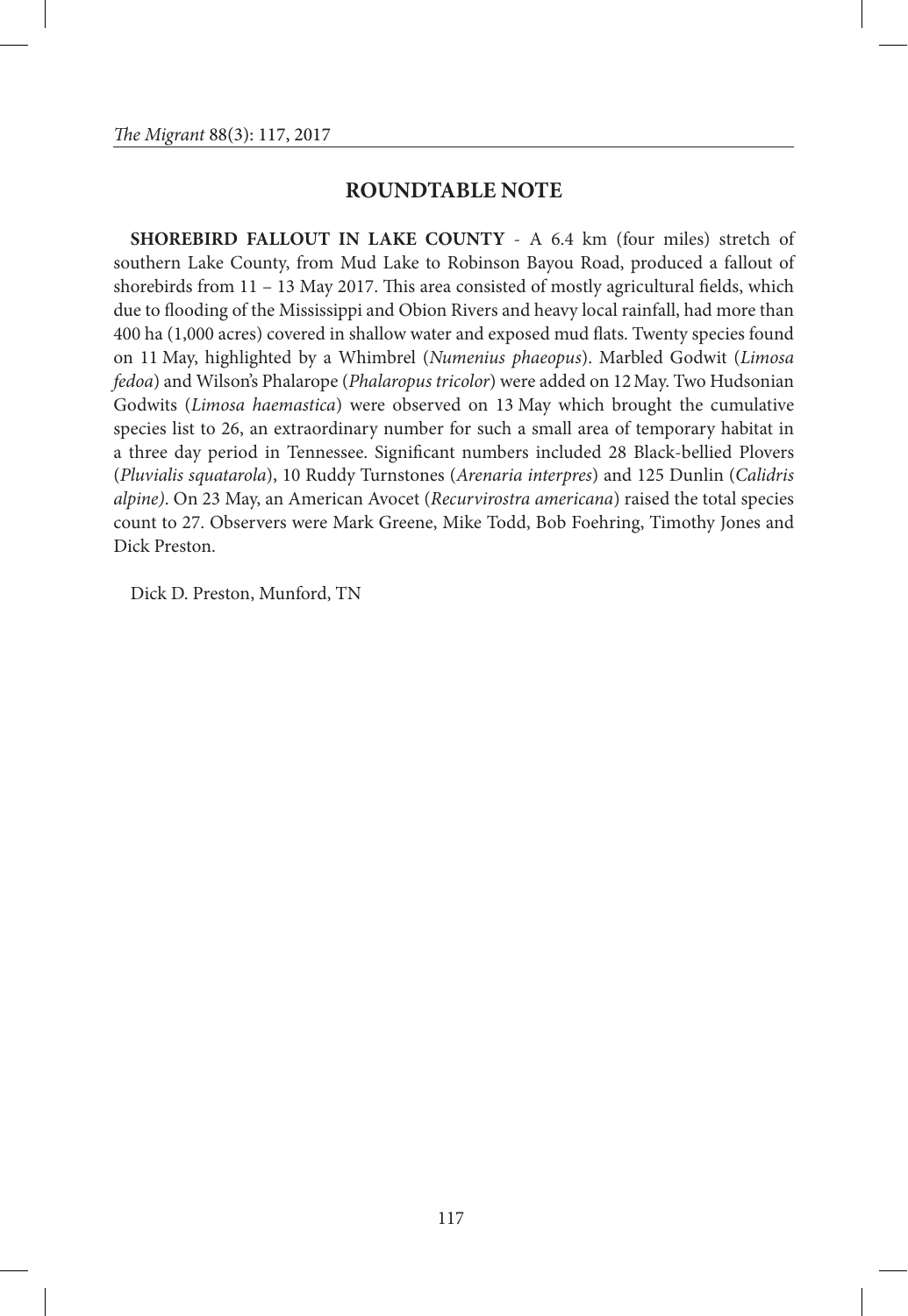# **BOOK REVIEW: PILGRIMS OF THE AIR**

*Pilgrims of the Air*. John Wilson Foster, first published March 2013, Notting Hill Editions, 240 pages.

This is a book that tells the now familiar story of the Passenger Pigeon. Its uniqueness lies in its method of presenting a comprehensive and detailed compilation of sightings, history, philosophy, mythology and folklore. The contents were gleaned from the widest possible range of sources including accounts by colonists, Native Americans, and early naturalists all the way down to those who later searched in vain for a disappearing species.

These observations and perceptions surrounding the pigeons and other wildlife would appeal to anyone who delights in reading historic diaries. Readers will find fascinating the quaint, old-fashioned word choices used in numerous firsthand descriptions of flocks that "eclipsed the sun."

A measure of the wide range of science of the day can be noted in beliefs by some that birds hibernate under water while others understood more advanced concepts such as the mechanism responsible "crop milk" production.

As expected, the author includes those graphic accounts of wholesale slaughter made possible by the rapid expansion of telegraphs and railroads.

The book concludes with passionate laments of ornithologists caught off guard amid the hopelessness of an extinction that came swiftly and left the world with a "meagerness of knowledge."

Pilgrims of the Air is the kind of book that, although small in size, is dense with detailed description and is likely to be read slowly and savored.

Gaynell Corley Perry, Memphis, TN

*Born and educated in Belfast, John Wilson Foster received a doctorate in English from the University of Oregon. Foster spent his teaching and research career at the University of British Columbia and has been an amateur ornithologist for several decades.*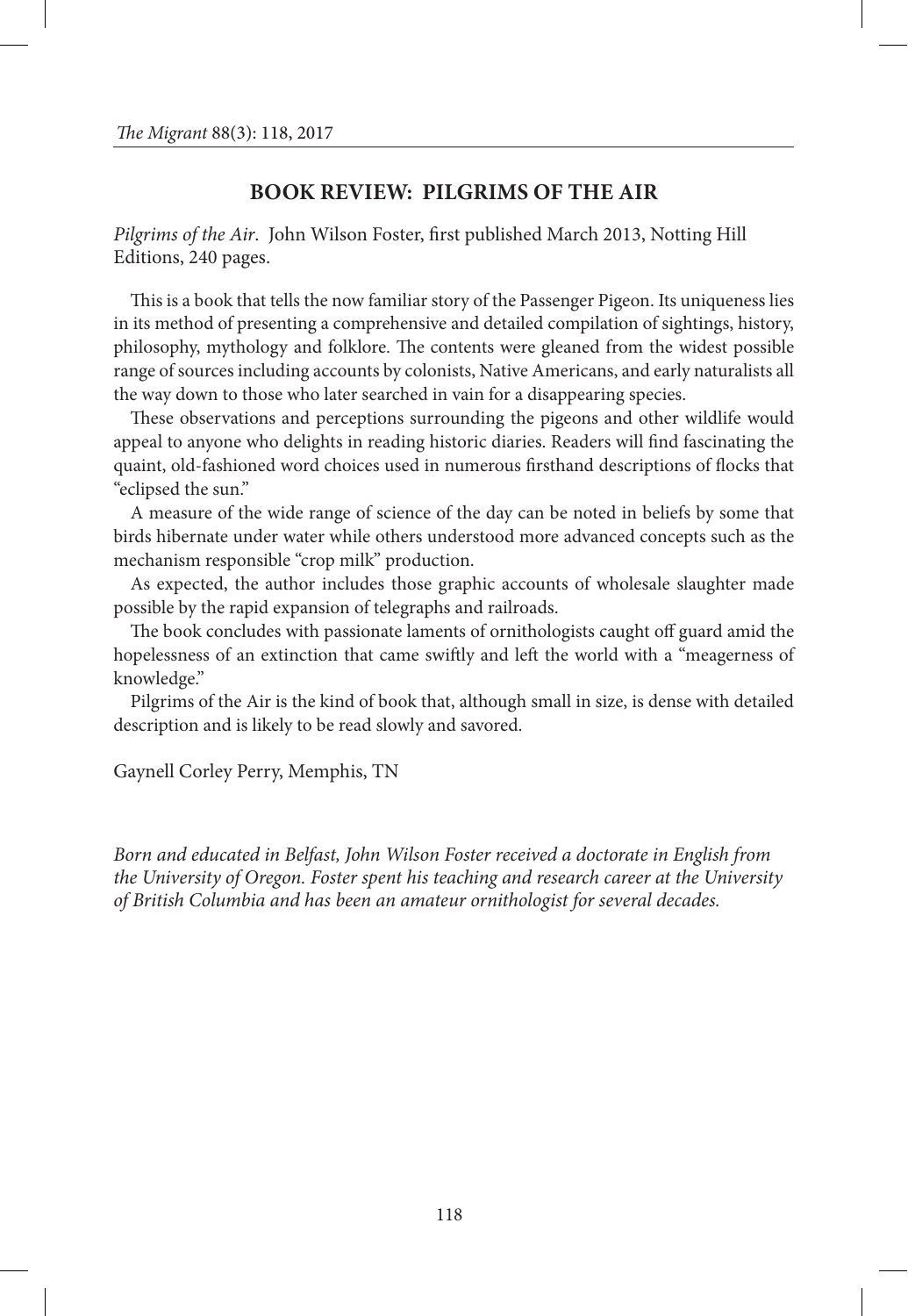# **REPORT OF THE TENNESSEE BIRD RECORDS COMMITTEE**

Ruben Stoll, Secretary Pleasantville, TN 37033

The Tennessee Bird Records Committee (TBRC) wishes to thank all who have taken the time to document and submit their rare bird records. Many of the latest reports have been accompanied by photographic documentation which is especially valuable to the work of the committee. It is the job of the TBRC to maintain the Official List of the Birds of Tennessee and to ensure that sightings of rare species are documented accurately and adequately for posterity. This list, along with the by-laws of the committee and information on submitting documentation, may be viewed in the TBRC section of the TOS website.

The year 2016 saw many new state records with five species added to the State list, including Lesser Goldfinch in January in Lake County (documented in the previous TBRC report), Hooded Oriole in June in Giles County, Brown Booby in October in Humphreys County, Bohemian Waxwing in November in Knox County, and Northern Wheatear in November in Loudon County. The Hooded Oriole was the second of this species photographed in Tennessee, but the first record was rejected due to concerns about provenance. In light of this second record, the TBRC has voted to re-review this prior sighting.

Members of the TBRC are Phillip Casteel, Ron Hoff, Daniel Jacobson, Chris Sloan, Terry Witt, and Ruben Stoll, Secretary

#### **Say's Phoebe** (*Sayornis saya*)

Written documentation and photograph submitted by Mark Greene, 219 South Hall Griffin Road, Obion County, 19 December 2013. Accepted 6 - 0.

#### **Common Redpoll** (*Carduelis flammea*)

Written documentation and photograph at a feeder submitted by Rick Shipkowski, Clarksville, Montgomery County, 10 – 21 January 2016. Accepted 6 - 0.

#### **Townsend's Solitaire** (*Myadestes townsendi)*

Written documentation and photograph submitted by Mark Greene, Gibson County Lake, Gibson County, 4 – 6 February 2016. Accepted 6 - 0.

#### **Hooded Oriole** (*Icterus cucullatus*)

Written documentation and photograph at feeder of 1 adult male submitted by David Gross, TN-245, north central Giles County, 2 – 4 June 2016. This is a first state record. Accepted 6 - 0.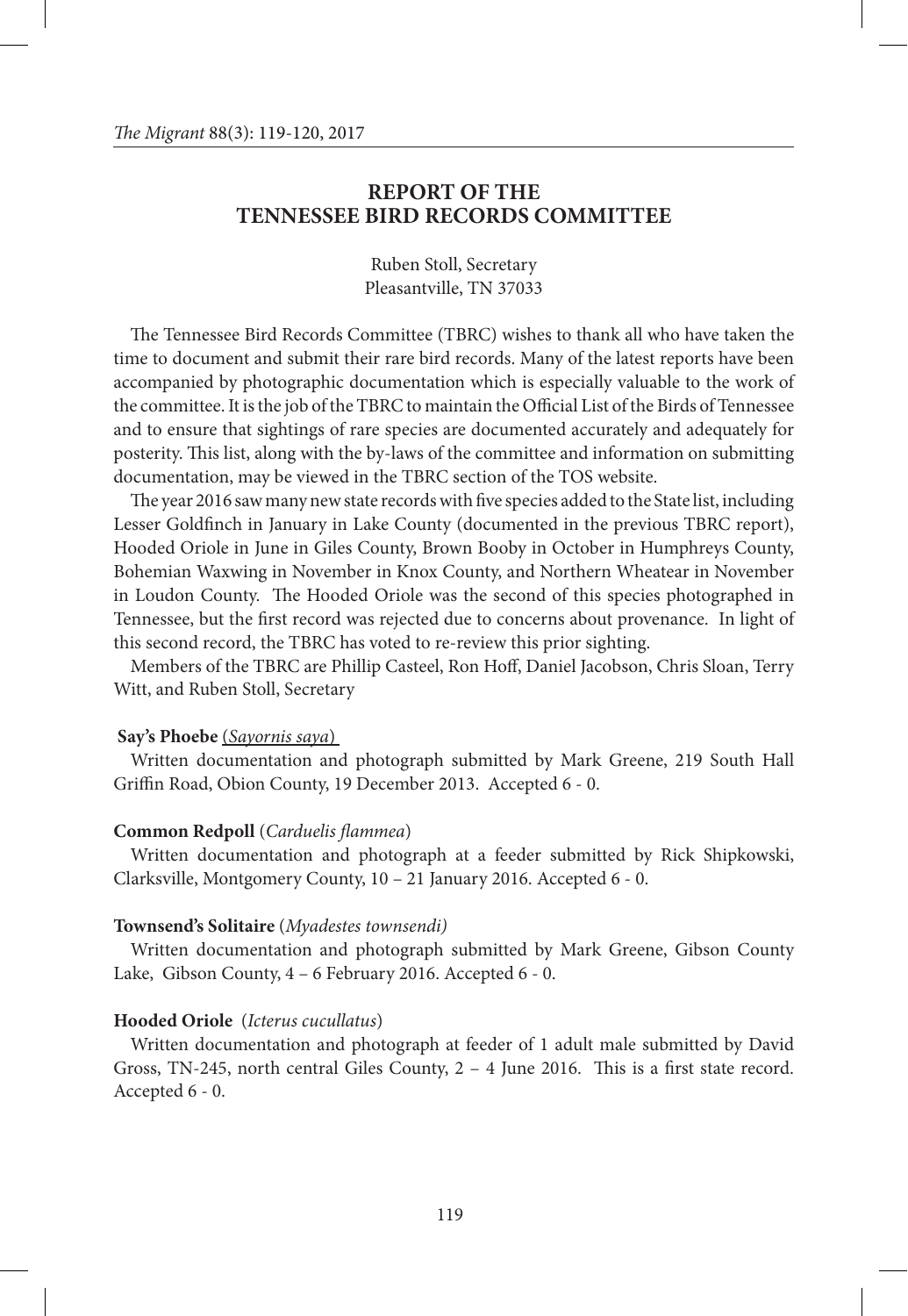#### **Painted Bunting** (*Passerina ciris)*

Written documentation and photograph of 1 adult male submitted by David Arnold, J. Percy Priest WMA Field Trial Area, Rutherford County, 5 June 2016, documentation submitted by Steve Zipperer. Accepted 6 - 0.

#### **Pomarine Jaeger** (*Stercorarius pomarinus*)

Written documentation and photograph of a sub-adult submitted by Ruben Stoll, Paris Landing State Park, Henry County, 30 July - 2 August 2016. Accepted 6 - 0.

#### **Sabine's Gull** (*Xema sabini*)

Written documentation and photograph of an immature submitted by Ruben Stoll, Big Sandy Mudflats in Big Sandy, Henry County, 5 October 2016. Accepted 6 – 0.

#### **Brown Booby** (*Sula leucogaster*)

Written documentation and photograph of an immature submitted by Ruben Stoll, Duck River Unit, Tennessee NWR, Humphreys County, 20 October 2016. This is a first state record. Accepted 6 – 0.

#### **Snow Bunting** (*Plectrophenax nivalis*)

Written documentation and photograph submitted by Joe Meyer, Viking Mountain Road, Greene County, 5 November 2016. Accepted 6 – 0.

#### **Bohemian Waxwing** (*Bombycilla garrulous*)

Written documentation and photograph submitted by Colin D. Sumrall, Sequoyah Park, Knox County, 11 – 20 November 2016. This is a first state record. Accepted 6 – 0.

#### **Northern Wheatear** (*Oenanthe oenanthe)*

Written documentation and photograph submitted by Tony King, Windy Hill Farm, Loudon County, 13 – 20 November 2016. This is a first state record. Accepted 6 – 0.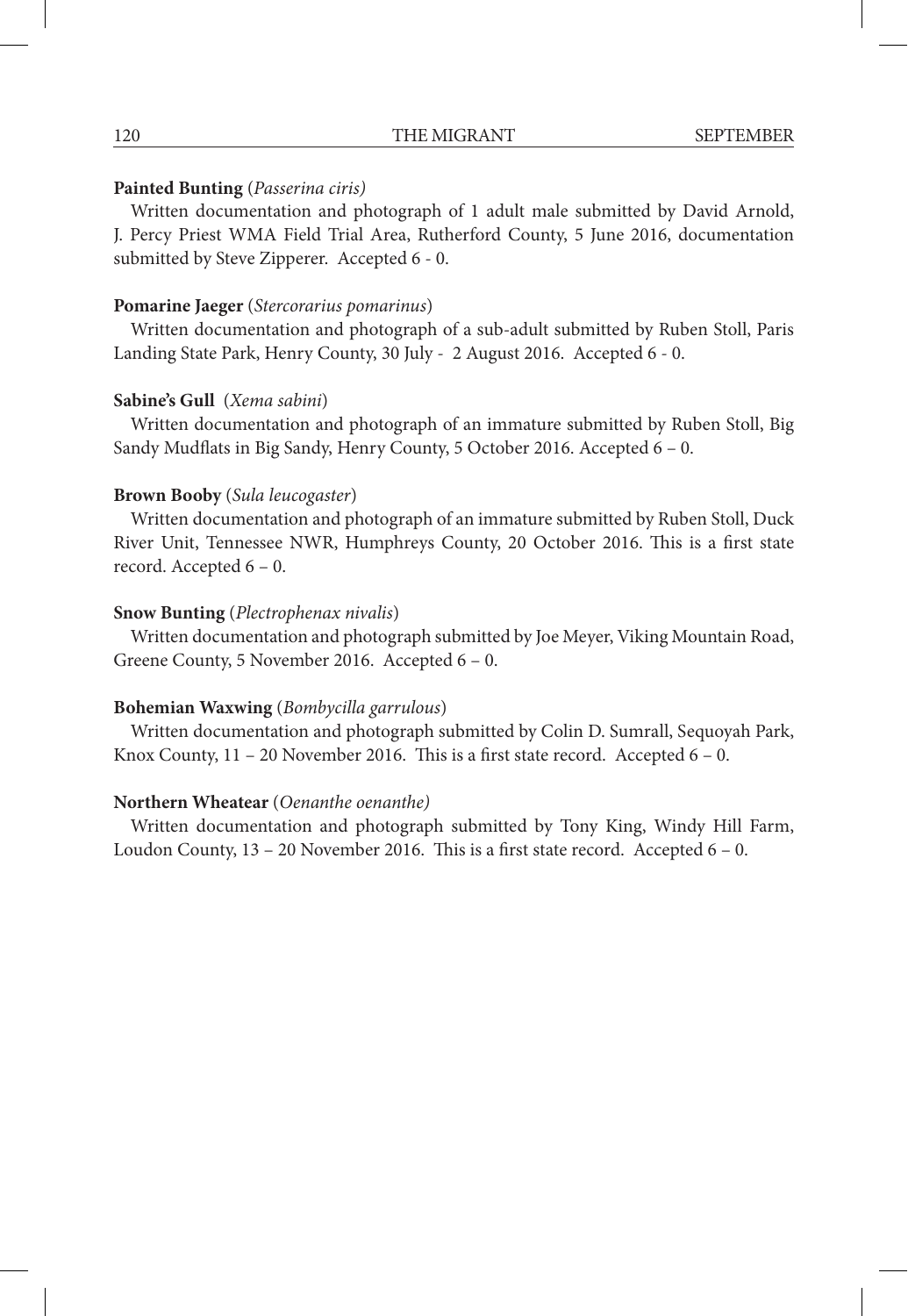# **THE SPRING SEASON**

Richard L. Knight, Editor



**1 March - 31 May 2017**

Following a remarkably mild winter, spring continued this trend, especially through March and April. With the mild temperatures came several reports of new early arrival dates for various migrants at the local, regional, or state level. Rainfall varied from slightly below average in West Tennessee to well above average in the eastern end of the state.

Migrants displayed a strong showing through much of West and Middle Tennessee this spring. Especially notable were waterfowl in the Mississippi River border counties and warblers at Radnor Lake in Nashville. In contrast, many birders in East Tennessee commented that migration was spotty and weak. Highlights were almost too numerous to list. Of particular note were Whimbrel, Hudsonian Godwit, Ruff, Neotropic Cormorant, Reddish Egret, Cave Swallow, and Great-tailed Grackle in West Tennessee; Cinnamon Teal, Purple Gallinule, Glaucous Gull, Anhinga, and Yellow-headed Blackbird in the mid-state; and Black-bellied Whistling-Duck, Limpkin, Swallow-tailed Kite, and Harris's Sparrow in the East Tennessee.

#### **Standard Abbreviations**

| ad - adult                       | m.ob. - many observers         |
|----------------------------------|--------------------------------|
| Co - County                      | Mtn - Mountain                 |
| Cr - Creek                       | NWR - National Wildlife Refuge |
| ers - earliest reported sighting | R - River                      |
| et al. – and others              | SNA - State Natural Area       |
| im - immature                    | SP - State Park                |
| L - Lake                         | WMA - Wildlife Management Area |
| lrs - latest reported sighting   | yg - young                     |
| max - maximum count              |                                |
|                                  |                                |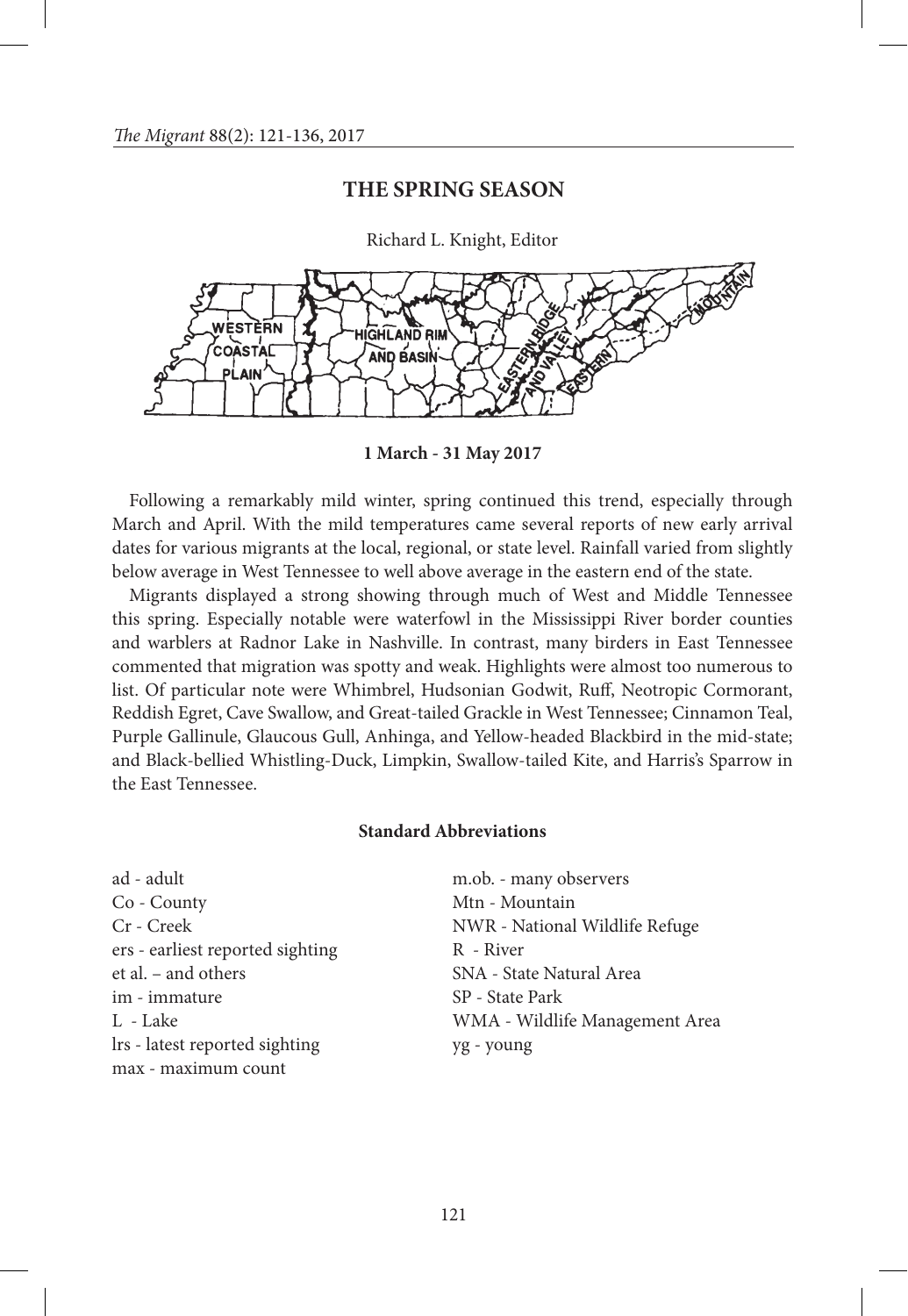WESTERN COASTAL PLAIN REGION - - While March (3° above normal) and April (4° above normal) continued the recent trend of higher temperatures, May was 1 degree below historic norms. Rainfall across the region was a cumulative 3 inches below normal.

Thirty species of shorebirds were reported, including Whimbrel, Marbled Godwit, Hudsonian Godwit, and Ruff. Three Fulvous Whistling-Ducks in Lake County, a Reddish Egret in Lake County (a third state record, pending acceptance by the Tennessee Bird Records Committee), single Cave Swallows in Dyer and Lake Counties (same individual?), and a Great-tailed Grackle in Dyer County were exceptional finds. A Painted Bunting was a first for Henry County, rounding out an exciting season.

*Waterfowl - Rail*: **Black-bellied Whistling-Duck**: 14 Mar (11) Ensley (BZ), ers, up to 171 there by 29 Mar (BZ). **Fulvous Whistling-Duck**: 12 May (3) Tumbleweed WMA (MAG). **Black Scoter**: 7 Mar (9) Pickwick L (RS, AT). **Hooded Merganser**: 25 May (hen with 6 yg) Mud L (DDP); 25 May (hen with 7 yg) Black Bayou, Lake Co (MAG). **Ruddy Duck**: 22 May (1) Robinson Bayou Rd (MAG), lrs. **Eared Grebe**: 7 Apr (1, breeding plumage) Reelfoot L, Lake Co (MAG). **White-winged Dove**: 10 May (1) Dyersburg, Dyer Co (Kathy Sellars, photo). **Black-billed Cuckoo**: 11 May (1) Crockett Co (MCT); 17 May (1) Lake Co (MAG). **Common Nighthawk**: 20 Apr (1) Collierville, Shelby Co (John Walko), ers. **Ruby-throated Hummingbird**: 23 Mar (1) Munford (DDP), ers. **King Rail**: 22 May (1) Mud L (MAG, photo). **Virginia Rail**: 20 May (1) Tumbleweed WMA (MCT).

*Shorebirds*: **Black-necked Stilt**: 20 Mar (2) Ensley (BZ), ers; 24 Mar (1) Lake Co (MAG); 22 May (84) Mud L (MAG); 25 May (102) Robinson Bayou Rd (DDP). **American Avocet**: 23-25 May (1) Robinson Bayou Rd (MAG, m.ob.); 25-29 May (1) Ensley (BF, m.ob.). **Blackbellied Plover**: 5 May (4) Hwy 104, Dyer Co (MAG); 11-12 May (3-26) Robinson Bayou Rd (MCT, DDP, MAG); 12 May (3) Great River Rd, Dyer Co (DDP); 29 May (1) Ensley (RH). **American Golden-Plover**: 7 Mar (1) Tenn NWR - Busseltown Unit, Decatur Co (RS, VS), ers; 12 May (1) Lake Co (MAG), lrs. **Upland Sandpiper**: 11 Apr (3) Lake Co (MAG); 1 May (1) Shelby Forest (DDP); 11-12 May (1) Lake Co (MCT, MAG); 12 May (1) Dyer Co (DDP). **Whimbrel**: 11 May (1) Reelfoot Hickory Ridge Rd, Lake Co (MAG, photo). **Hudsonian Godwit**: 10 Apr (1) Ensley (Virginia Reynolds); 13 May (2) Robinson Bayou Rd (BF). **Marbled Godwit**: 12 May (1) Mud L (DDP). **Ruddy Turnstone**: 12 May (10) Lake Co (MAG); 12 May (8) Dyer Co (DDP); 25 May (1) Robinson Bayou Rd (DDP). **Ruff**: 11 Apr (1 female) Buckelew Slough (MAG). **Stilt Sandpiper**: 10 Apr (1) Ensley (RS, VS), ers; 13 May (25) Robinson Bayou Rd (MAG), max; 31 May (1) Mud L (DDP), lrs. **Dunlin**: 5 Apr (1) Ensley (MM), ers; 11-25 May (max 125 on 22 May) Robinson Bayou Rd (MCT, MAG, DDP). **Baird's Sandpiper**: 24 Mar (1) Lake Co (MAG); 10 / 15 May (3) Ensley (BF / BZ); 11-13 / 25 May (1-2) Lake Co (MCT, DDP). **White-rumped Sandpiper**: 27 Apr - 29 May (1-12) Ensley (DDP, MCT, BF, RH); 11 May (2) Mud L (MAG); 11-25 May (14-44) Robinson Bayou Rd (MCT, MAG, DDP); 12 May (35) Tumbleweed WMA (MAG); 13 May (15) Lake Co (MAG); 16 May (3) Britton Ford (Robert Wheat); 17 May (42) Buckelew Slough (MAG). **Buff-breasted Sandpiper**: 12 May (2) Robinson Bayou Rd (DDP), rare in spring. **Western Sandpiper**: 27 Apr (1) Ensley (DDP), ers. **Short-billed Dowitcher**: 27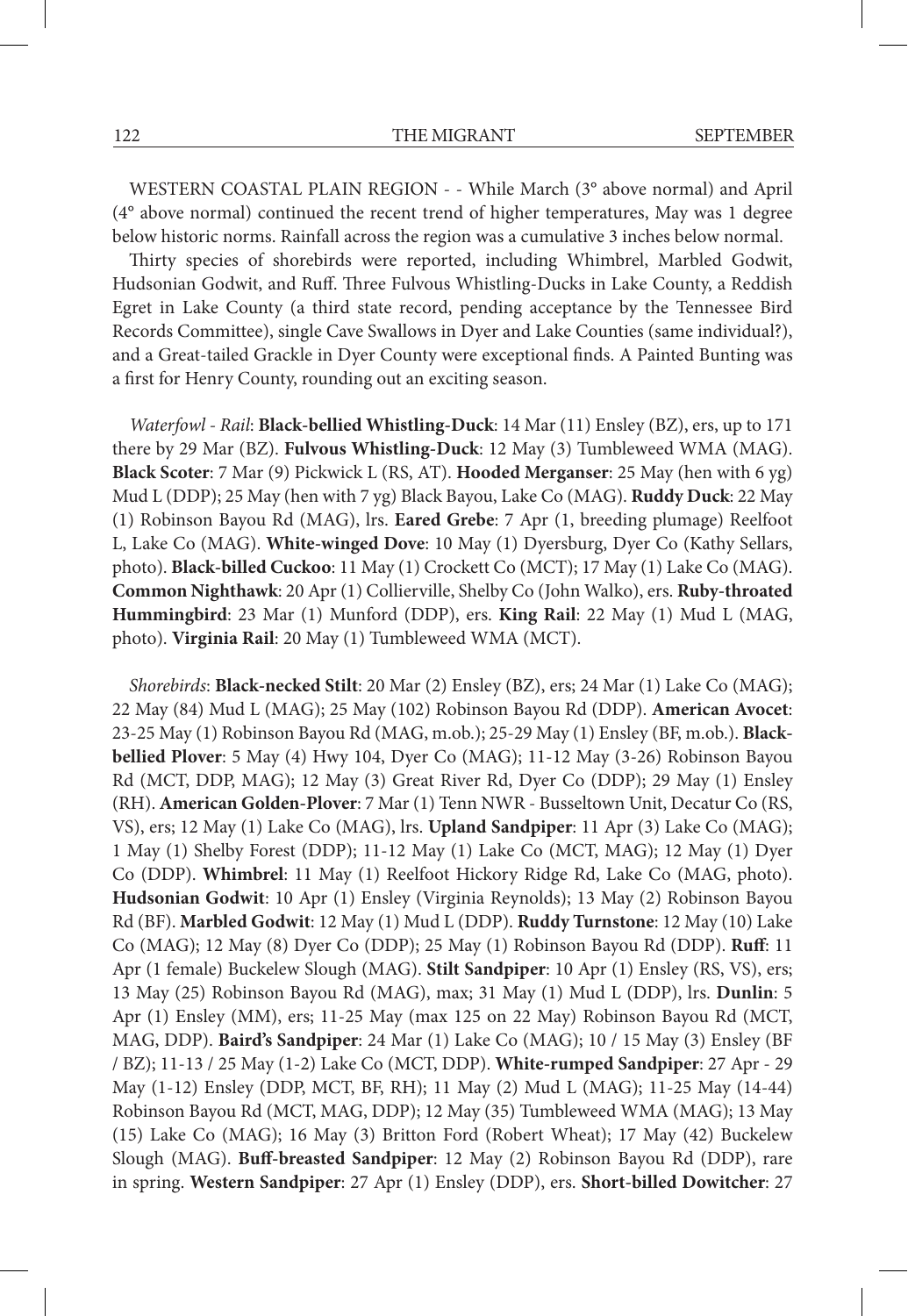Apr (6) Ensley (DDP); 11-12 May (8-12) Lake Co (MCT, MAG). **Long-billed Dowitcher**: 24 Mar (1) Lake Co (MAG); 24 Mar - 3 May (2-31) Ensley (BF, m.ob.); 6 / 11 Apr (13 / 59) Buckelew Slough (MAG); 24 Apr (7) Phillipy Pits, Lake Co (DDP); 11-12 May (2-36) Lake Co (MCT, DDP). **Spotted Sandpiper**: 29 Mar (1) Ensley (BZ), ers. **Solitary Sandpiper**: 14 Mar (1) Ensley (BZ), ers. **Willet**: 5 May (1) Ensley (BF). **Wilson's Phalarope**: 27 Apr - 13 May (1-7) Ensley (BF, DDP, RH); 12 May (1) Mud L (DDP, MAG); 23 May (2) Robinson Bayou Rd (MAG).

*Gull - Falcon*: **Lesser Black-backed Gull**: 6 Apr (1) Paris Landing SP, Henry Co (DJS), lrs. **Caspian Tern**: 4 Apr (1) Hatchie NWR (MM), ers; 11 Apr (51) Pickwick L (RS), max. **Black Tern**: 10 May (2) Gibson Co L (MAG). **Common Tern**: 10 May (1) Gibson Co L (MAG); 25 May (1) Robinson Bayou Rd (DDP). **Red-throated Loon**: 7 Mar (1 ad) Pickwick L (RS, AT). **Neotropic Cormorant**: 30 May (1 im) Mud L (MAG, photo). **Anhinga**: 5 Apr (1) Tipton Co (DDP, MM); 10 Apr (2) Ensley (RS, VS); 25 Apr (2) Macedonia Bottoms, Gibson Co (MAG); 3-8 May (1-2) Hatchie NWR (MCT, m.ob.); 9 May (1) John Porter Conservation Area, Fayette Co (RH); 11-12 May (1) N Fork Forked Deer R, Dyer Co (MCT / MAG); 25 May (1) Tennemo Levee, Dyer Co (DDP); 29 May (1) Great River Rd, Lake Co (Glen Criswell). **American White Pelican**: 11 Apr (1500+) Pickwick L (RS); 26 Apr (62) Ensley (DDP et al.); 27 May (122) Robinson Bayou Rd (DDP). **American Bittern**: 11 Apr (1) Hooper Marsh, Dyer Co (MAG); 19 Apr (1) Reelfoot NWR, Obion Co (Hap Chambers). **Least Bittern**: 5 May (1) Hatchie NWR (RS, VS); 11 May (1) Hooper Marsh, Dyer Co (MAG). **Snowy Egret**: 21 Apr (1) Dyer Co (MAG), ers. **Tricolored Heron**: 23 May (1) Robinson Bayou Rd (MAG, photo). **REDDISH EGRET**: 12 May (1 ad, dark morph) Mud L (DDP), 1st record in West Tenn and 3rd state record. **Black-crowned Night-Heron**: 12 May (1) Mud L (MAG). **White Ibis**: 23 May (1 ad) Mud L (MAG, photo), rare in spring. **White-faced Ibis**: 19 May (1) Robinson Bayou Rd (MAG, photo). **Mississippi Kite**: 8 Apr (1) Shelby Farms, Shelby Co (Martha Waldron), ers; 21 May (3) Paris, Henry Co (Robert Wheat); 30 May (70 over one field) Obion Co (MAG), max. **Bald Eagle**: 6 Mar (1 ad) Cordova, Shelby Co (Chris Jones). **Barn Owl**: 18 Mar (1) Cordova, Shelby Co (fide Martha Waldron). **Merlin**: 9 Mar (1) Gibson Co (MAG). **Peregrine Falcon**: 4 Apr / 7 May (1) Ensley (DDP, RH / Virginia Reynolds); 11 May (1) Mississippi R, Lake Co (MAG); 17 May (1) Buckelew Slough (MAG).

*Flycatcher - Thrush*: **Olive-sided Flycatcher**: 11 May (1) Tiptonville, Lake Co (MAG); 14 May (1) Wolf R Greenway, Shelby Co (Jim Varner, photo); 18 May (1) Shelby Forest (BF). **Yellow-bellied Flycatcher**: 22 May (1) Tennemo Levee, Dyer Co (MAG); 30 May (1) Reelfoot NWR, Lake Co (MAG). **Acadian Flycatcher**: 16 Apr (1) Hatchie NWR (MCT), ers. **Willow Flycatcher**: 11 May (1) Dyer Co (MAG), ers. **Western Kingbird**: 3 / 29 May (15 / 7, pair nest building) President's Island, Shelby Co (MCT / RH); 10 May (1) TVA Lake, Shelby Co (BZ); 11 May (2) N Treatment Plant, Shelby Co (Douglas Logan); 29 May (pair, nest building) Ensley (RH, Hal Mitchell). **Scissor-tailed Flycatcher**: 15 Apr (2) Agricenter, Shelby Co (Andrea Cowart). **White-eyed Vireo**: 27 Mar (1) Shelby Co (RH), ers. **Bell's Vireo**: 25 May (1) Reelfoot Hickory Ridge Rd, Lake Co (Timothy Jones, MAG, photo).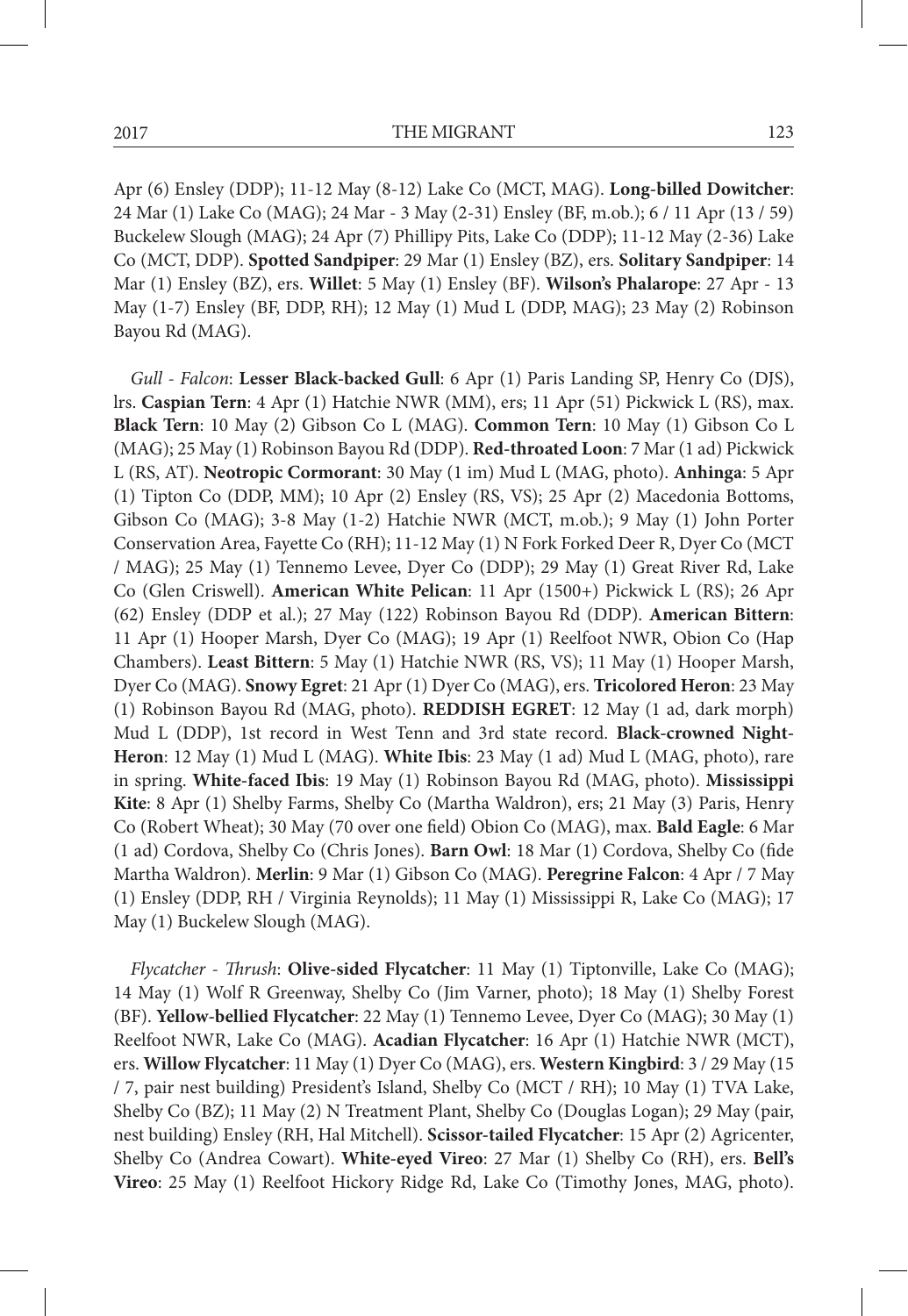**Yellow-throated Vireo**: 27 Mar (2) Shelby Co (RH), ers. **Philadelphia Vireo**: 19 Apr (1) Shelby Forest (DDP, m.ob.), ers. **Fish Crow**: 7 Mar (16) Pickwick Dam (RS, AT). **CAVE SWALLOW**: 5 May (1) Great River Rd, Dyer Co (MAG); 11 May (1) Reelfoot Hickory Ridge Rd, Lake Co (MCT). **Brown-headed Nuthatch**: 13 Apr (1) near Middleton, Hardeman Co (MAG), 1st Co record. **Sedge Wren**: 13 Apr (1) Hardeman Co (MAG). **Marsh Wren**: 31 Mar (1) Ensley (RH), ers. **Blue-gray Gnatcatcher**: 24 Mar (1) Lake Co (MAG), ers. **Swainson's Thrush**: 17 Apr (1) Munford (DDP), ers.

*Warblers*: **Worm-eating Warbler**: 31 Mar (1) Chickasaw SP, Chester Co (AJT), ers. **Louisiana Waterthrush**: 22 Mar (1) Britton Ford (DDP), ers. **Northern Waterthrush**: 16 Apr (1) Hatchie NWR (MCT), ers. **Golden-winged Warbler**: 30 Apr (1) Munford (DDP); 3 May (1) Shelby Forest (MCT); 4 May (1) Gibson Co (MAG). **Prothonotary Warbler**: 4 Apr (3) Sunk Lake SNA, Lauderdale Co (AJT), ers. **Swainson's Warbler**: 16 Apr (4) Hatchie NWR (MCT), ers. **Tennessee Warbler**: 13 Apr (1) Hardeman Co (MAG), ers. **Orangecrowned Warbler**: 1 May (1) Shelby Forest (DDP), lrs. **Connecticut Warbler**: 19 May (1) Shelby Co (BF). **Mourning Warbler**: 12 May (1) Shelby Co (RH); 12 May (1) Lake Co (MAG); 12 May (1) Henry Co (Robert Wheat). **Kentucky Warbler**: 8 Apr (1) Munford (DDP), ers. **Hooded Warbler**: 31 Mar (1) Chickasaw SP, Chester Co (AJT), ers. **American Redstart**: 10 Apr (1) Gibson Co (MAG), ers. **Cape May Warbler**: 1 May (1) Shelby Forest (DDP). **Cerulean Warbler**: 9 Apr (1) Shelby Forest (AJT), ers. **Yellow-throated Warbler**: 21 Mar (2) Collierville, Shelby Co (BZ), ers. **Wilson's Warbler**: 30 Apr (1) Munford (DDP), ers

*Sparrow - Oriole*: **Lark Sparrow**: 16 Apr thru season (1-2 at 6 sites) Gibson Co (MAG); 20 Apr (1) Crockett Co (MAG); 9 May (2) Weakley Co (MM, BSc); 13 May (1) Ensley (RH); 15 May (2) Obion Co (MAG); 29 May (1) Haywood Co (Robert Ford). **Grasshopper Sparrow**: 11 Apr (1) Lake Co (MAG), ers. **White-crowned Sparrow**: 18 May (1) Gibson Co (MAG), lrs. **Painted Bunting**: 11 May (1 male) Tennemo Levee Rd, Dyer Co (MAG, photo); 11 / 17 May (1) Ensley (BZ / BF); 22 May (1 male) Britton Ford (DDP), 1st Henry Co record; 29 May (1 male) President's Ialand, Shelby Co (RH). **Dickcissel**: 19 Apr (2) Ensley (MCT), ers. **Bobolink**: 4 May (300+) Mt Orange, Gibson Co (MAG), max. **Western Meadowlark**: 2 Mar / 11 Apr (3 / 1) Lake Co (MAG); thru 7 Apr (1-3 each at 3 sites) Obion Co (MAG); 10 Apr (1) Ensley (DDP). **GREAT-TAILED GRACKLE**: 21 Apr (1 male) Boothspoint, Dyer Co (MAG, photo). **Orchard Oriole**: 9 Apr (1) Hatchie NWR (AJT), ers.

*Locations*: Britton Ford - Henry Co; Buckelew Slough - Obion Co; Ensley - Shelby Co; Hatchie NWR - Haywood Co; Mud L - Lake Co; Munford - Tipton Co; Pickwick L - Hardin Co; Robinson Bayou Rd - Lake Co; Shelby Forest - Shelby Co; Tumbleweed WMA - Lake Co.

DICK D. PRESTON, 261 Sassafras Circle, Munford, TN 38058. dickpreston@rittermail.com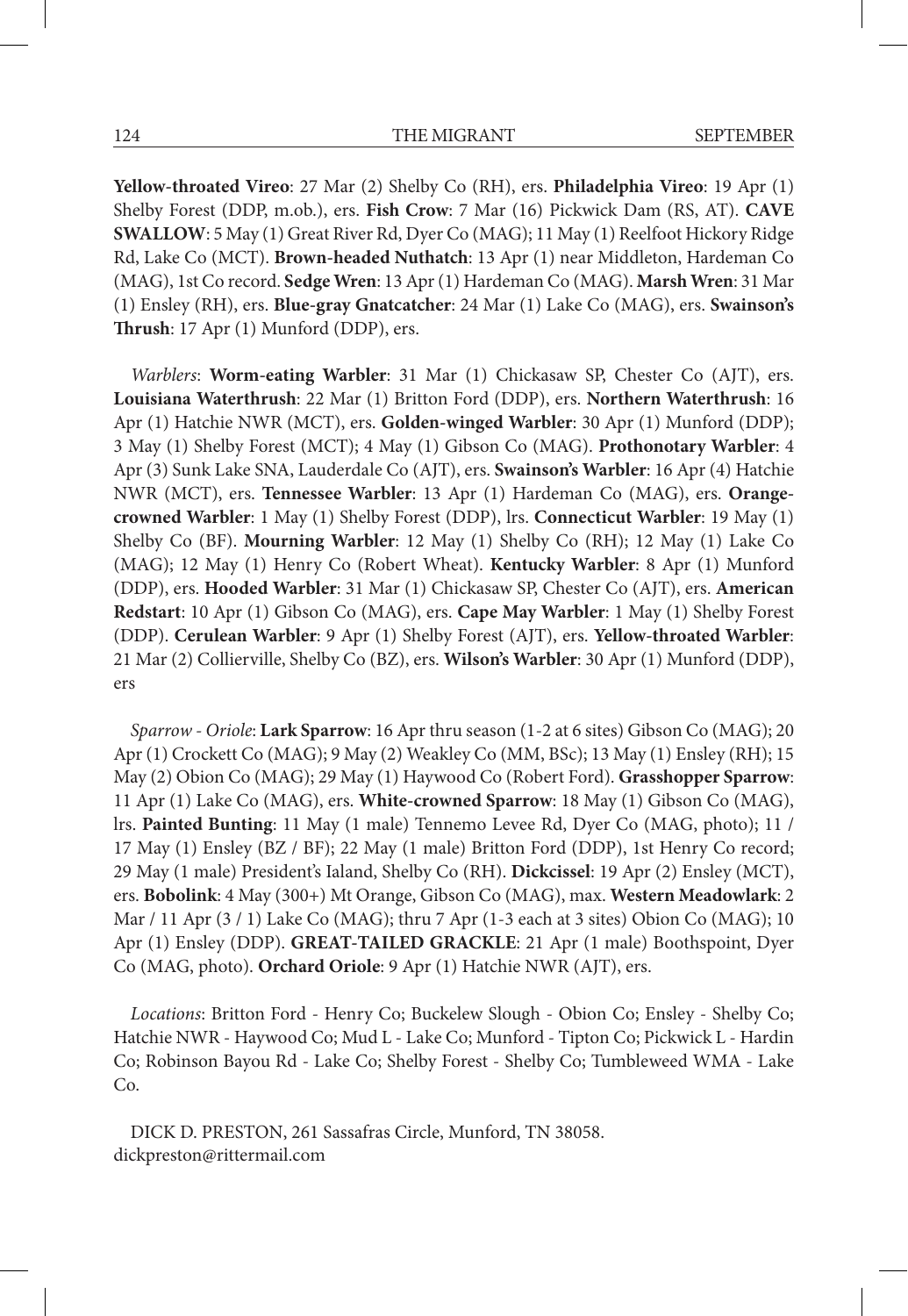HIGHLAND RIM AND BASIN REGION - - Temperatures this spring in Middle Tennessee were warmer than normal each month, with March 3.5 degrees above normal, April the most extreme at 6.9° above normal, and May only 1.9 degrees above normal. Precipitation in March and May was slightly below below normal, while April was 3.4 inches above normal.

Highlights for the season include two reports of Black-bellied Whistling-Duck, Cinnamon Teal, White-winged Dove at a feeder where one appeared last spring, Purple Gallinule, Marbled Godwit, Glaucous Gull (very rare in May), Anhinga, and Western Meadowlark. Also notable were good numbers of Black-billed Cuckoos, Black-necked Stilts, Willets, American Bitterns, Mississippi Kites, Alder Flycatchers, Scissor-tailed Flycatchers, and Lark Sparrows.

*Waterfowl - Crane*: **Black-bellied Whistling-Duck**: 22-29 May (1) Radnor L (FF, m.ob., photo); 24 May (1, flying over) Murfreesboro (CW, photo). **Greater White-fronted Goose**: 21 Mar (1) Franklin Co (DSn); 24 Mar (3) Duck R Unit (RS); 18-24 Apr (1) Coffee Co (SNM, NPM). **Snow Goose**: 3-13 Mar (2-3) Montgomery Co (JH); 25 Mar (1) Perry Co (VS); 3 Apr (1) Duck R Unit (MM). **Ross's Goose**: 11 Mar (1) Montgomery Co (JH); 24 Mar - 3 Apr (1) Duck R Unit (RS, MM); 30 Mar - 17 Apr (1) Wilson Co (CA, m.ob.). **Cinnamon Teal**: 17 Mar (1 male) Lobelville Bottoms (AT). **Canvasback**: 18 Mar (7) Percy Priest L (FF); 28 Mar (1) Coffee Co (Melissa Turrentine, SZ). **Lesser Scaup**: 24 May (1) Lincoln Co (DSn), lrs. **Common Goldeneye**: 5 Apr (2) Percy Priest L (Dan Dwyer, Katie Sellers), lrs. **Common Merganser**: from winter thru 11 Mar (1-2 females) Old Hickory L (m.ob.). **Redbreasted Merganser**: 10 Mar (150+) Percy Priest L (RHC), max; 11 Mar (127) Old Hickory L, Sumner Co portion (MS). **Northern Bobwhite**: 26 May (16) Fort Campbell (DMo), max. **White-winged Dove**: 29 Apr - 2 May (1) Rockvale, Rutherford Co (Kristy Baker, m.ob., photo). **Black-billed Cuckoo**: 3-13 May (1) Radnor L (FF, MS, m.ob.); 5 / 10 May (4 / 8) Perry Co (RS), ID by nocturnal flight call; 10-18 May (1-2) Putnam Co (Mark Taylor); 25 May (1) Fort Campbell (DMo). **Chimney Swift**: 15 Mar (1) Radnor L (Ann Inouye), ers. **Virginia Rail**: 6 / 14 May (1 / 2) Sugar Tree Bottoms (AT). **Sora**: 9 Apr (1) Lobelville Bottoms (AT), ers; 7 May (1) Bell's Bend (MS), lrs. **Purple Gallinule**: 14 / 17 May (1) Sugar Tree Bottoms (AT / RS, VS, MCT, photo). **Common Gallinule**: 14 / 17 May (2 / 1) Sugar Tree Bottoms (AT / RS, VS, MCT). **Sandhill Crane**: 15 Apr (1) Smith Co (CA), lrs.

*Shorebirds*: **Black-necked Stilt**: 14 Apr (2) Cross Cr NWR (SA, photo); 17 Apr (1) Fowler Rd (Sophie Buck, photo); 18 Apr (4) Duck R Unit (SY); 29 Apr (1) Gallatin, Sumner Co (Ken Oser, MS, PDC). **American Avocet**: 29 May (1) Duck R Unit (SA). **Black-bellied Plover**: 25 May (1) Fowler Rd (DSn); 28 May (1) Duck R Unit (AT). **American Golden-Plover**: 17 Mar (2) Montgomery Co (DB); 24 Mar (6) Duck R Unit (RS); 4 Apr (2) Eagleville sod farm, Rutherford Co (SZ). **Semipalmated Plover**: 17 Apr (5) Wilson Co (SZ). **Upland Sandpiper**: 15-16 Apr (7) Fowler Rd (DSn, m.ob.). **Marbled Godwit**: 23 Apr (2) marsh on Walter S. Davis Blvd, Nashville (FF, photo, m.ob.). **Stilt Sandpiper**: 20 Apr (1) Wilson Co (JN); 6 May (1) Cross Cr NWR (SA); 21 May (7) Duck R Unit (AT). **Dunlin**: 22 Mar / 17 Apr (1) Fowler Rd (DJS / Sophie Buck); 22 Apr (1) Bell's Bend (JAr, m.ob.); 22 Apr (8)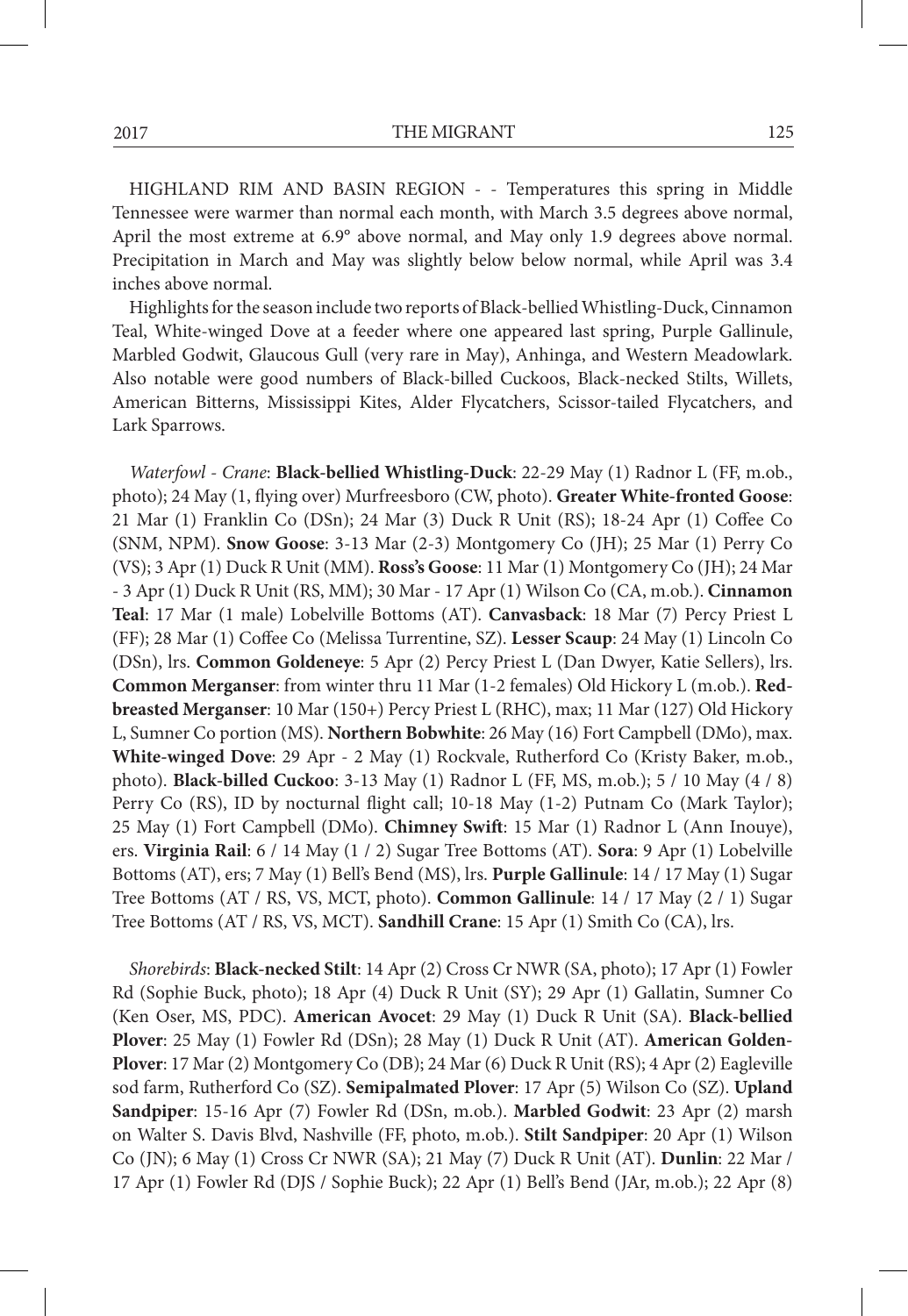Rutherford Co, in flooded field (CW); 23-24 Apr (1-2) Coffee Co (SNM, NPM); 24 Apr (1) Wilson Co (SZ); 21-28 May (2-3) Duck R Unit (AT, RS). **Baird's Sandpiper**:12 May (2) Lincoln Co (DJS). **White-rumped Sandpiper**: 12 May (2) Lincoln Co (DJS); 16-17 May (1) Wilson Co (SZ, m.ob.); 20-31 May (2-7) Cross Cr NWR (SA, JH); 21-28 May (28-108) Duck R Unit (AT, RS); 22 May (1) Williamson Co (CA); 24 May (7) Sumner Co (MS); 25 May (47) Fowler Rd (DSn). **Pectoral Sandpiper**: 1 Mar (7) Duck R Unit (RS, VS), ers. **Western Sandpiper**: 21 Apr (1) Fowler Rd (DSn); 28 May (3) Duck R Unit (AT). **Shortbilled Dowitcher**: 17-22 Apr (5-11) Fowler Rd (Sophie Buck, DSn); 19 Apr (4) Cross Cr NWR (SY); 12 May (1) Old Hickory L (CA). **Long-billed Dowitcher**: 2 Mar (1) Bark Camp Barrens sod farm, Coffee Co (SNM); 23 Apr (7) Bell's Bend (MS, photo, m.ob.); 23-24 Apr (2-10) Wilson Co (CA, SZ, Greg Tomerlin); 23 Apr (1) Harpo Rd, Coffee Co (SNM, NPM); 30 Apr (5) Duck R Unit (CW). **Solitary Sandpiper**: 24 Mar (1) Wilson Co (CA), ers. **Willet**: 18 Apr (1) Harpo Rd, Coffee Co (SNM); 24 / 30 Apr (17 / 15) Duck R Unit (refuge staff / CW); 27 Apr (40) Old Hickory L (CA, MS, PDC); 27 Apr (2) Clarksville (JH); 1 May (6) Radnor L (PDC, FF, MS, m.ob.); 1 May (11) Fowler Rd (DSn); 4-12 May (2-14) Old Hickory L (JAr, RS, VS, m.ob.); 21 May (1) Duck R Unit (AT). **Lesser Yellowlegs**: 6 Mar (1) Duck R Unit (AT), ers.

*Gull - Falcon*: **Glaucous Gull**: 5-9 May (1 im) Old Hickory L (CA, photo, m.ob.). **Least Tern**: 27 May (1) Duck R Unit (RS, AT). **Caspian Tern**: 22 Apr (4) Old Hickory L (FF), ers. **Black Tern**: 1 May (1) Radnor L (PDC, FF, MS, m.ob.); 4 / 9 May (1 / 2) Old Hickory L (MS / RS, VS). **Common Tern**: 9 / 12 May (1 / 2) Old Hickory L (RS, VS / CA, PDC, Graham Gerdeman). **Forster's Tern**: 9 May (112) Old Hickory L (RS, VS), max. **Red-throated Loon**: 10-11 Mar (1) Percy Priest L (RHC / MS, PDC). **Pacific Loon**: 11-18 Mar (1-2) Percy Priest L (MS, PDC, m.ob.). **Anhinga**: 28 May (2, male and female) Duck R Unit (AT). **American White Pelican**: 5 Mar (10) Cheatham Dam, Cheatham Co (Jim Hiett); 13 Mar (110) Percy Priest L (JN); 17 / 23 Mar (22 / 28) Old Hickory L, Wilson Co portion (SZ); 21 May (264) Duck R Unit (AT). **American Bittern**: 27 Mar - 6 Apr (1-3) Lobelville Bottoms (AT et al.); 29 Mar (1) Walker Branch SNA, Hardin Co (AJT); 20 Apr (1) Shelton Ferry WMA, Montgomery Co (SY); 3 May (1) Shelby Bottoms, Davidson Co (PDC); 3 May (1) Cross Cr NWR (JH). **Least Bittern**: 27 Apr - 14 May (1-2) Montgomery Co (JH, m.ob.); 6 May (1) Sugar Tree Bottoms (RS); 28 May (1) Duck R Unit (AT). **Snowy Egret**: 28 Mar (1) Little Elder Island, Woods Reservoir, Franklin Co (Melissa Turrentine, SZ); 17 Apr - 7 May (2) Cross Cr NWR (SY, SA); 11 May (1) Lewis Co (Bill Pulliam); 18 May (1) Warren Co (NPM). **Little Blue Heron**: 30 Mar (1 ad) Franklin Co (DSn, photo), ers; 22 Apr (1 ad) Bell's Bend (JAr, m.ob.). **Cattle Egret**: 6 Apr (3) Duck R Unit (AT), ers. **Yellow-crowned Night-Heron**: 14 Apr (1) Lobelville Bottoms (AT), ers. **Mississippi Kite**: 19 Apr (1) Clarksville (Stefan Woltmann); 27 Apr (1) Montgomery Co (JH); 30 Apr / 10 May (1) Perry Co (RS); 18 May (1) Maury Co (AT); 19 May (1) Williamson Co (AJT); 21 May (1) Dickson Co (Marjorie Dunham); 26 May (1) Fowler Rd (DSn). **Golden Eagle**: 15 Mar (1 ad) Perry Co (RS); 19 Mar (1 im) Duck R Unit (JN); 24 Mar (1 im) Lewis Co (RS); 1 Apr (1) Cannon Co (Mark Taylor, Holly Taylor). **Barn Owl**: 12 / 26 Mar (1) Montgomery Co (JH); 20 Mar (1) Lawrence Co (RS, VS); 7 Apr (1) DeKalb Co (John Foster);15 Apr (1) Davidson Co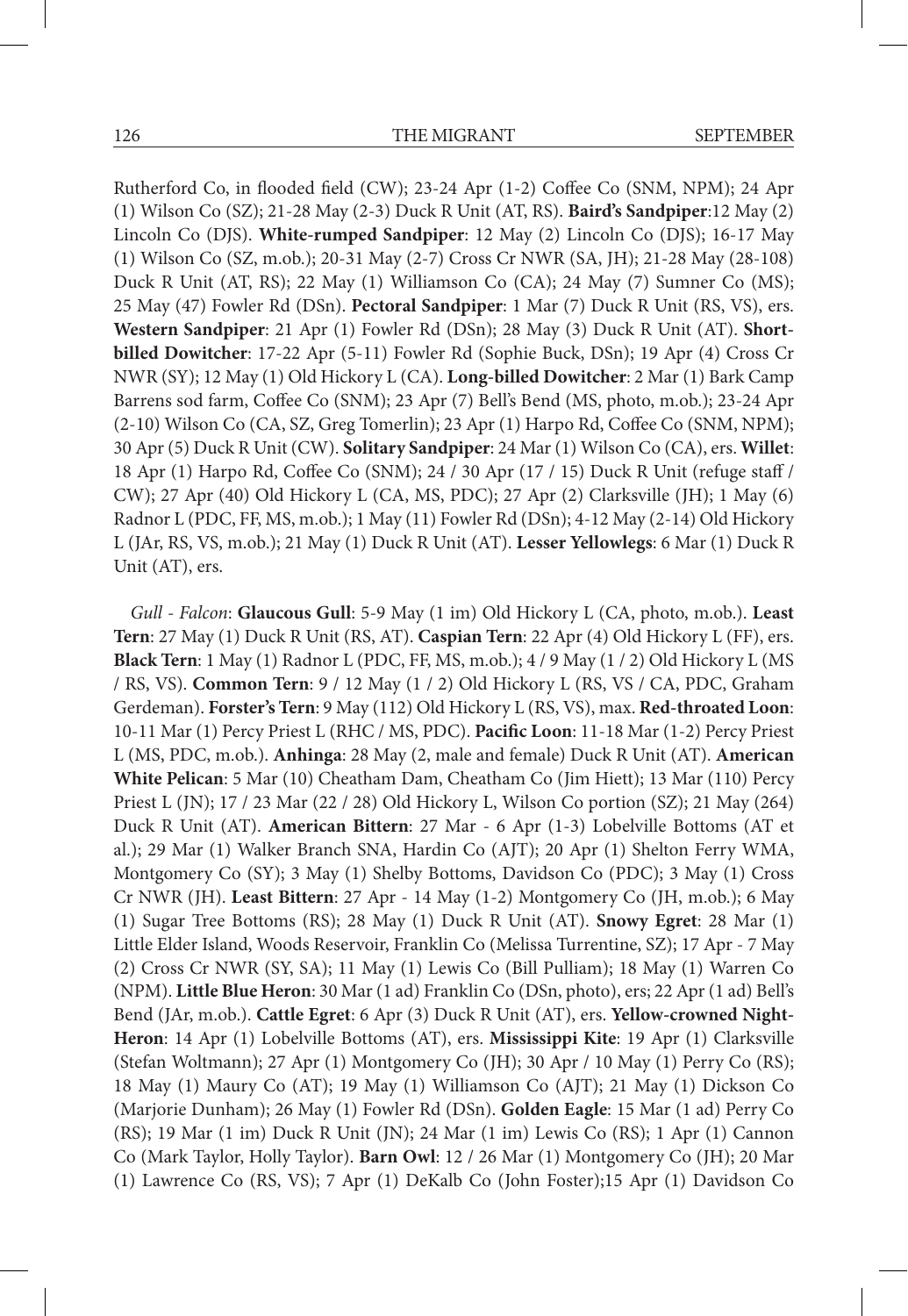(Cameron Thompson). **Short-eared Owl**: 8 Mar (1) Fort Campbell (DMo). **Merlin**: 10 Mar (1) Percy Priest L (RHC); 12 Mar (1) Old Hickory L (CA); 15 / 17 Mar (1) Perry Co (RS / AT); 21 Mar (1) Franklin Co (DSn); 13 Apr (1) Wilson Co (SZ, Greg Tomerlin); 4 May (1) Fowler Rd (DSn). **Peregrine Falcon**: 3 Mar (1) Davidson Co (Antony Dicks); 10 Mar (1) Hayne's Bottom WMA, Montgomery Co (JH); 17 Apr (1) Cross Cr NWR (SY).

*Flycatcher - Finch*: **Olive-sided Flycatcher**: 29 Apr (1) Bridgestone-Firestone Centennial Wilderness WMA, White Co (EKL); 29 Apr (1) Cheatham WMA, Cheatham Co (JH); 8 May (1) Radnor L (Joel Bruyere); 13 May (1) Cumberland R bottoms, Montgomery Co (JH). **Eastern Wood-Pewee**: 21 Apr (1) Radnor L (MS), ers. **Yellow-bellied Flycatcher**: 14 May (1) Perry Co (AT). **Acadian Flycatcher**: 14 Apr (1) Radnor L (FF), ers. **Alder Flycatcher**: 6 May (1) Perry Co (RS, VS); 6 May (1) Lobelville Bottoms (AT); 12 May (1) Franklin Co (DJS); 14 May (1) Sugar Tree Bottoms (AT); 25 May (1) Fort Campbell (DMo). **Willow Flycatcher**: 4 May (1) Lobelville Bottoms (RS, VS), ers; 29 May (4) Fort Campbell (DMo), max. **Least Flycatcher**: 19 May (1) Rutherford Co (SZ), lrs. **Eastern Kingbird**: 2 Apr (1) Duck R Unit (Doug Kibbe), ers. **Scissor-tailed Flycatcher**: 12 Apr / 28 May (1 / 3) Wartrace, Bedford Co (Melissa Turrentine); 23 Apr (2) Cross Cr NWR (JH); 24-26 Apr (1) Wilson Co (SZ, CA); 30 Apr (1) Murfreesboro (JN); 30 Apr / 6 May (1) Hendersonville, Sumner Co (MS); 30 Apr / 20 May (2 / 4, occupied nest) Lytle Cr Rd, Rutherford Co (MM / CW, NTOS); 22 May (1) Springfield, Robertson Co (Joe deGraauw); 27 May (1) Duck R Unit (RS, AT); 29 May (1) Perry Co (AT). **Loggerhead Shrike**: 18 Mar (2) Macon Co (MM, BSc); 1 Apr (1) Cannon Co (Mark Taylor, Holly Taylor); 14 May (pair, 3 fledged yg) Robertson Co (Steve Routledge, Cyndi Routledge). **Bell's Vireo**: 3-29 May (1-2) Fort Campbell (DMo); 7 May (1) Palmyra Rd, Montgomery Co (RS, VS). **Blue-headed Vireo**: 21 Mar (1) Radnor L (JKS), ers. **Warbling Vireo**: 8 Apr (1) Stewart Co (Steve Routledge, Cyndi Routledge), ers. **Philadelphia Vireo**: 28 Apr (1) Radnor L (JKS), ers. **Fish Crow**: 17 Mar (1) Five Points, Lawrence Co (RS, VS); 28 Mar (1) Woods Reservoir, Franklin Co (Melissa Turentine, SZ); 7 May (1) Fowler Rd (DSn). **Northern Rough-winged Swallow**: 6 Mar (1) marsh on W. S. Davis Blvd, Nashville (FF), ers. **Bank Swallow**: 17 Apr (1) Perry Co (RS), ers. **Cliff Swallow**: 12 Mar (1) Duck R Unit (CW, Nolan Walker), ers. **Red-breasted Nuthatch**: 10 May (1) Radnor L (Graham Gerdeman, NTOS), lrs. **Brown-headed Nuthatch**: 29 Apr (2) Bridgestone-Firestone Centennial Wilderness WMA, White Co (EKL); 29 May (1) Big Bottom Unit of Bridgestone-Firestone Centennial Wilderness WMA, Van Buren Co (EKL). **Sedge Wren**: 15 Mar / 3 May (1) Fort Campbell (DMo). **Blue-gray Gnatcatcher**: 20 Mar (2 / 1) Lawrence Co / Perry Co (RS / VS), ers. **Swainson's Thrush**: 17 Apr (1) Beaman Park, Davidson Co (JAr), ers. **Wood Thrush**: 28 Mar (1) Nashville (CAS), new early arrival date in Tenn. **Gray Catbird**: 25 Mar (1) Bell's Bend (JAr), ers. **Purple Finch**: 29 Apr (1) Warren Co (SNM), lrs.

*Warblers*: **Louisiana Waterthrush**: 17 Mar (1) Franklin, Williamson Co (Melinda Welton), ers. **Northern Waterthrush**: 21 Apr (1) Perry Co (Adam Beachy), ers. **Bluewinged Warbler**: 8 Apr (1) Perry Co (MM, BSc), ers. **Golden-winged Warbler**: 29 Apr (1) Radnor L (CAS, Melinda Welton); 6 May (1) Perry Co (RS); 12 May (1) Land Between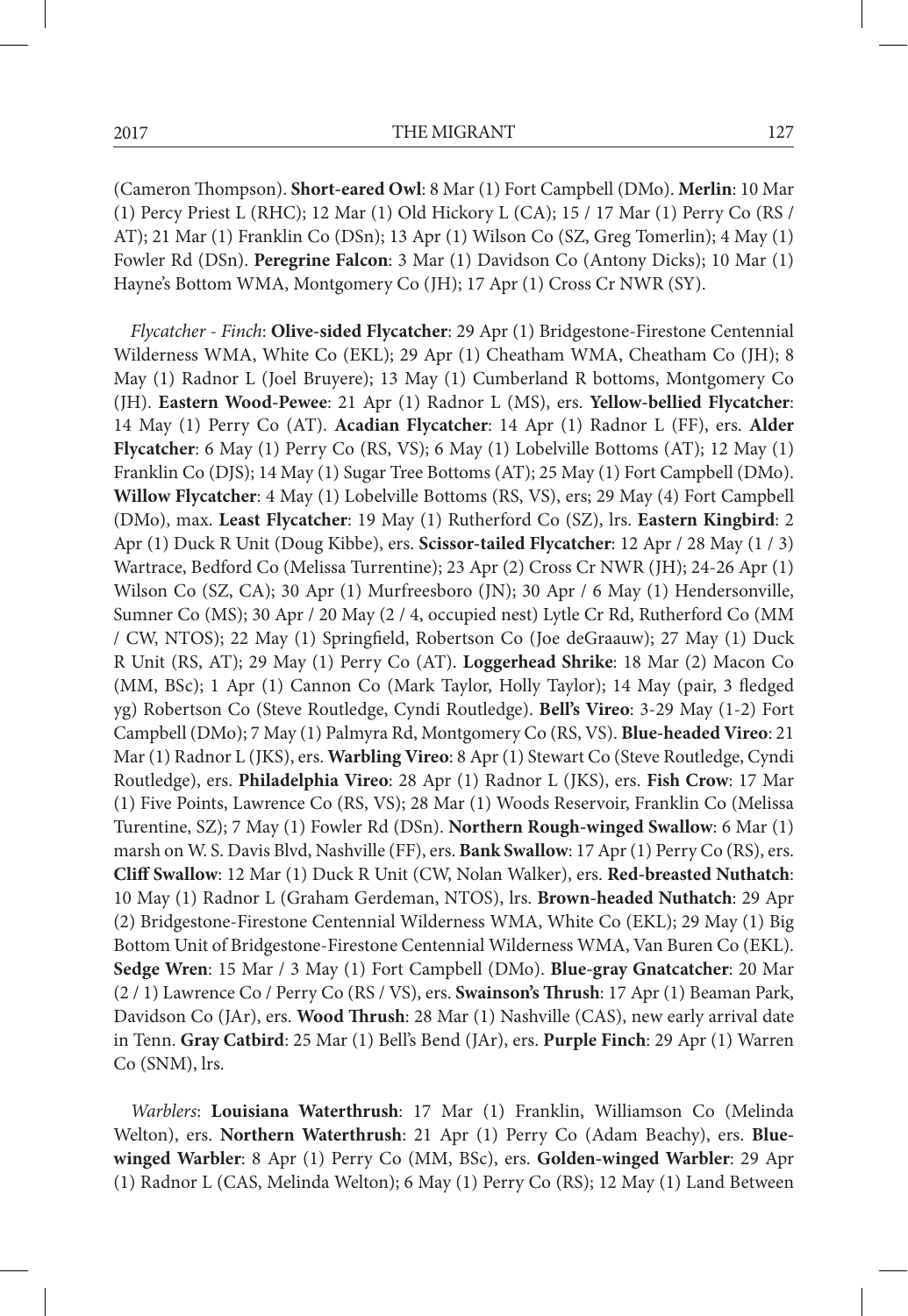the Lakes, Stewart Co (Bill Lisowsky). **"Brewster's" Warbler**: 29 May (1) Big Bottom Unit of Bridgestone-Firestone Centennial Wilderness WMA, Van Buren Co (EKL). **Black-andwhite Warbler**: 26 Mar (1) Radnor L (Ann Inouye), ers. **Swainson's Warbler**: 1 May (1) Montgomery Co (JH); 10 May (1) Cross Cr NWR (MM, BSc). **Orange-crowned Warbler**: 16 Apr (1) Smith Co (CA), lrs. **Nashville Warbler**: 14 Apr (1) Nashville (CAS), ers. **Connecticut Warbler**: 6 May (1) Sugar Tree Bottoms (RS); 7 / 15 May (1) Shelby Bottoms, Davidson Co (MS / PDC, CA); 7 May (1) Crooked Branch Park, Davidson Co (PDC); 7 May (1) Perry Co (Seth Beachy); 13 / 17 May (1) Radnor L (PDC, FF, MS, CAS / JKS). **Mourning Warbler**: 1-2 / 11-13 May (1-2) Radnor L (PDC, FF, MS, JKS, m.ob.); 5 May (1) Old Hickory Dam (CA, FF); 10 May (1) Perry Co (RS, VS); 10 May (1) Stewart Co (MCT); 12 May (1) Franklin Co (DJS); 13 May (1) Montgomery Co (Stefan Woltmann). **Kentucky Warbler**: 11 Apr (1) Wilson Co (SZ), ers. **Common Yellowthroat**: 27 Mar (1) Perry Co (AT), ers. **Cape May Warbler**: 22 Apr (2) Radnor L (JKS), ers. **Cerulean Warbler**: 4 Apr (1) Montgomery Co (JH), ers. **Northern Parula**: 20 Mar (1) Davidson Co (Adam Beachy), new early arrival date in Middle Tenn. **Bay-breasted Warbler**: 4 / 6 May (48 / 40) Radnor L (RS, VS / CAS). **Blackburnian Warbler**: 9 Apr (1) Cross Cr WMA (JH), ers. **Yellow Warbler**: 11 Apr (1) Putnam Co (Mark Taylor), ers. **Chestnut-sided Warbler**: 18 Apr (1) Liberty Park, Montgomery Co (JH), ers. **Blackpoll Warbler**: 19 Apr (1) Maury Co (CA), ers; 4 / 6 May (57 / 50) Radnor L (RS, VS / CAS), max. **Black-throated Blue Warbler**: 3 May (1 male) Radnor L (FF, MS). **Prairie Warbler**: 5 Apr (5) Wilson Co (SZ), ers. **Black-throated Green Warbler**: 24 Mar (1) Perry Co (AT), ers. **Canada Warbler**: 13 May (8) Radnor L (CAS), max. **Wilson's Warbler**: 1-25 May (1-3) Radnor L (PDC, MS, CAS, FF); 16 May (2) Fort Campbell (DMo); 17 May (1) Coffee Co (DJS). **Yellow-breasted Chat**: wintering bird in Nashville remained thru 8 Apr (Katie Sellers); 14 Apr (1) Perry Co (AT), ers.

*Sparrow - Oriole*: **Bachman's Sparrow**: 18 May (1) Fort Campbell (DMo). **Lark Sparrow**: 16 Apr / 20 May (1) Lytle Cr Rd, Rutherford Co (SZ / CW, NTOS); 21 Apr (2) Wilson Co (SZ); 21 Apr (1) Rutherford Co (SZ); 24 Apr (1) Hillsboro pond, Coffee Co (SNM, NPM); 12 May (1) Fowler Rd (DSn); 19 May (1) Elora, Franklin Co (DJS); 20 May (2) Nashville Speedway, Wilson Co (CW, NTOS). **Grasshopper Sparrow**: 13 Apr (1) Wilson Co (SZ), ers. **Henslow's Sparrow**: 30 Mar / 29 May (2 / 19) Fort Campbell (DMo), ers / max; 27 May (4) Bridgestone-Firestone Centennial Wilderness WMA, White Co (EKL). **Lincoln's Sparrow**: 9 Apr (1) Perry Co (AT), ers; 10-16 Apr (1-2) Montgomery Co (SA, photo). **Blue Grosbeak**: 17 Apr (1) Perry Co (RS), ers. **Indigo Bunting**: 30 Mar (1 male) Palmyra, Montgomery Co (SY), ers. **Dickcissel**: 22 Apr (1) Wilson Co (CA), ers; 29 May (24) Fort Campbell (DMo), max. **Bobolink**: 31 May (1) Cross Cr NWR (SA), lrs. **Western Meadowlark**: 4-17 Mar (2-3) Duck R Unit (JN, m.ob., photos). **Yellow-headed Blackbird**: 10 May (1) Duck R Unit (fide MAG). **Brewer's Blackbird**: 23 Mar (1 female) Hillsboro Pond, Coffee Co (BD). **Baltimore Oriole**: 16 Apr (1) Sumner Co (MS), ers.

*Locations*: Bell's Bend - Davidson Co; Cross Cr NWR - Stewart Co; Duck R Unit - Humphreys Co; Fort Campbell - Montgomery Co; Fowler Rd - irrigation pond in Lincoln Co; Lobelville Bottoms - Perry Co; Old Hickory L - Davidson Co (unless specified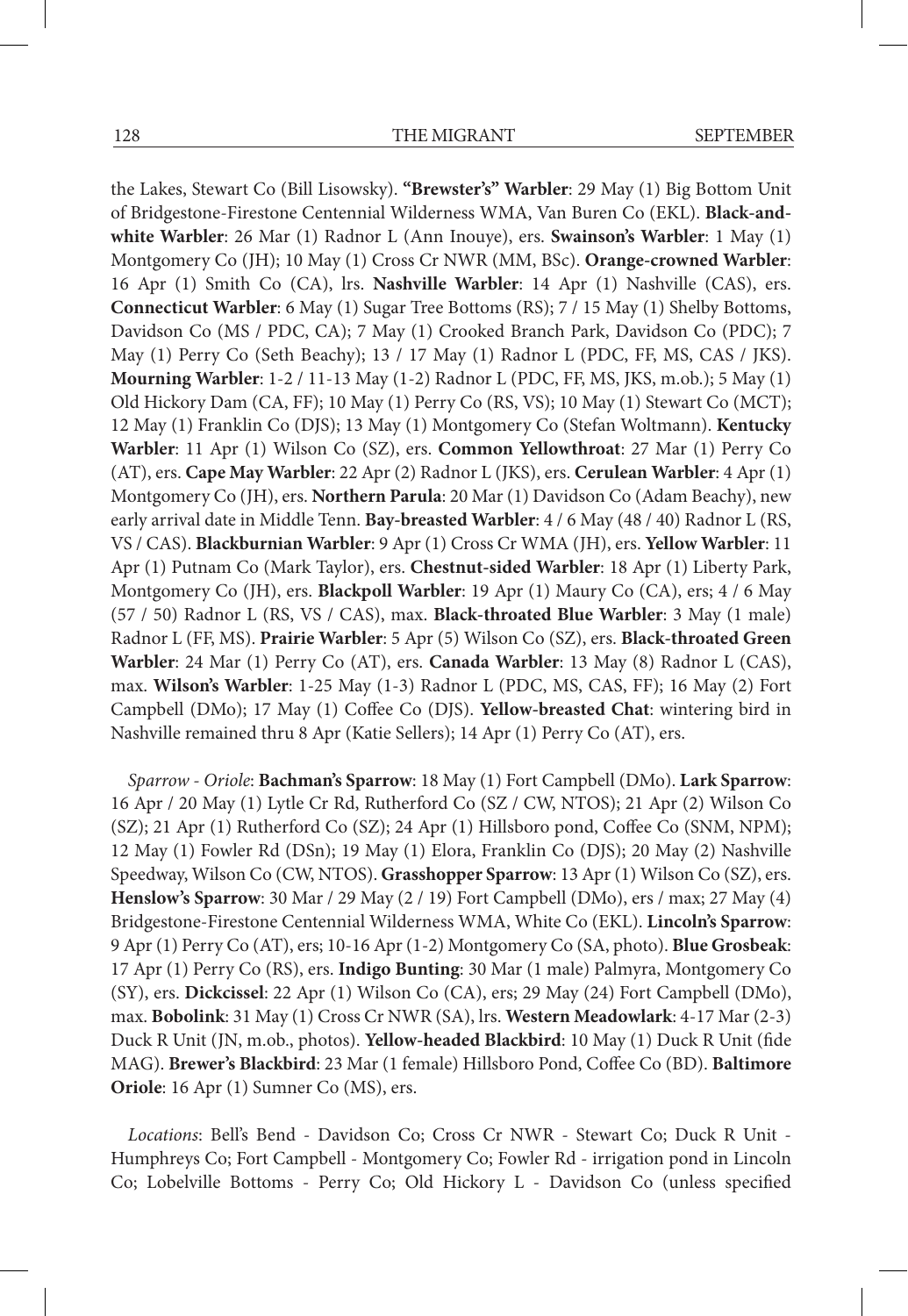otherwise); Percy Priest L - Davidson Co; Radnor L - Davidson Co; Sugar Tree Bottoms - Perry Co.

STEPHEN C. ZIPPERER, 3105 Chapel Hills Drive, Murfreesboro, TN 37129 stczipperer@gmail.com

CUMBERLAND PLATEAU / RIDGE and VALLEY REGION - - Mild and wet conditions prevailed this spring with both temperatures and rainfall above average for each month. In the Tri-cities area the total of 17 inches of rain for the season as a whole made for one of the wettest springs on record. The heaviest rains (8 inches) came in May, more than doubling the normal amount.

Most regional birders considered migration to be spotty and weak this spring, particularly among songbirds. For instance, the purely transient warblers, those that breed well north of Tennessee, seemed to be especially scarce. However, there were some remarkable sightings, such as Limpkin, Black-bellied Whistling-Duck, two Swallow-tailed Kites, Black-necked Stilt, and Harris's Sparrow. Also notable were good numbers of Willets and Black-billed Cuckoos, along with five American Bitterns, two Mississippi Kites, a Common Gallinule and a Wilson's Phalarope. Several new early arrival dates were established.

*Waterfowl - Crane*: **BLACK-BELLIED WHISTLING-DUCK**: 19 May (1) John Sevier L (SHu, photo), 2nd record at this site and in East Tenn. **Greater White-fronted Goose**: 22 Mar (1) John Sevier L (SHu), lrs. **Snow Goose**: 31 Mar - 16 Apr (1) Roane Co (EKL, m.ob.). **American Wigeon**: 6 May (3) Cove Lake SP (CJW), lrs. **Common Merganser**: 7 Mar (2, male and female) Nolichucky R, Washington Co (RLK); 8 Mar (1 male) Beaver Cr, Sullivan Co (RLK), lrs at this site. **Ruddy Duck**: 9-13 May (1) Washington Co (RLK), lrs. **Yellowbilled Cuckoo**: 17 Apr (1) Sharp's Ridge (Stephany McNew, EBo), ers. **Black-billed Cuckoo**: 17 Apr (2) Phipp's Bend (Gary Bailey); 19 Apr (1) Heritage Center Greenway, Roane Co (Michael Ryon); 24 Apr (1) Austin Springs, Washington Co (RLK); 26 Apr (1) Blount Co (Marcia Davis); 26 Apr / 3 May (1) Cumberland Co (EKL); 27-29 Apr (1) Grainger Co (DB); 29 Apr (1) Seven Islands SP (Melinda Fawver, photo); 2 May (1) Kingsport (RLK et al.); 7 May (1) Blount Co (WB); 8 May (1) Sharp's Ridge (Michael Winck, photo); 13 May (1) Springfield Branch, Blount Co (Tom Howe); 14 May (1) Knox Co (KDE). **Eastern Whip-poor-will**: 4 Apr (1) Craven's House (KAC), ers. **Chuck-will's-widow**: 11 Apr (2 / 1) Blount Co / Polk Co (EvB / RHo), ers. **Chimney Swift**: 27 Mar (2) Maryville, Blount Co (WB), ers. **Ruby-throated Hummingbird**: 27 Mar (1) Hamilton Co (Carol Fegarido), ers. **Virginia Rail**: 11-25 Apr (1-2) Meadowview golf course, Kingsport (RRK, m.ob.); 16 Apr (1) John Sevier L (SHu); 21 Apr (2) Springfield Branch, Blount Co (Tom Howe). **Sora**: 21 Mar (1) Meadowview golf course, Kingsport (RLK), ers. **Common Gallinule**: 26 Apr - 25 May (1) John Sevier L (SHu, photo). **LIMPKIN**: 24 May (1) Tenn R Gorge, Marion Co (Dwight Cooley, PGR, Rick Huffines, Josh Range), 3rd state record, first record in East Tenn. **Sandhill Crane**: 4 Apr (1) Roane Co (RDH, DMy); 7 Apr (4) Kyker Bottoms (RW); 14 Apr (1) Polk Co (RHo); 29 Apr (1) Washington Co (Don Miller); all late.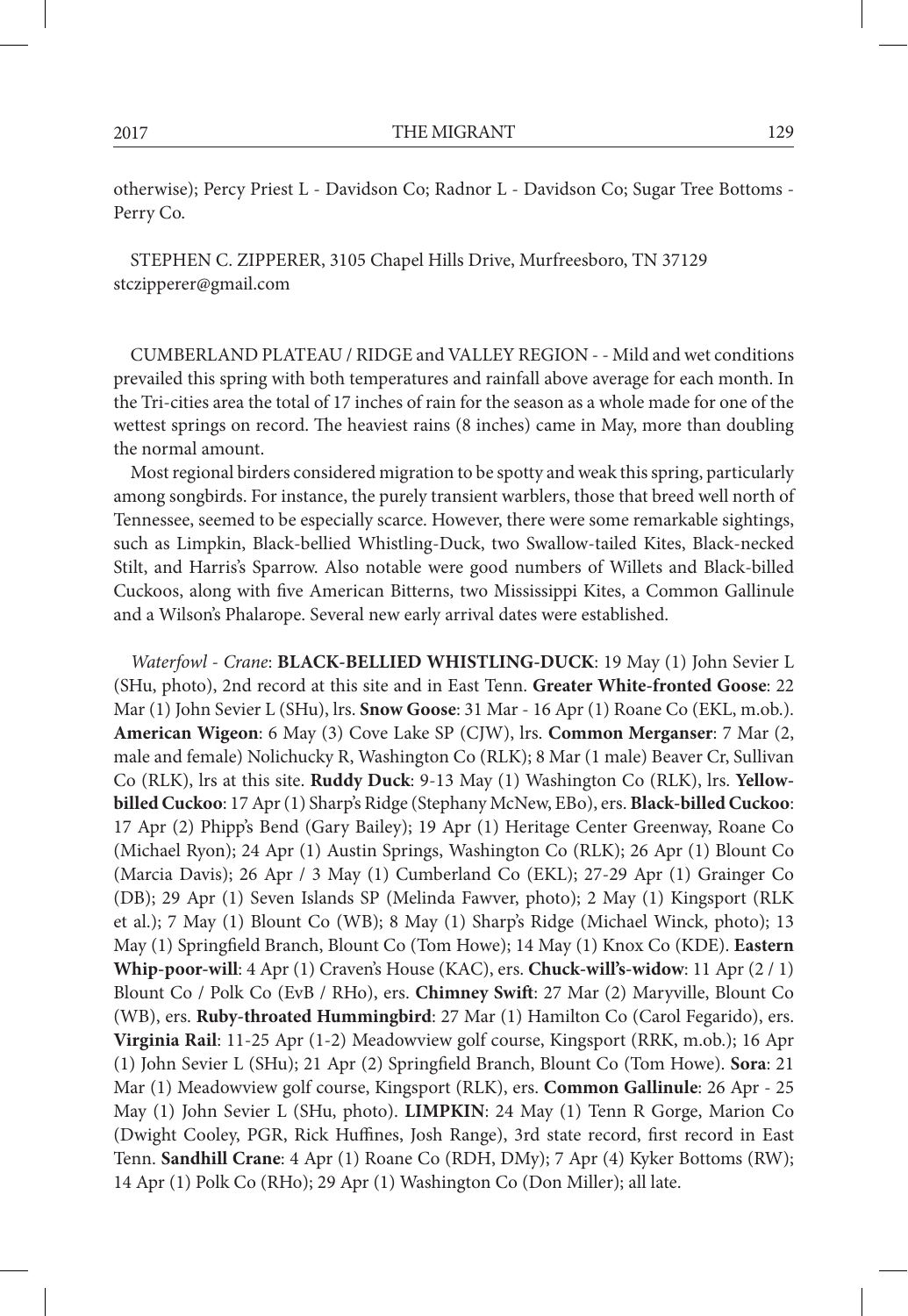*Stilt - Tern*: **Black-necked Stilt**: 24 May (1) Eagle Bend fish hatchery, Anderson Co (site manager Mike Smith / RDH, DMy, photo). **Black-bellied Plover**: 27 Apr (1) Bible Refuge (DK). **American Golden-Plover**: 18 Mar (1) Grundy Co (BD); 14 Apr (1) Brainerd Levee (BD). **Upland Sandpiper**: 6 May (1) Hamilton Co (KAC). **Stilt Sandpiper**: 6 May (1) Hamilton Co (KAC); 6 May (1) Washington Co (RLK). **Dunlin**: 27 Apr (1) South Mouse Cr, Bradley Co (RHo); 27 Apr (1) Bible Refuge (DK). **White-rumped Sandpiper**: 27 Apr (3) Bible Refuge (DK); 29 Apr (1) UT Plant Science Farm, Knox Co (MM, BSc, Jimmy Tucker); 12 May (2) Tenn R Park, Hamilton Co (BD); 14 / 24 May (1 / 4) Eagle Bend fish hatchery, Anderson Co (MM et al. / RDH, DMy). **Semipalmated Sandpiper**: 27 Apr (1) Bible Refuge (DK), ers; 22 May (50) Leesburg, Washington Co (Jim Anderson), new high count in NE Tenn. **Short-billed Dowitcher**: 13 May (10) Kyker Bottoms (RW, photo); 13 / 15 May (1 / 22) Leesburg, Washington Co (RLK / RRK, m.ob.). **Spotted Sandpiper**: 3 Apr (1) Cherokee Farm, Knox Co (Cody Allen), ers. **Willet**: 17 Apr (6) Rankin Bottoms, Cocke Co (Kirk Gardner); 22 Apr (3) Cherokee Dam, Jefferson Co (BSc, MM); 27 Apr (11) Chickamauga Dam, Hamilton Co (Dan Jacobson, m.ob.); 28 Apr (2) Nickajack L, Marion Co (TLR); 12 May (1) John Sevier L (SHu); 13 May (9) Melton Hill Park, Knox Co (Colin Sumrall). **Lesser Yellowlegs**: 27 Apr (140) Bible Refuge (DK), max. **Wilson's Phalarope**: 20-21 May (1) Lowland, Hamblen Co (BSc, m.ob.). **Caspian Tern**: 21 Apr (5) Tenn R, Knox Co (MM), ers; 21 May (1) Cove Lake SP (Jacob Wessels), lrs. **Black Tern**: 1 May (2) John Sevier L (SHu); 2 May (1) Douglas Dam, Sevier Co (David Palmer). **Forster's Tern**: 10 Apr (3) Dale Hollow L, Clay Co (RLK), ers.

*Loon - Falcon*: **Common Loon**: 26 May (1) Watts Bar L, Rhea Co portion (RSh, DSh), lrs. **Double-crested Cormorant**: 2 May (10 nests with yg) Kingsport (RLK). **American White Pelican**: 9 Mar (48) Fort Loudoun L, Knox Co (MM, Jay Sturner); 10 Apr (15) Watts Bar L, Roane Co (Wes James). **American Bittern**: 11-21 Apr (1) Standifer Gap Marsh (BD); 14 Apr (1) Ocoee, Polk Co (RHo); 19 Apr (1) Freel's Bend, Anderson Co (DB et al.); 20 Apr (1) White's Mill Refuge, Blount Co (Jacob Wessels); 23 Apr (1) Meadowview golf course, Kingsport (Bambi Fincher, Sherrie Quillen). **Least Bittern**: 28 Apr / 13-18 May (1- 2, calling) Kyker Bottoms (RW, WB). **Snowy Egret**: 22 Apr (1) Amnicola Marsh, Hamilton Co (BD); 29 Apr (2) Lyon's Island, Knox Co (CJW). **Green Heron**: 27 Mar (1) Hamilton Co (Hugh Barger), ers. **Cattle Egret**: 31 Mar (1) Melton Hill L, Anderson Co (Melinda Fawver, photo), ers; 6 Apr (1) John Sevier L (SHu); 24 Apr (2) Brainerd Levee (BD). **Yellowcrowned Night-Heron**: 27 Mar thru season (8-9 nesting pairs at 3 sites) Kingsport (RLK, Bill Grigsby, m.ob.); 6 Apr (1) Brainerd, Hamilton Co (BD, Tim Jeffers); 15-17 Apr (1) White's Mill Refuge, Blount Co (RW); 16 Apr (2) Standifer Gap Marsh (Stephany McNew). **Mississippi Kite**: 16 Apr (1) Washington Co (Don Holt); 18 May (1) Knox Co (KDE), 3rd in last 4 years from this yard. **Swallow-tailed Kite**: 20 Apr (1) Winged Deer Park, Washington Co (FJA, KBr, photo); 29 Apr (1) Seven Islands SP (Melinda Fawver, Doug Bruce, photo). **Northern Harrier**: 6 May (1) Bledsoe Co (RSh, DSh), lrs. **Broad-winged Hawk**: 17 Mar (1) Campbell Co (NeM), ers. **Merlin**: 8 Mar (1) Standifer Gap Marsh (BD); 13 Mar (1) Brainerd Levee (KAC); 21 Mar (1) Knox Co (KDE); 22 Mar (1) Seven Islands SP (MM et al.); 4 Apr (1) Kyker Bottoms (EvB); 6 Apr (1) Austin Springs, Washington Co (FJA, KBr); 9 May (1)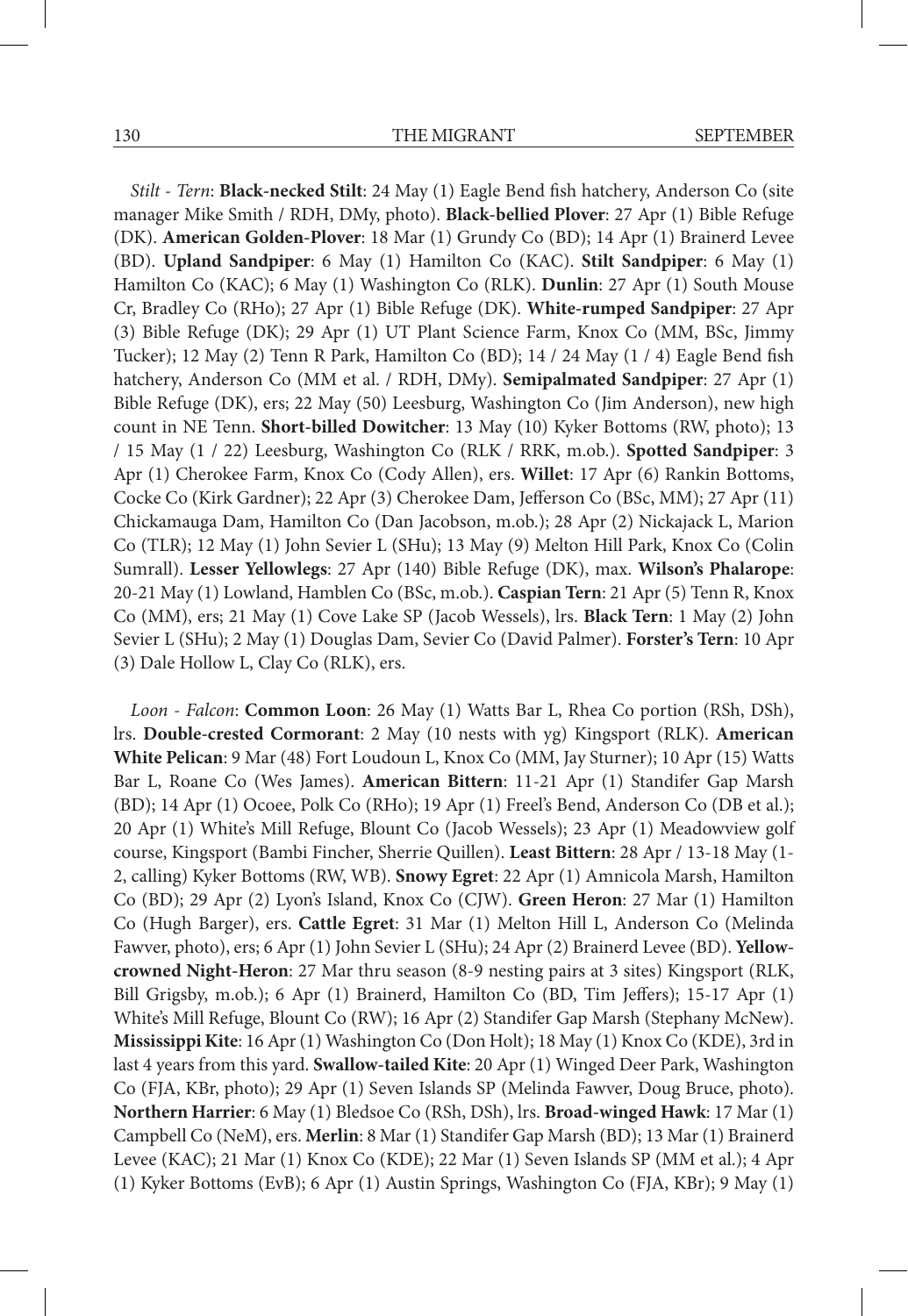Sharp's Ridge (EBo). **Peregrine Falcon**: 22 May (1 im) Paddle Cr, Sullivan Co (RLK).

*Flycatcher - Raven*: **Willow Flycatcher**: 3 May (1) Cherokee Farm, Knox Co (EvB), ers. **Great Crested Flycatcher**: 14 Apr (1) Greenway Farm, Hamilton Co (David Aborn), ers. **Eastern Kingbird**: 5 Apr (1) Delano, Polk Co (RHo), ers. **Scissor-tailed Flycatcher**: 25 Apr / 30 May (pair / 6 at 4 sites, with 2 occupied nests) near Pikeville, Bledsoe Co (RSh, DSh / EKL, PB), ers / max at this traditional nest site; 11 May (1) Holston Army Ammunition Plant, Hawkins Co (Bruce Cole). **Loggerhead Shrike**: thru season (1-2 at 2 sites) Washington Co (RLK, RRK, m.ob.); 22 Mar (1) New Market, Jefferson Co (KDE); 30 May (pair) Bledsoe Co (EKL, PB). **White-eyed Vireo**: 31 Mar (1) Hamilton Co (BD), ers. **Blue-headed Vireo**: 9 Mar (1) Signal Mtn (Pixie Lanham, Gary Lanham), ers. **Warbling Vireo**: 13 Apr (1) Cove Lake SP (NeM), ers. **Philadelphia Vireo**: 6 May (1) Sharp's Ridge (EvB, Jacob Wessels, photo), rare in East Tenn in spring. **Red-eyed Vireo**: 5 Apr (2) Marion Co (TLR), ers. **Fish Crow**: early Mar thru season (pair, nest building) V.A. campus in Johnson City (Mary Anna Wheat, m.ob.); 20 Mar (1) Kingsport, along South Holston R (Debi Campbell); 25 Apr (pair at nest) Tenn R, Knox Co (CJW); 11 May (1) Bristol (Ron Carrico), 1st record there. **Common Raven**: 28 Mar / 26 May (1) Johnson City (Jerry Nagel / RLK); 15 Apr (1) Phipps Bend (SHu); 20 Apr (1) Seymour, Sevier Co (Mark Armstrong); 21 Apr (1) Cross Mtn, Campbell Co (DB); 22 Apr (1) Eidson, Hawkins Co (SHu); 28 Apr (1 ad, 3 yg in nest) under grandstands at Bristol Motor Speedway (Michele Sparks), have nested here 4 of last 5 years; 6 May (1) Bowmantown, Washington Co (RLK); 29 May (1) Kyle's Ford, Hancock Co (SHu).

*Swallow - Siskin*: **Northern Rough-winged Swallow**: 4 Mar (1) Fort Henry Dam, Sullivan Co (PGR), new early arrival date in NE Tenn. **Purple Martin**: 6 Mar (2) Kyker Bottoms (RW), ers. **Cliff Swallow**: 10 Mar (2) Brainerd Levee (BD, Hugh Barger), ties early arrival date in East Tenn. **Barn Swallow**: 5 Mar (1) Amnicola Marsh, Hamilton Co (BD), ers. **Redbreasted Nuthatch**: 11 May (1) Lookout Mtn (BD), lrs. **Brown-headed Nuthatch**: 27 Mar (2) Bledsoe Co (RDH, DMy); 13 Apr (1) Cumberland Co (EKL). **Marsh Wren**: 16 Apr (1) John Sevier L (SHu); 1 May (3) Kyker Bottoms (CA); 8 May (3) Farragut, Knox Co (Colin Sumrall). **Sedge Wren**: 29 Apr (1) UT Plant Science Farm, Knox Co (MM, BSc, Jimmy Tucker); 2 May (1) UT campus, Knox Co (CJW). **Blue-gray Gnatcatcher**: 5 Mar (1) John Sevier L (SHu, photo), new early arrival date in state. **Eastern Bluebird**: 18 Mar / 6 Apr (full clutch of 4 eggs hatched / fledged) Signal Mtn (Jonnie Sue Lyons), early. **Wood Thrush**: 4 Apr (1) Norris Dam, Anderson Co (Jacob Wessels, photo), ers. **Gray Catbird**: 13 Mar (1) Kingsport (Gary Bailey), ers. **Pine Siskin**: 12 Apr (2) Signal Mtn (Pixie Lanham, Gary Lanham).

*Warblers*: **Worm-eating Warbler**: 5 Apr (1) Marion Co (TLR), ers. **Louisiana Waterthrush**: 20 Mar (1 / 2) Rhea Co / Campbell Co (EKL / NeM), ers. **Black-and-white Warbler**: 27 Mar (3) Jacksboro, Campbell Co (NeM), ers. **Prothonotary Warbler**: 11 Apr (1) Roane Co (EBo), ers; 16 Apr / 30 May (2) John Sevier L (SHu); 20 Apr / 30 May (2) Phipps Bend (Gary Bailey); 28 Apr (1) Kingsport (Neal Henson, Jean Henson); 29 May (1)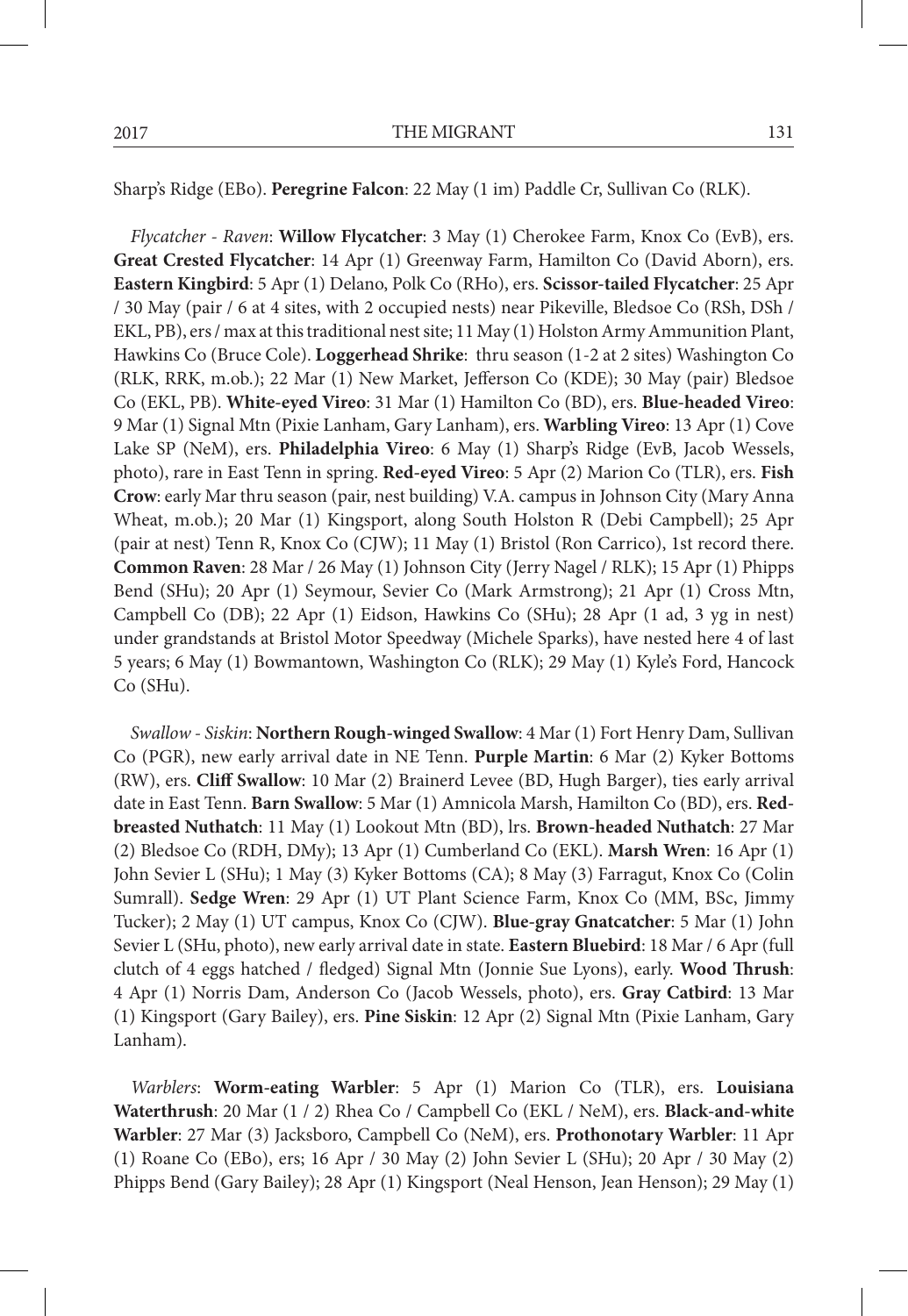Kyle's Ford, Hancock Co (SHu). **Orange-crowned Warbler**: 7 May (1) Signal Mtn (KAC), lrs. **Nashville Warbler**: 14 Apr (1) Sewanee, Franklin Co (David B. Coe), ers. **Connecticut Warbler**: 10-11 May (1) Loudon Co (Tom Howe / MM). **Mourning Warbler**: 14 May (1) Cove Lake SP (EBo). **Common Yellowthroat**: 27 Mar (1) Standifer Gap Marsh (KAC), ers. **American Redstart**: 11 Apr (1) Reflection Riding, Hamilton Co (Pixie Lanham, Gary Lanham), ers. **Cape May Warbler**: 16 Apr (1) Knox Co (Colin Sumrall), ers. **Cerulean Warbler**: 5 Apr (1) Jacksboro, Campbell Co (NeM), ers. **Bay-breasted Warbler**: 17 Apr (1) Sharp's Ridge (Stephany McNew, EBo), new early arrival date in East Tenn. **Blackburnian Warbler**: 9 Apr (1) Lookout Mtn (BD), ers. **Yellow Warbler**: 14 Apr (1) Hamilton Co (KAC), ers. **Chestnut-sided Warbler**: 20 Apr (1) Lookout Mtn (BD), ers; 29 May (1) Knox Co (KDE), late migrant. **Blackpoll Warbler**: 19 Apr (1 each) Lookout Mtn / Sharp's Ridge (BD / MM), ers. **Yellow-throated Warbler**: 27 Mar (1) Oak Ridge, Anderson Co (Chuck Estes), ers. **Prairie Warbler**: 30 Mar (1) Lookout Mtn (BD), ers. **Black-throated Green Warbler**: 24 Mar (1) Hamilton Co (BD), ers. **Canada Warbler**: 24 Apr (1) Craven's House (KAC), ers. **Wilson's Warbler**: 14 May (1) Craven's House (KAC); 19 May (1) Lookout Mtn (BD). **Yellow-breasted Chat**: 14 Apr (1) Hamilton Co (TLR), ers.

*Sparrow - Oriole*: **Harris's Sparrow**: 21 Mar - 20 Apr (1, at feeder) near Dunlap, Bledsoe Co (RSh, DSh, photo, m.ob.). **Summer Tanager**: 9 Apr (1) Lookout Mtn (BD), ers. **Scarlet Tanager**: 5 Apr (1) Marion Co (TLR), ers. **Rose-breasted Grosbeak**: 13 Apr (1) Kingsport (Bill Grigsby), new early arrival date in NE Tenn; 14 Apr (2) Bristol (Ron Carrico), ties previous early record in NE Tenn. **Dickcissel**: 20 / 27 Apr (1 each at 2 sites) Bradley Co (RHo); 5 / 30 May (2-4 at 2-3 sites) Bledsoe Co (RSh, DSh / EKL, PB); 8 May (4) Whitwell, Marion Co (AT); 9 May thru season (1-2 at 4 sites) Washington Co (RLK, Jim Anderson, m.ob.); 28 May (2) Loudon Co (Toby Koosman); 29 May (1) Kyle's Ford WMA, Hancock Co (SHu); 30 May (pair) Cumberland Co (EKL, PB); 31 May (1) Seven Islands SP (Mark Armstrong). **Bobolink**: 24 Apr (6) Brainerd Levee (KAC), ers. **Orchard Oriole**: 11 Apr (1) Standifer Gap Marsh (BD), ers.

*Locations*: Bible Refuge - Greene Co; Brainerd Levee - Hamilton Co; Bristol - Sullivan Co; Cove Lake SP - Campbell Co; Craven's House - unit of Chickamauga and Chattanooga National Military Park, Hamilton Co; John Sevier L - Hawkins Co; Kingsport - Sullivan Co; Kyker Bottoms - Blount Co; Lookout Mtn - Hamilton Co; Phipp's Bend - Hawkins Co; Seven Islands SP - Knox Co; Sharp's Ridge - Knox Co; Signal Mtn - Hamilton Co; Standifer Gap Marsh - Hamilton Co.

RICHARD L. KNIGHT, 804 North Hills Drive, Johnson City, TN 37604 rknight8@earthlink.net

EASTERN MOUNTAIN REGION - - Temperatures were above average in each month, with April the most extreme at 6 degrees above normal. Rainfall was 7 inches above average for the period. A late snowfall on 6 May brought 6 inches to Mt. LeConte and a half inch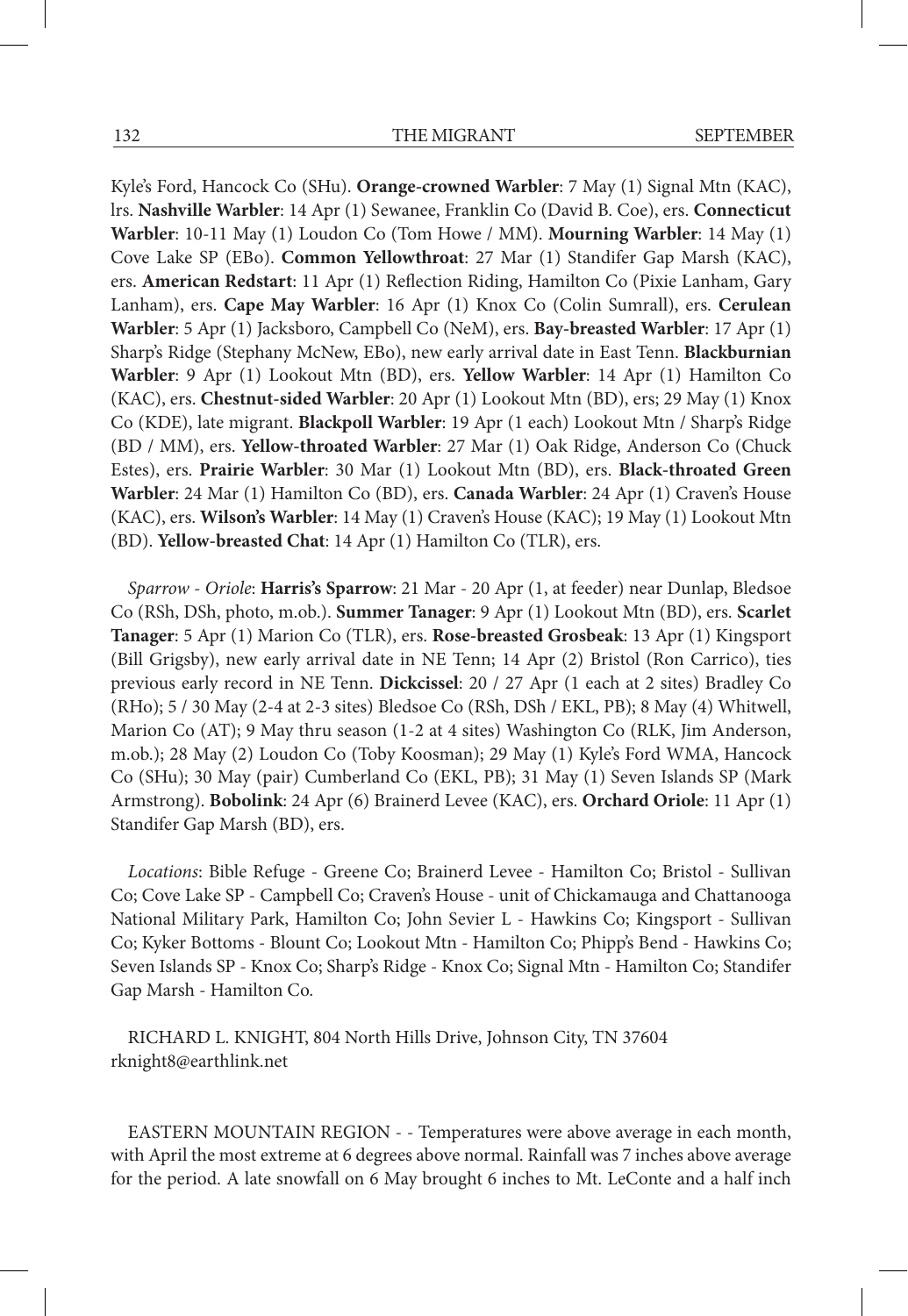accumulation on Roan Mountain.

There were more than the usual number of observations reported from the Great Smoky Mountains National Park. A pair of Common Mergansers was seen near the east boundary of the park. No breeding evidence was reported for the spring period; however, breeding evidence will be reported in the upcoming summer report. Other good park records included a Mississippi Kite flying over the Tremont Institute campus, a Merlin over the Mount LeConte lodge, and two Brown-headed Nuthatches in Cades Cove.

*Waterfowl - Shorebirds*: **Greater Scaup**: 11 Mar (1) South Holston L (Rack Cross). **Common Merganser**: from Feb - 17 Mar (pair, with 1 female thru 28 Apr) Middle Prong, Little Pigeon R, Sevier Co (KW); 21 May (1 female) Metcalf Bottoms, Sevier Co (Lizzie Diener). **Eared Grebe**: thru 25 Mar (1-2) South Holston L (RLK, m.ob.). **Black-billed Cuckoo**: 2-6 / 27 May (1) Hampton Cr Cove (RRK, Jim Anderson, Debi Campbell, m.ob. / Debbie Shetterly); 13 May (1) Elizabethton (DK). **Eastern Whip-poor-will**: 20 Mar (1) Watauga Dam, Carter Co (BP), new early arrival date in NE Tenn. **Virginia Rail**: 6 May (4) Quarry Bog in Shady Valley (RRK, PGR, Glen Eller, Richard Lewis, Harry Lee Farthing, Jerry Bevins). **Semipalmated Plover**: 1 May (1) South Holston L (RLK). **American Woodcock**: 26 Apr (1) Carver's Gap on Roan Mtn (RLK); 30 May (1) Sugarlands, GSMNP (Lizzie Diener). **Solitary Sandpiper**: 15 Apr (2) Watauga R, Carter Co (RLK), ers. **Willet**: 28 Apr (6) Chilhowee L, Blount Co (RW).

*Gulls - Falcon*: **Bonaparte's Gull**: 25 Mar (150) South Holston L (RLK), max. **Herring Gull**: 24 Apr (1) South Holston L (RLK), lrs. **Caspian Tern**: 22 Apr / 1 May (1) South Holston L (RLK). **Forster's Tern**: 23 Apr - 12 May (1-3) South Holston L (BP, JP, m.ob.). **Common Loon**: 3 Apr (45) L Ocoee, Polk Co (RHo), max. **Great Egret**: 1 Apr (1) Erwin, Unicoi Co (RBB), few Co records. **Cattle Egret**: 5-11 Apr (1) Pittman Center, Sevier Co (KW, m.ob.). **Yellow-crowned Night-Heron**: 29 Apr thru season (pair at nest) Elizabethton (Kathy Noblet, m.ob.). **Osprey**: 12 Apr (1) Indian Gap, GSMNP (Sarah Bonnett). **Mississippi Kite**: 13 May (1) Tremont, GSMNP (Tiffany Beachy). **Northern Saw-whet Owl**: 12 / 19 Apr (1- 2) Roan Mtn (RLK / PGR, Glen Eller, Steve Calver). **Yellow-bellied Sapsucker**: 28-30 Apr (pair, female excavating a nest cavity) Roan Mtn SP (Larry McDaniel). **Merlin**: 1 May (1) Mt LeConte, GSMNP (Travis Marceron). **Peregrine Falcon**: 24 Mar / 20 Apr (pair) Doe R Gorge, Carter Co (PGR, RLK), male made food deliveries to female at nest ledge, but birds not seen on follow-up visits in May and Jun, following successful nesting last year; 13 Apr / 8 May (2) Alum Cave Bluff, GSMNP (KW); 2 May (2) Newfound Gap, GSMNP (Billie Knight).

*Flycatcher - Siskin*: **Olive-sided Flycatcher**: 6 May (1) Cades Cove, GSMNP (WB). **Acadian Flycatcher**: 15 Apr (1) Sugarlands, GSMNP (Jay Sturner), ers. **Alder Flycatcher**: 13 May (1) Hampton Cr Cove (RBB), ers. **Willow Flycatcher**: 6 May (1) South Holston L (RBB, Ron Carrico), ers; 28 May (10) Shady Valley (RLK), max. **Loggerhead Shrike**: 7-17 Mar (1) Pittman Center, Sevier Co (KW). **Common Raven**: 24 Apr (1) L Ocoee, Polk Co (RHo). **Bank Swallow**: 23 May (2) Cades Cove, GSMNP (WB). **Cliff Swallow**: 24 Mar (2)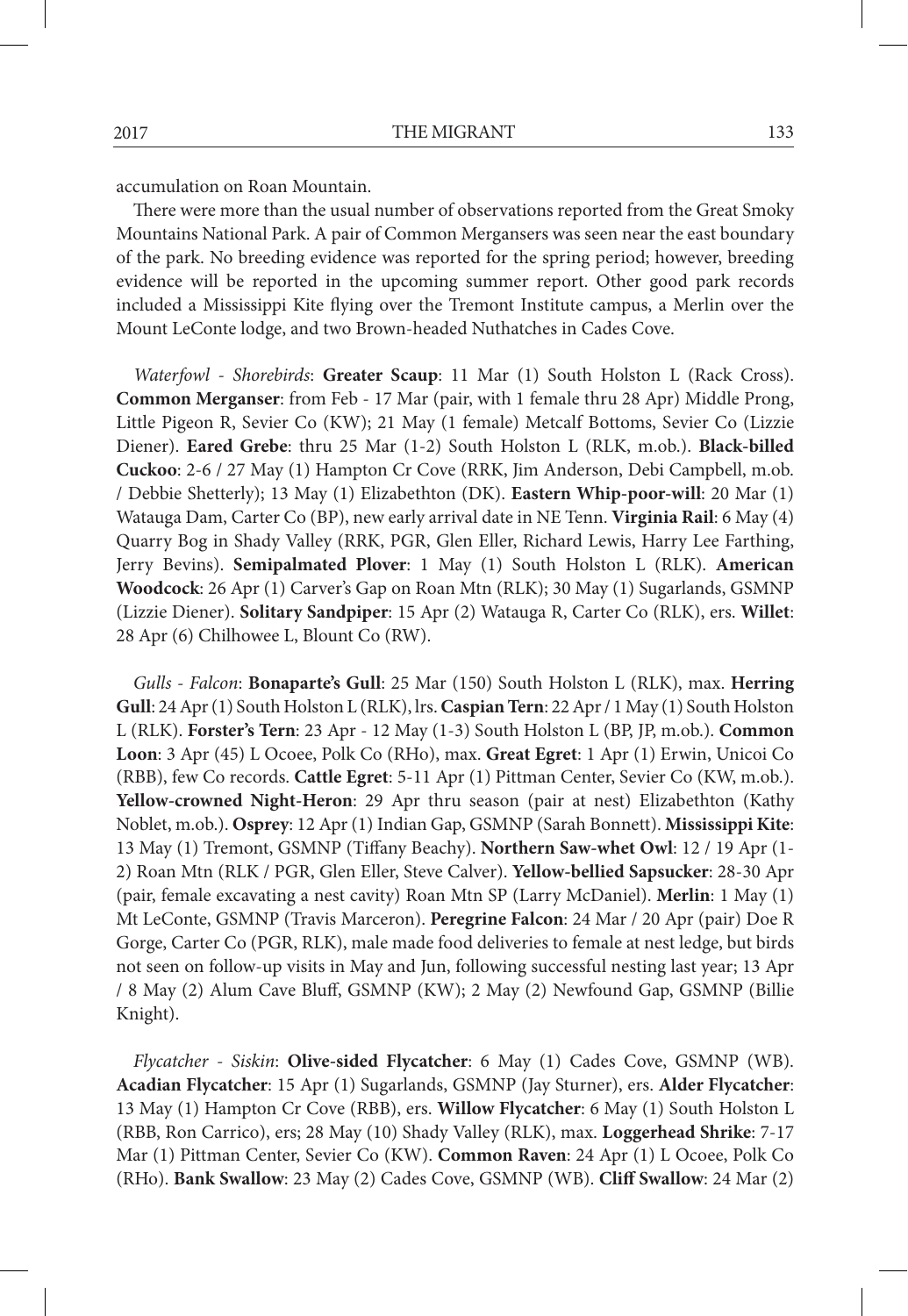Watauga R, Carter Co (BP, JP), ers. **Brown-headed Nuthatch**: 13 May (2) Cades Cove, GSMNP (Susan Hoyle). **Marsh Wren**: 6 May (1) Ripshin L, Carter Co (FJA, KBr); 16 May (1) Orchard Bog in Shady Valley (Larry McDaniel). **Blue-gray Gnatcatcher**: 28 Mar (1) Wilbur L, Carter Co (BP, JP), ers. **American Pipit**: 8 Mar (40) Holston Valley, Sullivan Co (RLK), max. **Purple Finch**: 27 Apr (3) Cades Cove, GSMNP (Taylor Paez), lrs. **Pine Siskin**: 4 Apr (1, at feeder) Wilbur L, Carter Co (BP, JP); 26 Apr thru season (2-3) Roan Mtn, at 4450 ft (RLK); 15 May (3) Clingman's Dome, GSMNP (WB).

*Warblers - Blackbird*: **Golden-winged Warbler**: 26 Apr / 13 May (2 / 11) Hampton Cr Cove (RLK / RBB), ers / max. **Swainson's Warbler**: 14 Apr (1) Schoolhouse Gap trail, GSMNP (Tom Howe), ers. **American Redstart**: 12 Apr (1) Foothills Parkway, Blount Co (RW), ers. **Black-throated Blue Warbler**: 13 Apr (2) Alum Cave Bluff, GSMNP (KW), ers. **Yellowrumped Warbler**: 15 May (1) Clingman's Dome, GSMNP (WB). **Prairie Warbler**: 29 Mar (1) L. Ocoee, Polk Co (RHo), ers. **Black-throated Green Warbler**: 30 Mar (1) Rock Cr Park, Unicoi Co (FJA, KBr), ers. **Wilson's Warbler**: 10 May (1) Elizabethton (Tom McNeil, DK). **Rusty Blackbird**: 23 Mar (18) Erwin, Unicoi Co (Bryan Stevens).

*Locations*: Elizabethton - Carter Co; GSMNP - Great Smoky Mtns National Park; Hampton Cr Cove - Carter Co; Roan Mtn - Carter Co; Shady Valley - Johnson Co; South Holston L - Sullivan Co.

RICHARD P. LEWIS, 407 V.I. Ranch Road, Bristol, TN 37620 mountainbirds@gmail.com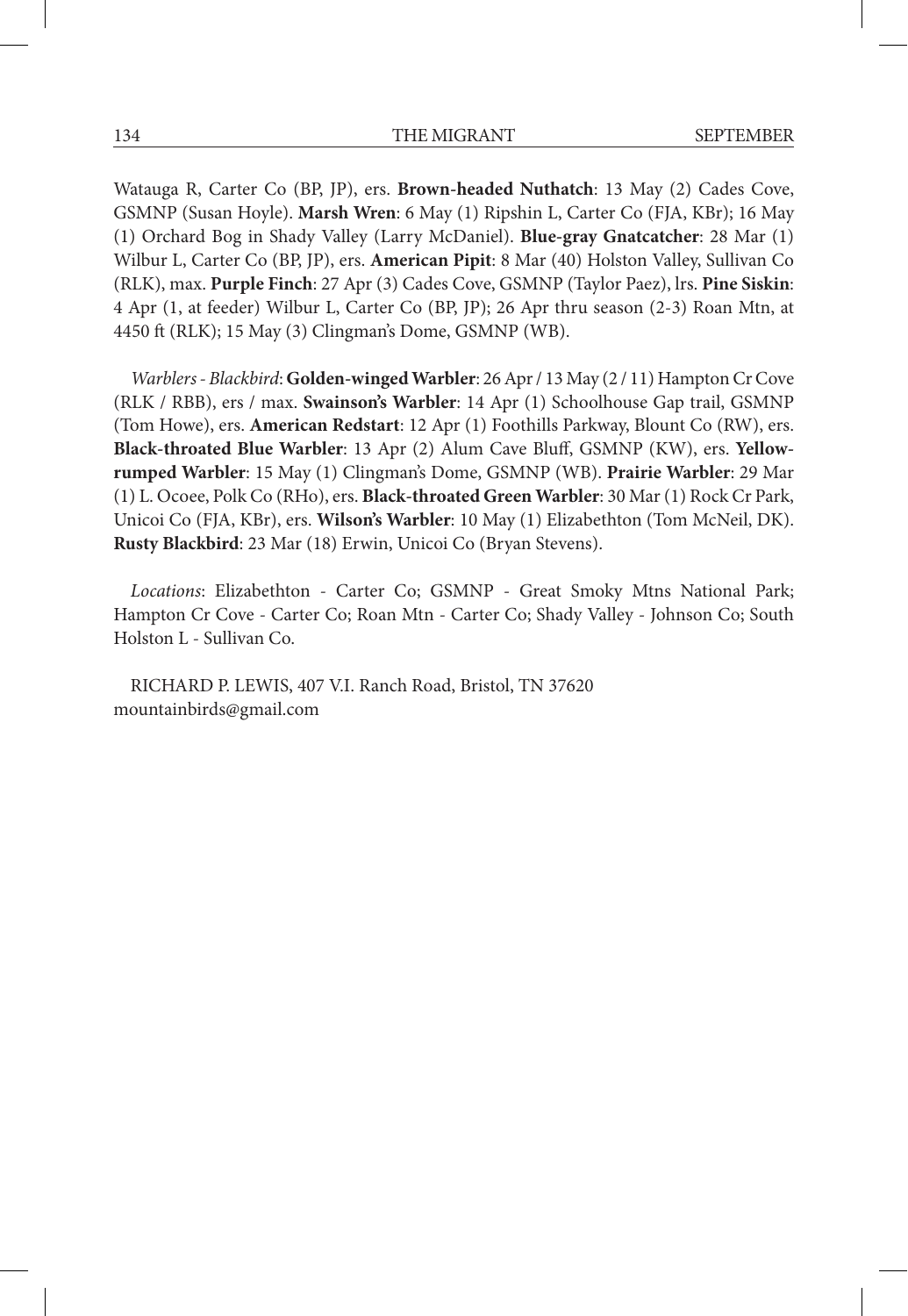#### **OBSERVERS**

CA - Chris Agee NeM- Nell Moore FJA - Fred J. Alsop DMo - Daniel Moss JAr - Jim Arnett DMy - Dollyann Myers SA - Sharon Arnold JN - Justin Nation PB - Pamela Barrett BP - Brookie Potter WB - Warren Bielenberg JP - Jean Potter RBB - Robert B. Biller DDP - Dick D. Preston EBo - Eric Bodker PGR - Peter G. Range KBr - Kevin Brooks TLR - Tommie L. Rogers EvB - Evan Buck BSc - Beth Schilling DB - David Buehler DSh - Debbi Shannon KAC - Kevin A. Calhoon RSh - Roi Shannon PDC - Phillip D. Casteel JKS - Jan K. Shaw RHC - Richard H. Connors DJS - Damien J. Simbeck BD - Bruce Dralle CAS - Chris A. Sloan KDE - K. Dean Edwards MS - Mike Smith FF - Frank Fekel DSn - Dan Snell BF - Bob Foehring RS - Ruben Stoll MAG - Mark A. Greene VS - Victor Stoll JH - Joe Hall MCT - Michael C. Todd RH - Rob Harbin AJT - Allan J. Trently RDH - Ron D. Hoff AT - Allan Troyer RHo - Rick Houlk CW - Chloe Walker SHu - Susan Hubley KW - Keith Watson DK - David Kirschke CJW - Chris J. Welsh RLK - Richard L. Knight RW - Randy Winstead RRK - Roy R. Knispel SY - Stanley York, Jr. EKL - Edmund K. LeGrand BZ - Bob Zaremba MM - Morton Massey SZ - Stephen Zipperer NPM- N.P. "Mac" McWhirter

SNM - Susan N. McWhirter NTOS - Nashville Chapter, TOS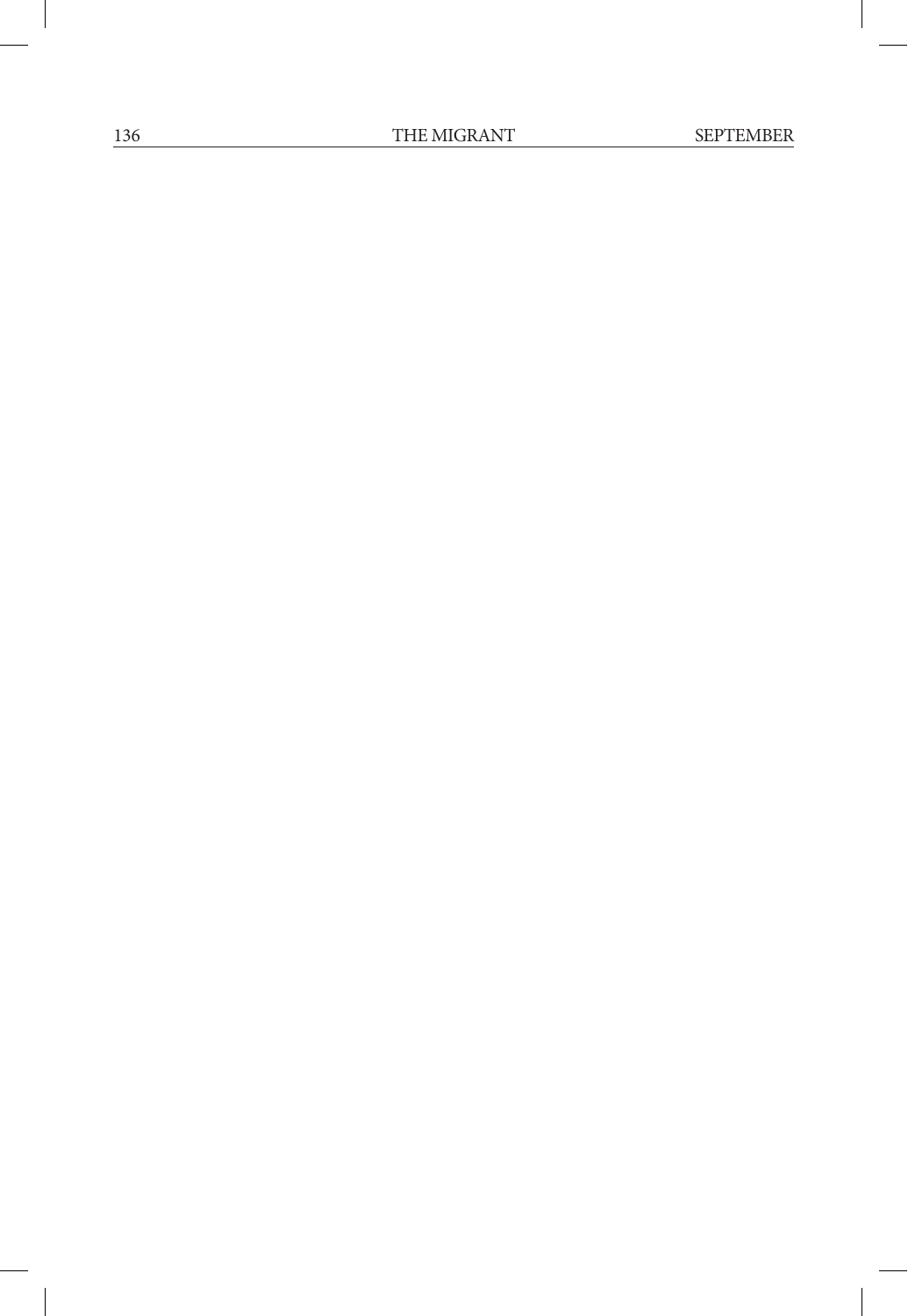# **INSTRUCTIONS TO AUTHORS**

*The Migrant* records observations and studies of birds in Tennessee and adjacent areas. SUBMISSIONS: The manuscript should be submitted electronically to Bob Ford at editorthemigrant@gmail.com. Submission of hard copies is optional. If so desired the original and two copies of the manuscript should be sent to the: Editor: Bob Ford, 808 Hatchie, Brownsville, TN 38012. Manuscripts that have been published in other journals should not be submitted.

MATERIAL: The subject matter should relate to some phase of Tennessee ornithology. It should be original, factual, concise and scientifically accurate.

STYLE: Both articles and short notes are solicited; recent issues of *The Migrant* should be used as a guide in the preparation of manuscripts. Where more detail is needed, reference should be made to *Scientific Style and Format*, eighth edition, by the Council of Science Editors, councilscienceeditors.org.

COPY: Manuscripts should be double-spaced with adequate margins for editorial notations and emailed in Word.docx. Tables and figures should be prepared in a separate file with appropriate headings; see *Scientific Style and Format* for examples of appropriate form for tables. Photographs intended for reproduction should be at least 300 dpi or sharp with good contrast on glossy white paper. Weights, measurements, and distances should be in metric units. Dates should be in "continental" form (e.g., 16 March 1997). Use the 24-hour clock (e.g., 0500 or 1900).

NOMENCLATURE: The scientific name of a species should be given after the first use of the full common name in the text. The scientific name should be italicized and in parentheses. Names should follow the *A. O. U. Check-list of North American Birds* (seventh edition, 1998, or supplements).

TITLE: The title should be concise, specific and descriptive.

ABSTRACT: Manuscripts of five or more pages should include an abstract. The abstract should be less then 5% of the length of the manuscript. It should include a brief explanation of why the research was done, the major results, and why the results are important.

LITERATURE CITED: List all literature citations in a "Literature Cited" section at the end of the text. Text citations should include the author and year.

IDENTIFICATION: Manuscripts including reports of rare or unusual species or of species at atypical times should include: date and time, light and weather conditions, exact location, habitat, optical equipment, distance, behavior of bird, comparison with other similar species, characteristic markings, experience of observer, other observers verifying the identification and reference works consulted.

REPRINTS: Reprints are available to authors on request. Billing to authors will be through the TOS treasurer. Request for reprints must be made well in advance of printing.

SEASON REPORTS: Observations that are to be considered for publication in "The Season" should be mailed to the appropriate Regional Compiler. Consult a recent issue of *The Migrant* for the name and address of the compiler.